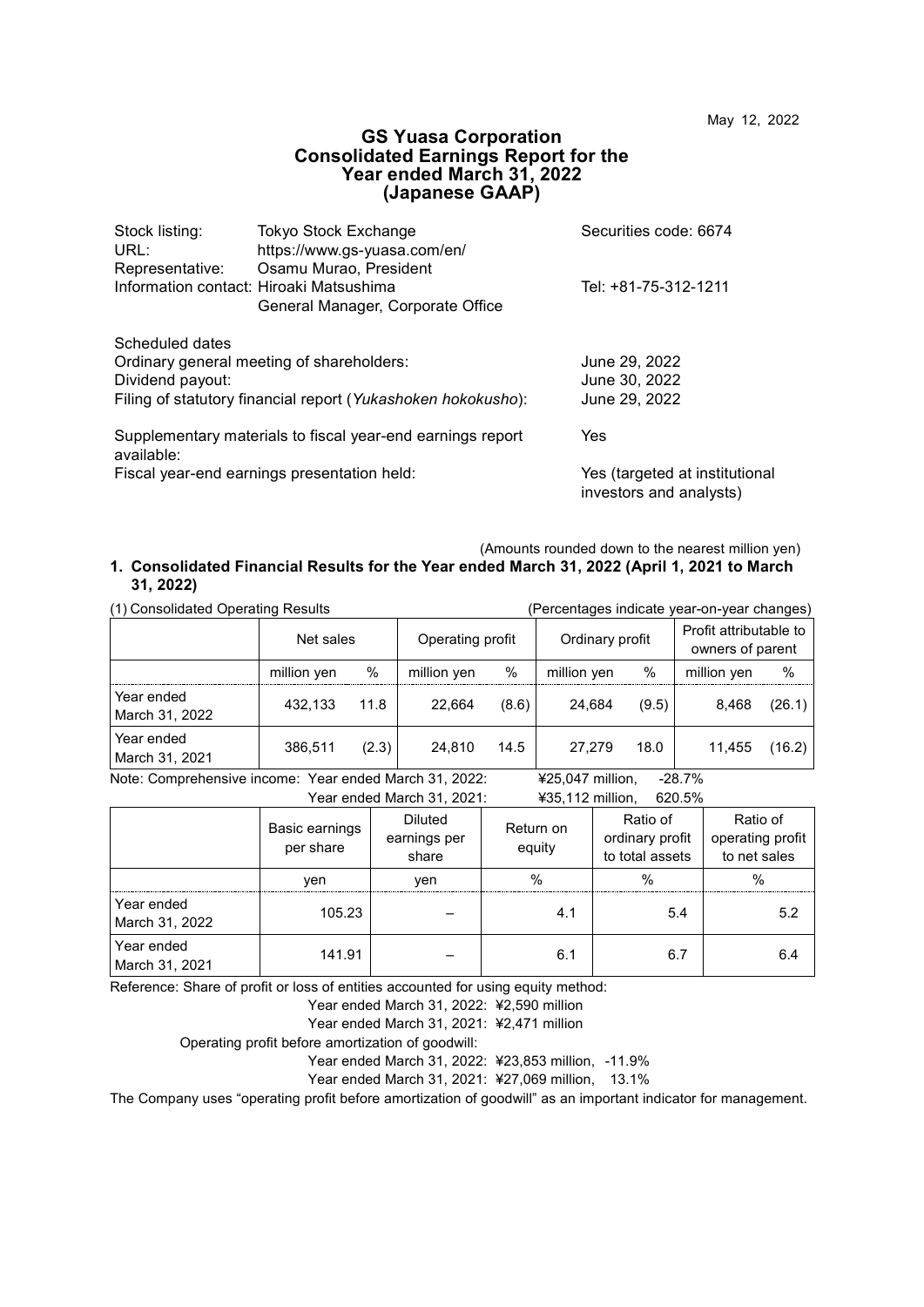#### (2) Consolidated Financial Position

|                                                                       | Total assets | Net assets  | Equity ratio  | Net assets per<br>share |  |  |  |
|-----------------------------------------------------------------------|--------------|-------------|---------------|-------------------------|--|--|--|
|                                                                       | million yen  | million yen | $\frac{0}{0}$ | ven                     |  |  |  |
| As of March 31, 2022                                                  | 480.763      | 249.938     | 44.8          | 2,675.70                |  |  |  |
| As of March 31, 2021                                                  | 431.913      | 234.570     | 46.8          | 2,509.08                |  |  |  |
| As of March 31, 2022:<br>Reference: Total equity:<br>¥215,233 million |              |             |               |                         |  |  |  |

As of March 31, 2021: ¥202,245 million

(3) Consolidated Cash Flows

|                              | Cash flows from<br>operating activities | Cash flows from<br>investing activities | Cash flows from<br>financing activities | Cash and cash<br>equivalents at the<br>end of the period |
|------------------------------|-----------------------------------------|-----------------------------------------|-----------------------------------------|----------------------------------------------------------|
|                              | million yen                             | million yen                             | million yen                             | million yen                                              |
| Year ended<br>March 31, 2022 | 12,879                                  | (30, 204)                               | 5,203                                   | 25,845                                                   |
| Year ended<br>March 31, 2021 | 35,817                                  | (19, 327)                               | (7,018)                                 | 35,807                                                   |

## **2. Dividends**

|                                             | Total<br>Dividend per share |                        |            |              | Ratio of |                                  |                                |                                              |
|---------------------------------------------|-----------------------------|------------------------|------------|--------------|----------|----------------------------------|--------------------------------|----------------------------------------------|
|                                             | End-<br>Q1                  | End-<br>Q <sub>2</sub> | End-<br>Q3 | Year-<br>end | Total    | dividends<br>paid<br>(full year) | Payout ratio<br>(consolidated) | dividends to<br>net assets<br>(consolidated) |
|                                             | ven                         | ven                    | ven        | ven          | ven      | million yen                      | $\%$                           | $\%$                                         |
| Year ended<br>March 31, 2021                |                             | 0.00                   |            | 50.00        | 50.00    | 4,033                            | 35.2                           | 2.1                                          |
| Year ended<br>March 31, 2022                |                             | 15.00                  |            | 35.00        | 50.00    | 4,025                            | 47.5                           | 1.9                                          |
| Year ending<br>March 31, 2023<br>(forecast) |                             | 15.00                  |            | 35.00        | 50.00    |                                  | 33.5                           |                                              |

## **3. Earnings Forecast for the Year ending March 31, 2023 (April 1, 2022 to March 31, 2023)**

(Percentages indicate year-on-year changes)

|                                            | Net sales   |      | Operating profit |      | Ordinary profit |      | Profit attributable<br>to owners of parent |      | Basic<br>earnings<br>per share |
|--------------------------------------------|-------------|------|------------------|------|-----------------|------|--------------------------------------------|------|--------------------------------|
|                                            | million yen | %    | million yen      | %    | million yen     | $\%$ | million yen                                | $\%$ | ven                            |
| Six months ending<br>September 30,<br>2022 | 240.000     | 23.0 | 7.500            | 43.5 | 7.500           | 14.2 | 2.500                                      | 13.3 | 31.06                          |
| Year ending<br>March 31, 2023              | 520,000     | 20.3 | 28,000           | 23.5 | 28,000          | 13.4 | 12.000                                     | 41.7 | 149.11                         |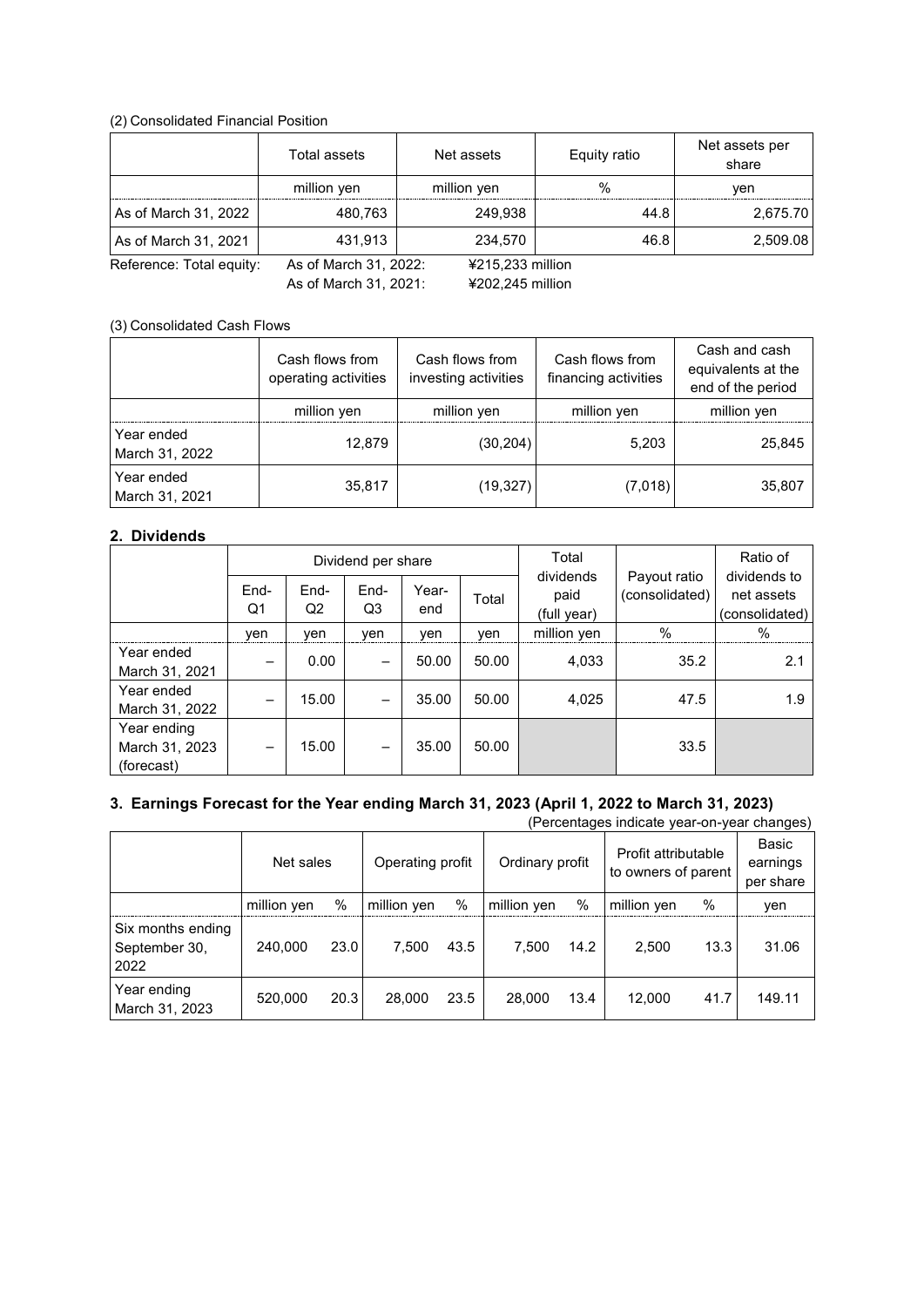### **\*Notes**

- (1) Changes affecting the status of material subsidiaries (scope of consolidation): None
- (2) Use of accounting procedures specific to preparation of quarterly consolidated financial statements: Yes
- (3) Changes in accounting policy, changes in accounting estimates, and retrospective restatement
	- 1) Changes in accordance with revisions to accounting and other standards: Yes
	- 2) Changes other than 1) above: None
	- 3) Changes in accounting estimates: None
	- 4) Retrospective restatement: None

(4) Number of shares issued (common stock)

|                |                                                        | As of March 31, 2022 As of March 31, 2021 |                                                   |
|----------------|--------------------------------------------------------|-------------------------------------------|---------------------------------------------------|
| 1)             | Number of shares issued (including treasury<br>shares) | 80,599,442                                | 82,714,942                                        |
| 2 <sup>)</sup> | Number of treasury shares                              | 159,410                                   | 2,109,320                                         |
|                |                                                        |                                           |                                                   |
|                |                                                        |                                           |                                                   |
|                |                                                        | 2022                                      | Year ended March 31, Year ended March 31,<br>2021 |

## **(Reference) Non-consolidated Financial Results Year ended March 31, 2022 (April 1, 2021 to March 31, 2022)**

| (1) Non-consolidated Operating Results |             |        |                  |        | (Percentages indicate year-on-year changes) |        |             |        |
|----------------------------------------|-------------|--------|------------------|--------|---------------------------------------------|--------|-------------|--------|
|                                        | Net sales   |        | Operating profit |        | Ordinary profit                             |        | Profit      |        |
|                                        | million yen | %      | million yen      | $\%$   | million yen                                 | %      | million yen | %      |
| Year ended<br>March 31, 2022           | 5,802       | (19.5) | 4.907            | (22.2) | 6.714                                       | (13.7) | 5,909       | (16.9) |
| Year ended<br>March 31, 2021           | 7.203       | (0.6)  | 6.304            | 0.2    | 7.781                                       | (1.7)  | 7.108       | (1.3)  |

|                              | Basic earnings per<br>share | Diluted earnings per<br>share |
|------------------------------|-----------------------------|-------------------------------|
|                              | ven                         | ven                           |
| Year ended<br>March 31, 2022 | 73.43                       |                               |
| Year ended<br>March 31, 2021 | 88.06                       |                               |

#### (2) Non-consolidated Financial Position

|                          | Total assets          | Net assets       | Equity ratio  | Net assets per<br>share |
|--------------------------|-----------------------|------------------|---------------|-------------------------|
|                          | million yen           | million yen      | $\frac{0}{0}$ | ven                     |
| As of March 31, 2022     | 195,038               | 131.423          | 67.4          | 1,633.81                |
| As of March 31, 2021     | 181,041               | 131,240          | 72.5          | 1,628.18                |
| Reference: Total equity: | As of March 31, 2022: | ¥131,423 million |               |                         |

As of March 31, 2021: ¥131,240 million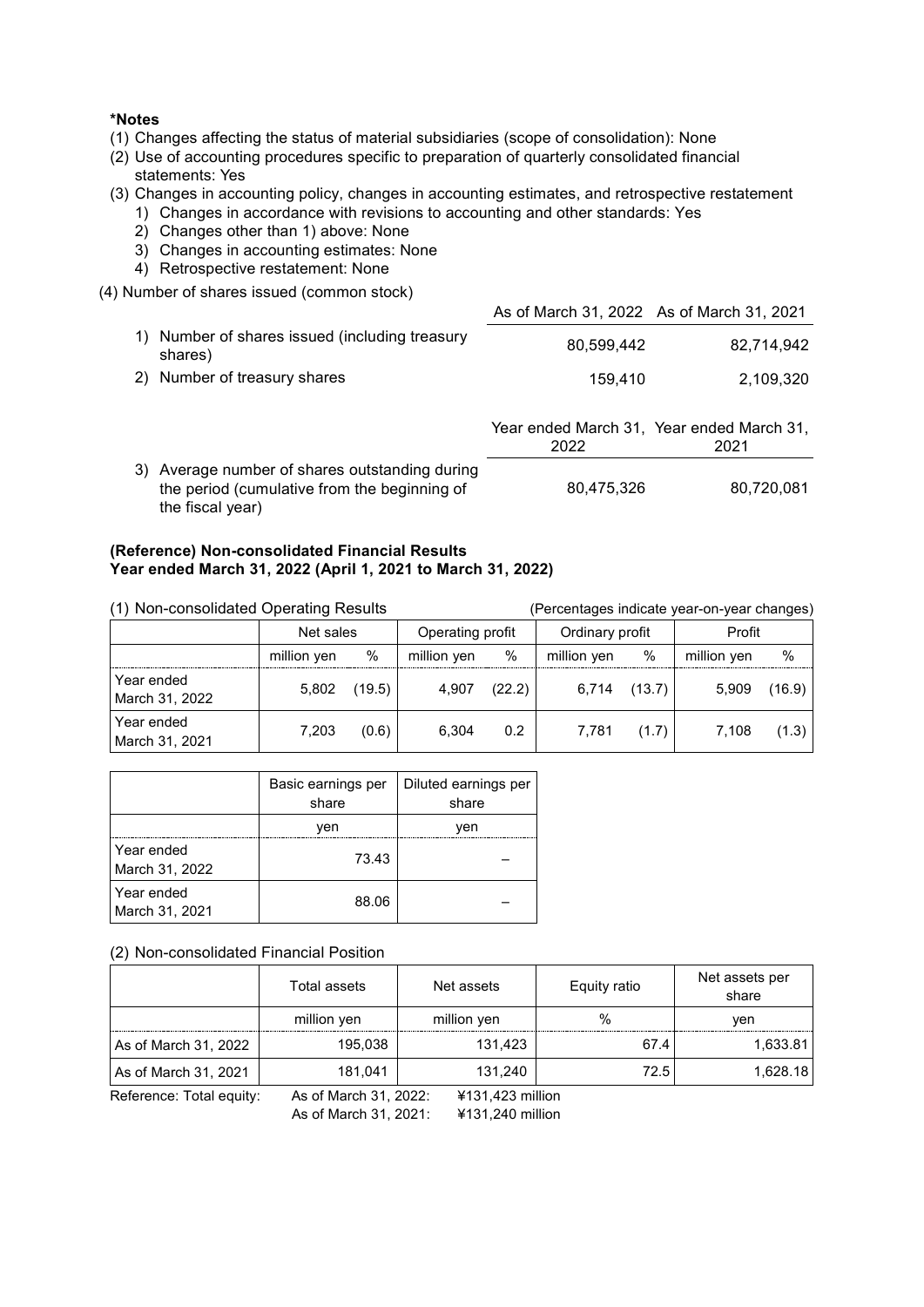\*Financial reports are not subject to audit procedures to be conducted by certified public accountants or an audit firm.

## **\*Appropriate Use of Earnings Forecast and Other Important Information**

The above forecasts are based on the assumptions of management in light of information available as of the release date of this report. GS Yuasa Corporation makes no assurances as to the actual results, which may differ from forecasts due to various factors such as changes in the business environment. For information related to the earnings forecast, please see "(1) Operating Results" in section "4. Qualitative Information on Operating Results, etc." on page 5.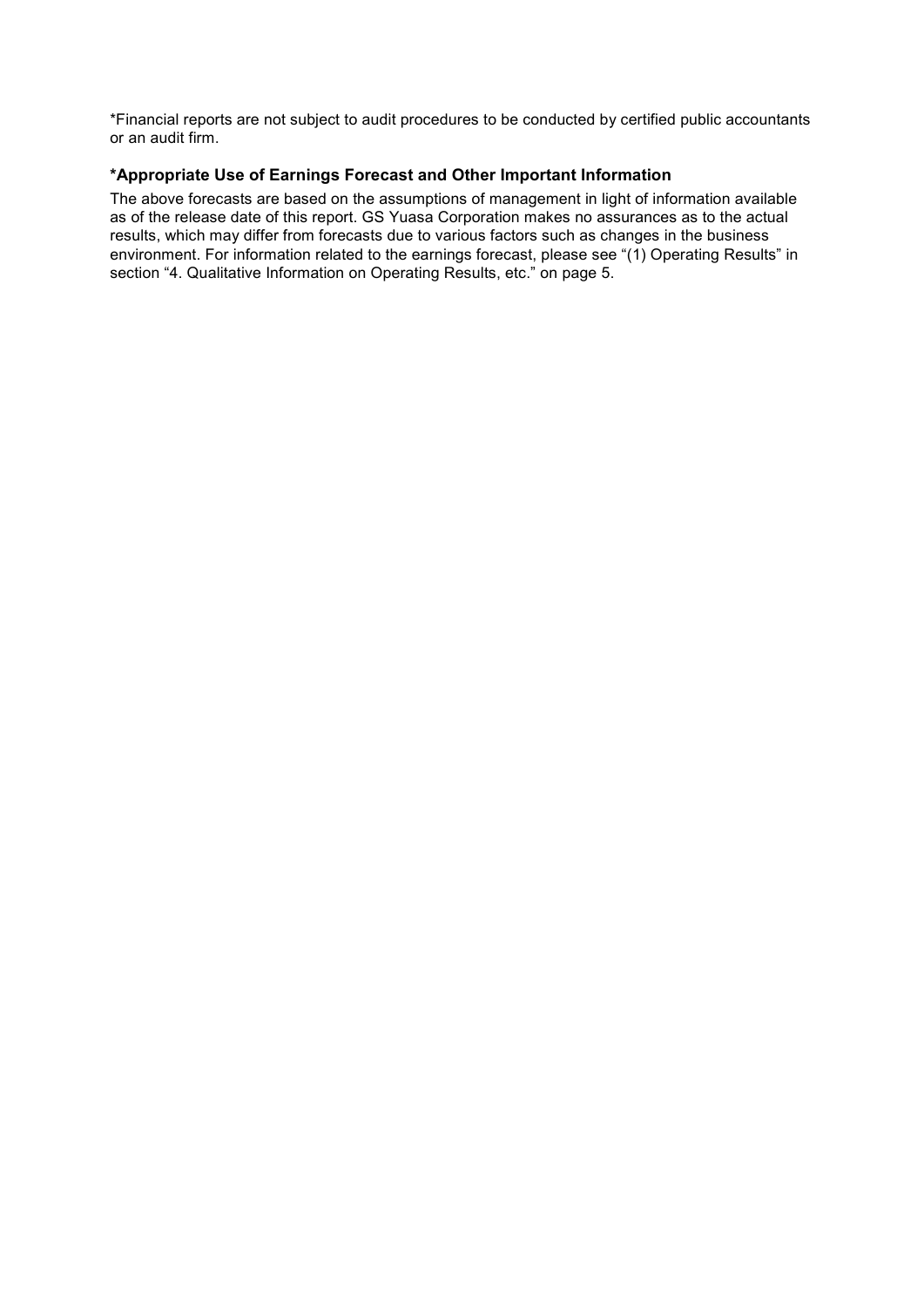### **4. Qualitative Information on Operating Results, etc.**

(1) Operating Results

#### 1) Overview

In the fiscal year ended March 31, 2022, although the global economy saw a resumption of economic activities due to economic policies of various countries, novel coronavirus pandemic (COVID-19) infections continued to spread with the emergence of variants. Factors such as rises in the prices of raw materials and supply chain disruptions caused by shortages of components and containers as well as growing geopolitical risks mean that the economic outlook remains highly uncertain.

In this economic environment, the GS Yuasa Group's consolidated net sales for the fiscal year totaled ¥432,133 million, up ¥45,622 million or 11.8% from the previous fiscal year. This increase in Group sales mainly reflects an increase in sales of automotive lithium-ion batteries and an increase in sales of lead-acid batteries in the automotive batteries business overseas as well as the exchange rate benefit from a weaker yen. Operating profit came to ¥22,664 million, down ¥2,146 million or 8.6% from the previous fiscal year, due mainly to the impact of the higher price of raw materials. (Operating profit before goodwill amortization came to ¥23,853 million, down ¥3,216 million from the previous fiscal year.) Ordinary profit came to ¥24,684 million, down ¥2,595 million or 9.5% from the previous fiscal year. Profit attributable to owners of parent came to ¥8,468 million, down ¥2,987 million or 26.1% from the previous fiscal year, due mainly to the recording of an impairment loss at a consolidated subsidiary.

#### 2) Business Segment Results

#### (Automotive Batteries)

Net sales in Japan for the fiscal year ended March 31, 2022 totaled ¥81,494 million, a year-on-year decrease of ¥2,144 million or 2.6%, due to the impact of the application of the Accounting Standard for Revenue Recognition as well as due to a year-on-year decrease in sales volume of batteries for new vehicles due to a decrease in sales of new automobiles, despite solid sales of replacement batteries. Domestic segment profit (before amortization of goodwill) came to ¥5,878 million, down ¥2,791 million or 32.2% from the previous fiscal year, due to the impact of the higher price of raw materials.

Overseas net sales totaled ¥186,743 million, a year-on-year increase of ¥21,446 million or 13.0%. Sales volume increased particularly in ASEAN countries and Europe, and there has also been an exchange rate benefit from a weaker yen. Overseas segment profit came to ¥9,965 million, down ¥2,259 million or 18.5% from the previous fiscal year, mainly due to the impact of higher distribution costs caused by container shortages in addition to higher prices of raw materials.

As a result of the above factors, the automotive batteries segment's combined net sales in Japan and overseas totaled ¥268,237 million, a year-on-year increase of ¥19,301 million or 7.8%. Overall automotive batteries segment profit (before goodwill amortization) came to ¥15,843 million, ¥5,051 million or 24.2% less than a year earlier.

#### (Industrial Batteries and Power Supplies)

Net sales in the industrial batteries and power supplies segment totaled ¥99,465 million, a year-onyear increase of ¥15,428 million or 18.4%. This was due to an increase in sales of lithium-ion batteries for large-scale wind power generation facilities and the effects of the consolidation of GS Yuasa Infrastructure Systems Co., Ltd. Segment profit came to ¥5,775 million, a year-on-year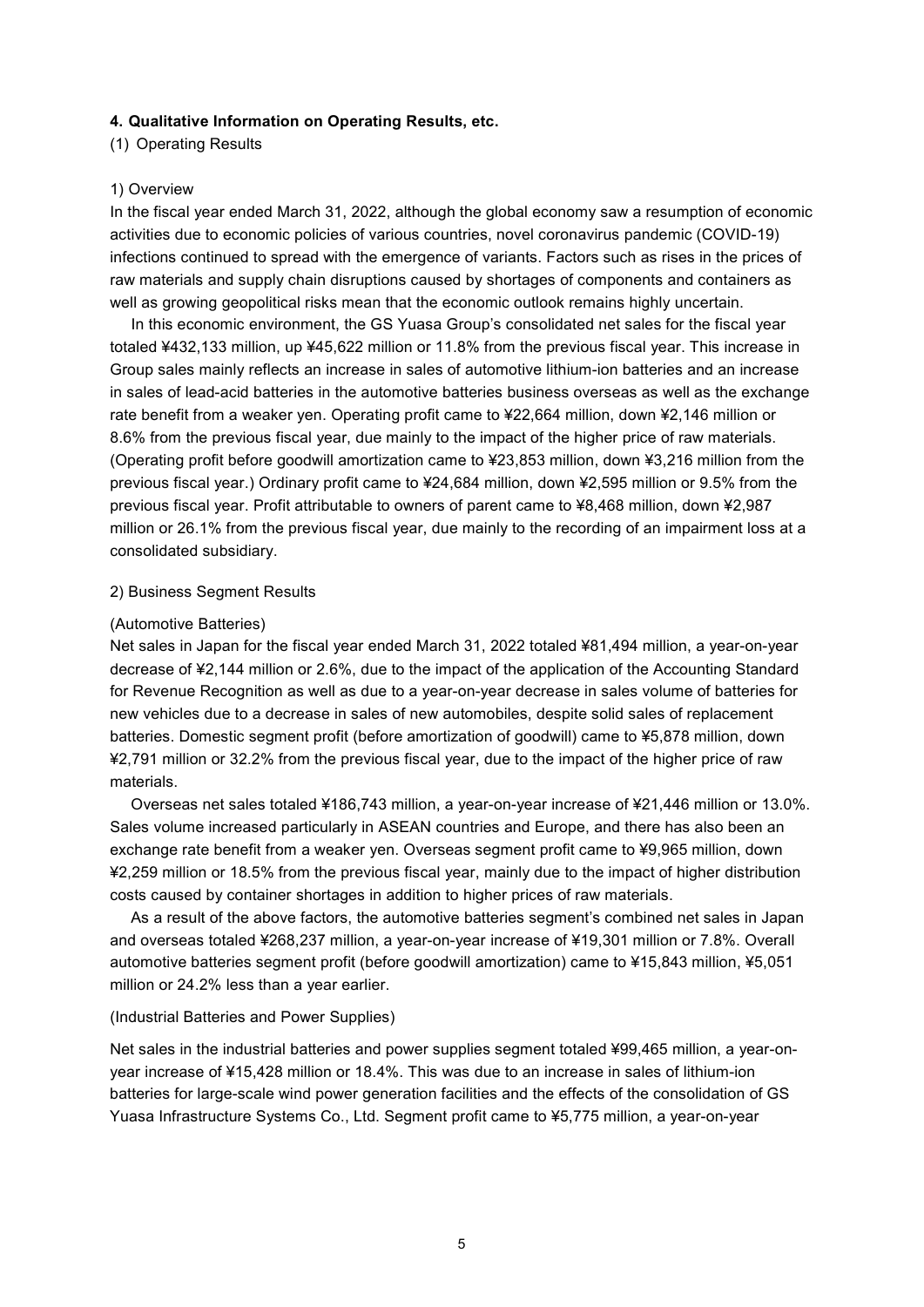decrease of ¥1,114 million or 16.2%, owing to rises in the prices of raw materials and changes in our sales mix.

#### (Automotive Lithium-ion Batteries)

Net sales in the automotive lithium-ion batteries segment totaled ¥47,637 million, a year-on-year increase of ¥11,687 million or 32.5%. This was due to an increase in sales of batteries for hybrid vehicles and a recovery in sales of lithium-ion batteries for plug-in hybrid vehicles, which had declined in the previous fiscal year. The segment posted an operating profit of ¥1,654 million, a yearon-year improvement of ¥2,506 million, owing to the increase in net sales.

#### (Other)

Net sales in the other segment totaled ¥16,791 million, a year-on-year decrease of ¥795 million or 4.5%. Segment profit after adjustments for corporate expenses, etc., came to ¥579 million, a yearon-year increase of ¥443 million or 324.7%.

#### (Consolidated Earnings Forecast for the Fiscal Year Ending March 31, 2023)

The outlook for the next fiscal year continues to uncertain due to such risks as the escalating geopolitical risk, chaotic conditions in the supply chain and the continuation of COVID-19 pandemic. Under these conditions, the Group will work to maintain the production and sales system at appropriate levels, while revising sales prices to provide suitable leeway for fluctuation in raw material prices and exchange rates in order to ensure profitable operations.

For automotive batteries, although we expect conditions to vary depending on the region, we will work on maintaining a production and sales structure that is proportionate to demand and quickly realize the effects from converting İnci GS Yuasa Akü Sanayi ve Ticaret Anonim Şirketi into a consolidated subsidiary. For industrial batteries and power supplies, we will take advantage of the trend of carbon neutral policies and create opportunities for business growth. For our automotive lithium-ion batteries, we will implement initiatives to meet growing demand for these batteries for hybrid vehicles while creating systems that will enable us to accelerate our development of future batteries for electric vehicles.

Taking all this into account, for consolidated operating results for the fiscal year ending March 31, 2023, we expect to achieve record-high net sales of ¥520,000 million, and record-high operating profit of ¥28,000 million (¥29,000 million for operating profit before goodwill amortization). In addition, we are forecasting an increase in profit, with ordinary profit of ¥28,000 million and profit attributable to owners of parent of ¥12,000 million.

#### (2) Financial Condition

Total assets as of March 31, 2022, amounted to ¥480,763 million, ¥48,849 million more than at the end of the previous fiscal year. This reflects an increase in inventories, as well as the new consolidation of GS Yuasa Infrastructure Systems Co., Ltd., which outweighed a decrease due to impairment of non-current assets.

Liabilities increased to ¥230,824 million, up ¥33,481 million from the end of the previous fiscal year, due to long-term borrowings through a sustainability-linked loan and the new consolidation of GS Yuasa Infrastructure Systems Co., Ltd.

Net assets totaled ¥249,938 million, an increase of ¥15,367 million from the end of the previous fiscal year. This mainly reflects an increase due to the recording of net profit attributable to owners of parent and an increase in the foreign currency translation adjustment due to forex rate fluctuations, which outweighed outflows from dividends paid and the purchase of treasury shares.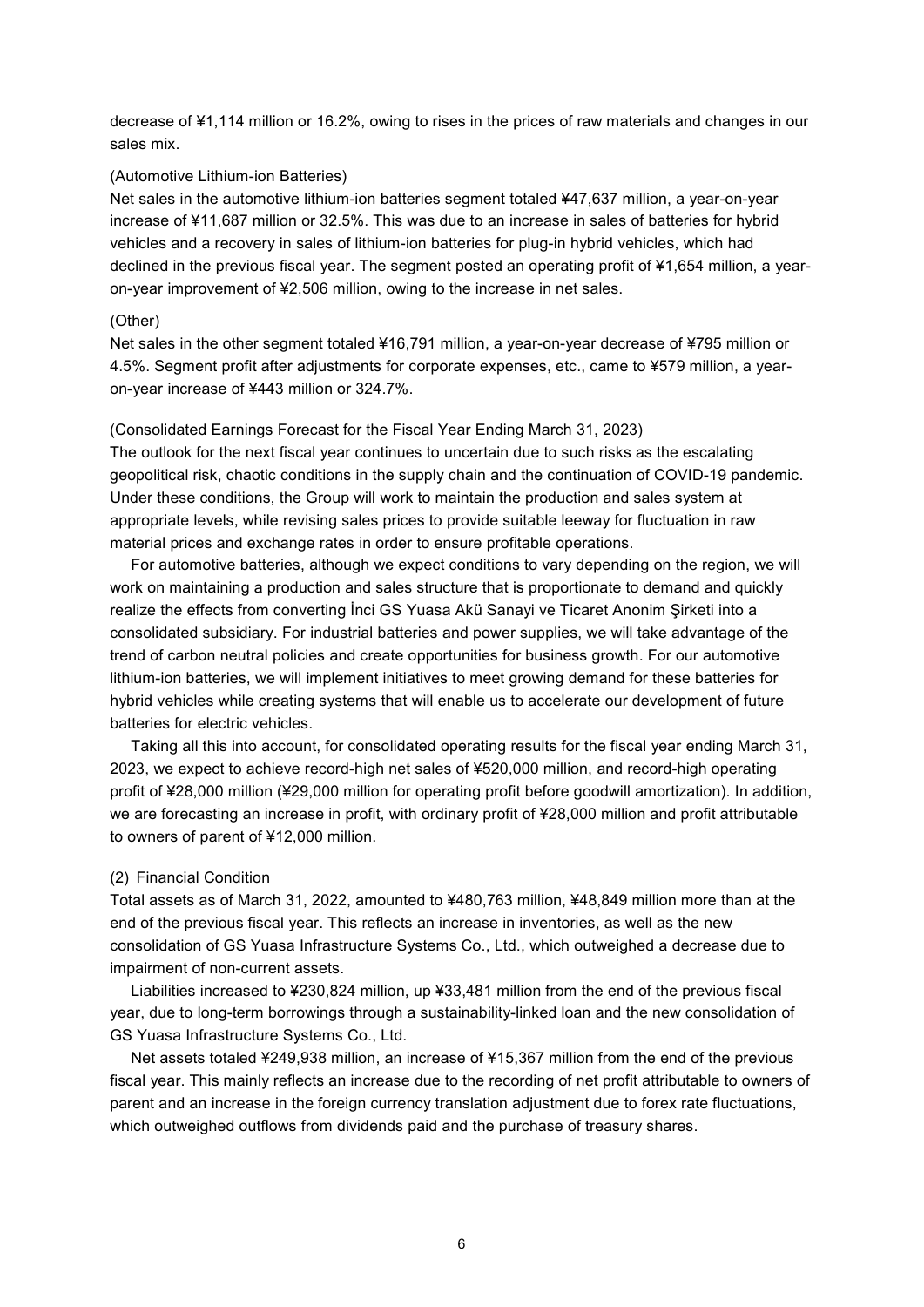## (3) Cash Flows

Cash and cash equivalents as of March 31, 2022, amounted to ¥25,845 million, a decrease of ¥9,962 million, or 27.8%, from the end of the previous fiscal year.

The main factors affecting cash flows are described below.

# (Cash Flows from Operating Activities)

Net cash provided by operating activities in the fiscal year ended March 31, 2022, amounted to ¥12,879 million, compared with net cash provided of ¥35,817 million in the previous fiscal year. There were main contributions from profit before income taxes, depreciation, an increase in trade payables, partially offset by increases in trade receivables and inventories, and the payment of income taxes.

## (Cash Flows from Investing Activities)

Net cash used in investing activities totaled ¥30,204 million, compared with net cash used of ¥19,327 million a year earlier. The main cash outflow from investments was the purchase of property, plant, and equipment and shares of subsidiaries.

## (Cash Flows from Financing Activities)

Net cash provided by financing activities amounted to ¥5,203 million, compared with net cash used of ¥7,018 million in the previous fiscal year. The main cash outflow was dividends paid. An increase in borrowings was the main source of inflows.

(Reference) Trends in Cash Flow-Related Indices

The following are trends in consolidated cash flow indices for the GS Yuasa Group.

|                                                               | Year ended March | Year ended March | Year ended March |
|---------------------------------------------------------------|------------------|------------------|------------------|
|                                                               | 31, 2020         | 31, 2021         | 31, 2022         |
| Equity ratio (%)                                              | 45.8             | 46.8             | 44.8             |
| Equity ratio on a market-<br>capitalization basis (%)         | 30.6             | 56.0             | 39.2             |
| Ratio of interest-bearing<br>liabilities to cash flow (years) | 2.2              | 2.0              | 7.0              |
| Interest coverage ratio                                       | 40.57            | 43.75            | 13.61            |

(Calculation methods)

Equity ratio: Total equity / Total assets

Equity ratio on a market-capitalization basis: Market capitalization / Total assets Ratio of interest-bearing liabilities to cash flow: Interest-bearing liabilities / Cash flow from

operating activities

Interest coverage ratio: Cash flow from operating activities / Interest paid

\*All indices are calculated using consolidated financial data.

\*Market capitalization is calculated by multiplying the fiscal year-end share price by the total number of outstanding shares (after deducting treasury shares).

\*Calculations involving cash flow use cash flows from operating activities shown on the consolidated statements of cash flows. Interest-bearing liabilities include all liabilities recorded on the consolidated balance sheets for which interest is paid.

The amount of interest paid is the figure used in the consolidated statements of cash flows.

(4) Basic Policy on Profit Distribution and Dividends for the Current and Next Fiscal Years The Company considers the return of profits to shareholders to be a priority management issue. As a general policy, the Company decides the level of dividends based on a comprehensive analysis of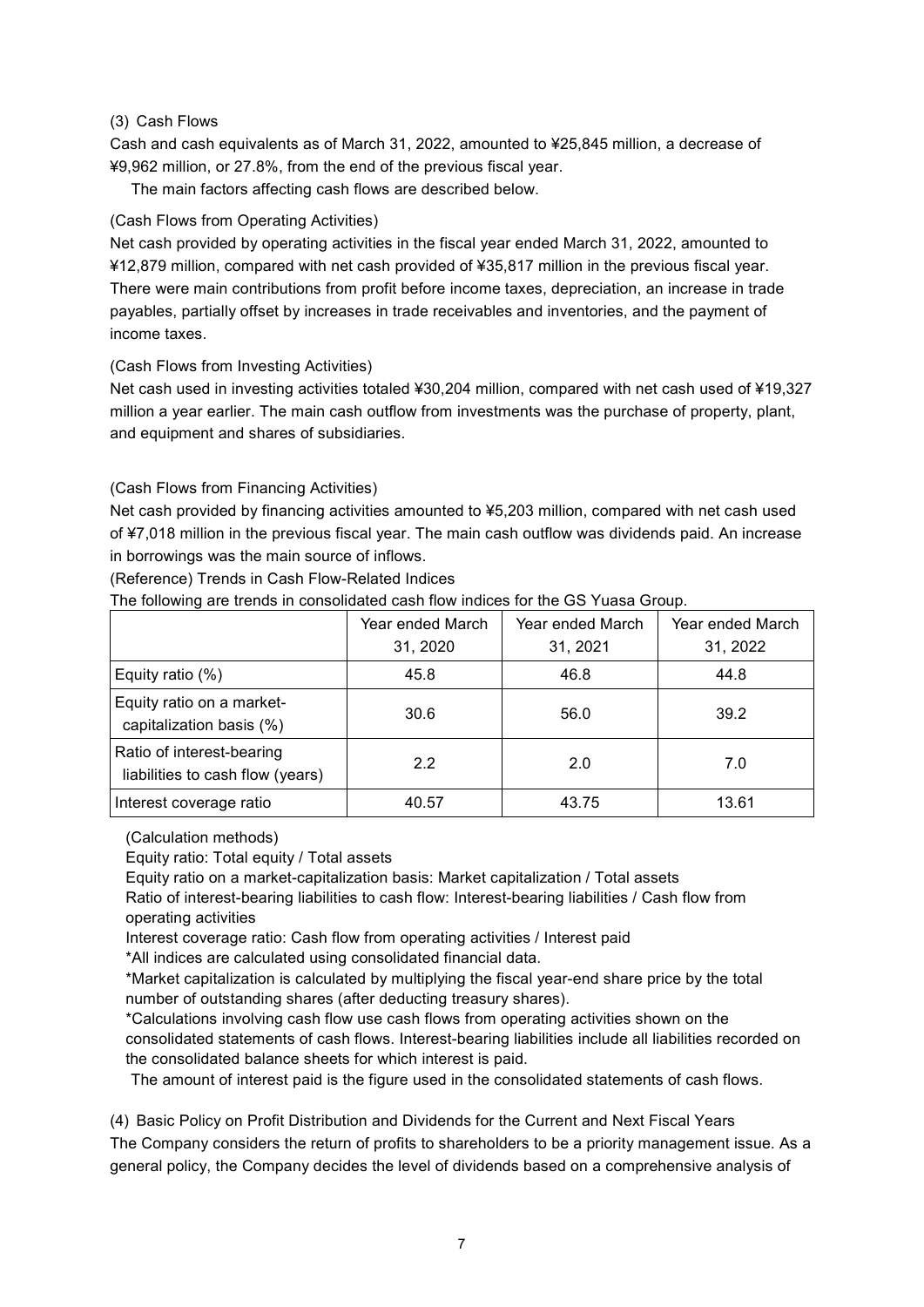consolidated earnings results, the financial condition, and the dividend payout ratio. Internal reserves are used to improve future earnings by maintaining and enhancing investments and competitiveness. Based on these initiatives, the Company aims to continue its growth into the future and secure longterm stable returns to shareholders.

For the year ended March 31, 2022, profit attributable to owners of parent decreased year on year, but the Company plans to pay an annual dividend per share of ¥50 (year-end dividend of ¥35 as an interim dividend of ¥15 was provided in the second quarter), which is the same amount as the previous fiscal year. The consolidated payout ratio will therefore be 47.5%.

For dividends for the year ending March 31, 2023, assuming that the forecast profits are achieved, the Company plans to pay an interim dividend per share of ¥15 and a year-end dividend per share of ¥35 to provide an annual dividend per share of ¥50.

### **5. Basic Policy on Selecting Accounting Standards**

The GS Yuasa Group currently adopts Japanese accounting standards for its financial reporting in view of comparability between fiscal years on financial statements and comparability with other companies. Regarding the adoption of International Financial Reporting Standards, the Group will respond appropriately in consideration of circumstances in and outside Japan.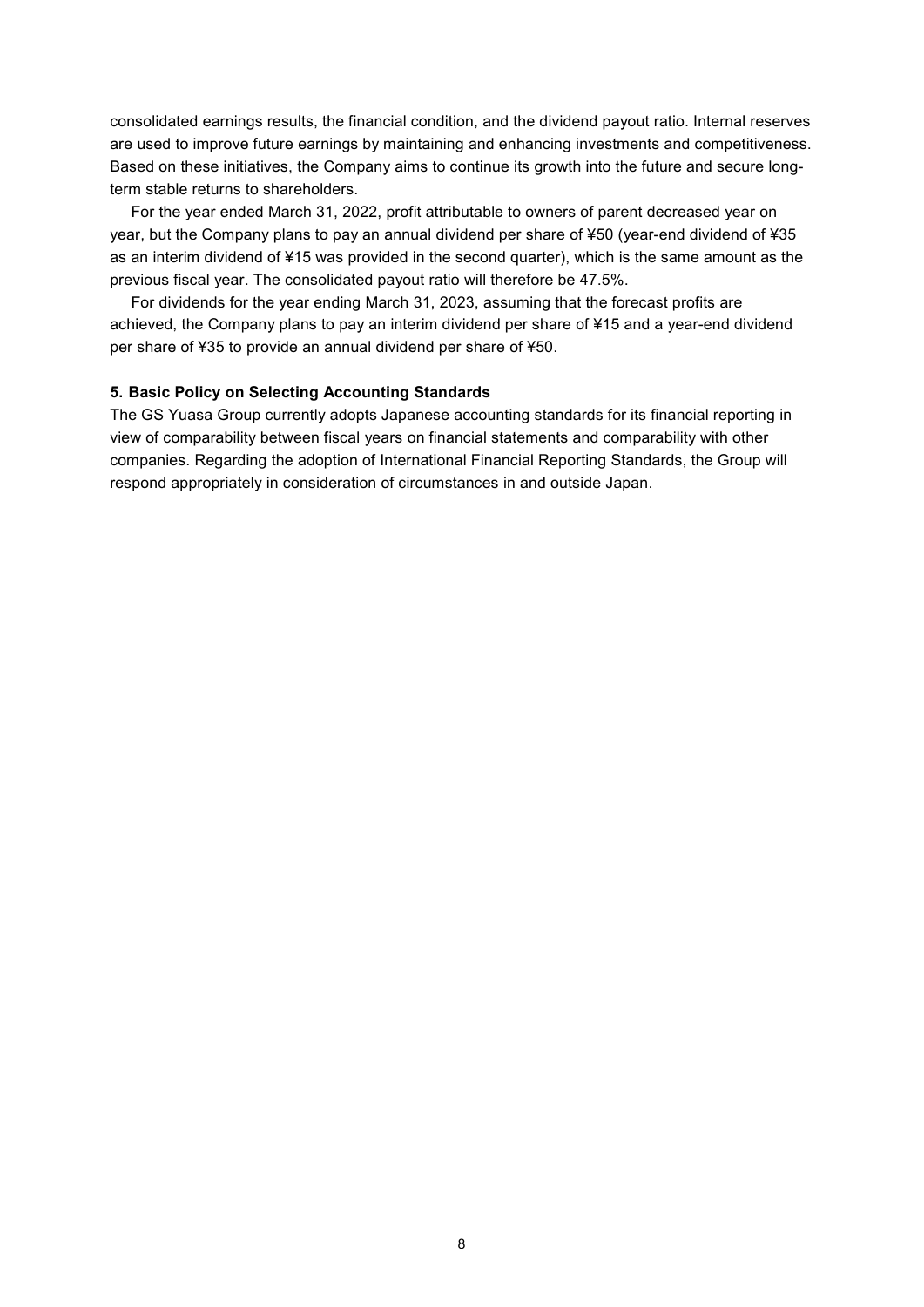# **6. Consolidated Financial Statements and Notes**

# **(1) Consolidated Balance Sheets**

|                                                                  |                | (Millions of yen) |
|------------------------------------------------------------------|----------------|-------------------|
|                                                                  | As of          | As of             |
|                                                                  | March 31, 2021 | March 31, 2022    |
|                                                                  | Amount         | Amount            |
| Assets                                                           |                |                   |
| <b>Current assets</b>                                            |                |                   |
| Cash and deposits                                                | 36,280         | 25,855            |
| Notes and accounts receivable - trade                            | 74,269         |                   |
| Notes and accounts receivable - trade,                           |                | 85,399            |
| and contract assets<br>Electronically recorded monetary claims - |                |                   |
| operating                                                        | 5,039          | 7,163             |
| Merchandise and finished goods                                   | 37,236         | 54,986            |
| Work in process                                                  | 14,973         | 19,236            |
| Raw materials and supplies                                       | 15,658         | 18,828            |
| Other                                                            | 11,189         | 15,249            |
| Allowance for doubtful accounts                                  | (315)          | (418)             |
| <b>Total current assets</b>                                      | 194,332        | 226,300           |
| <b>Non-current assets</b>                                        |                |                   |
| Property, plant and equipment                                    |                |                   |
| Buildings and structures, net                                    | 52,837         | 56,279            |
| Machinery, equipment and vehicles, net                           | 38,703         | 37,108            |
| Land                                                             | 22,737         | 23,335            |
| Leased assets, net                                               | 296            | 284               |
| Right-of-use assets, net                                         | 5,075          | 5,398             |
| Construction in progress                                         | 9,699          | 15,315            |
| Other, net                                                       | 5,180          | 5,284             |
| Total property, plant and equipment                              | 134,530        | 143,007           |
| Intangible assets                                                |                |                   |
| Goodwill                                                         | 659            |                   |
| Leased assets                                                    | 1,078          | 825               |
| Other                                                            | 2,681          | 2,069             |
| Total intangible assets                                          | 4,419          | 2,894             |
| Investments and other assets                                     |                |                   |
| Investment securities                                            | 64,349         | 66,319            |
| Investments in capital                                           | 1,657          | 940               |
| Long-term loans receivable                                       | 707            | 1,116             |
| Retirement benefit asset                                         | 23,920         | 32,954            |
| Deferred tax assets                                              | 3,497          | 2,338             |
| Lease receivables                                                | 2,616          | 2,635             |
| Other                                                            | 2,152          | 2,538             |
| Allowance for doubtful accounts                                  | (323)          | (322)             |
| Total investments and other assets                               | 98,578         | 108,520           |
| Total non-current assets                                         | 237,528        | 254,423           |
| <b>Deferred assets</b>                                           |                |                   |
| Bond issuance costs                                              | 52             | 39                |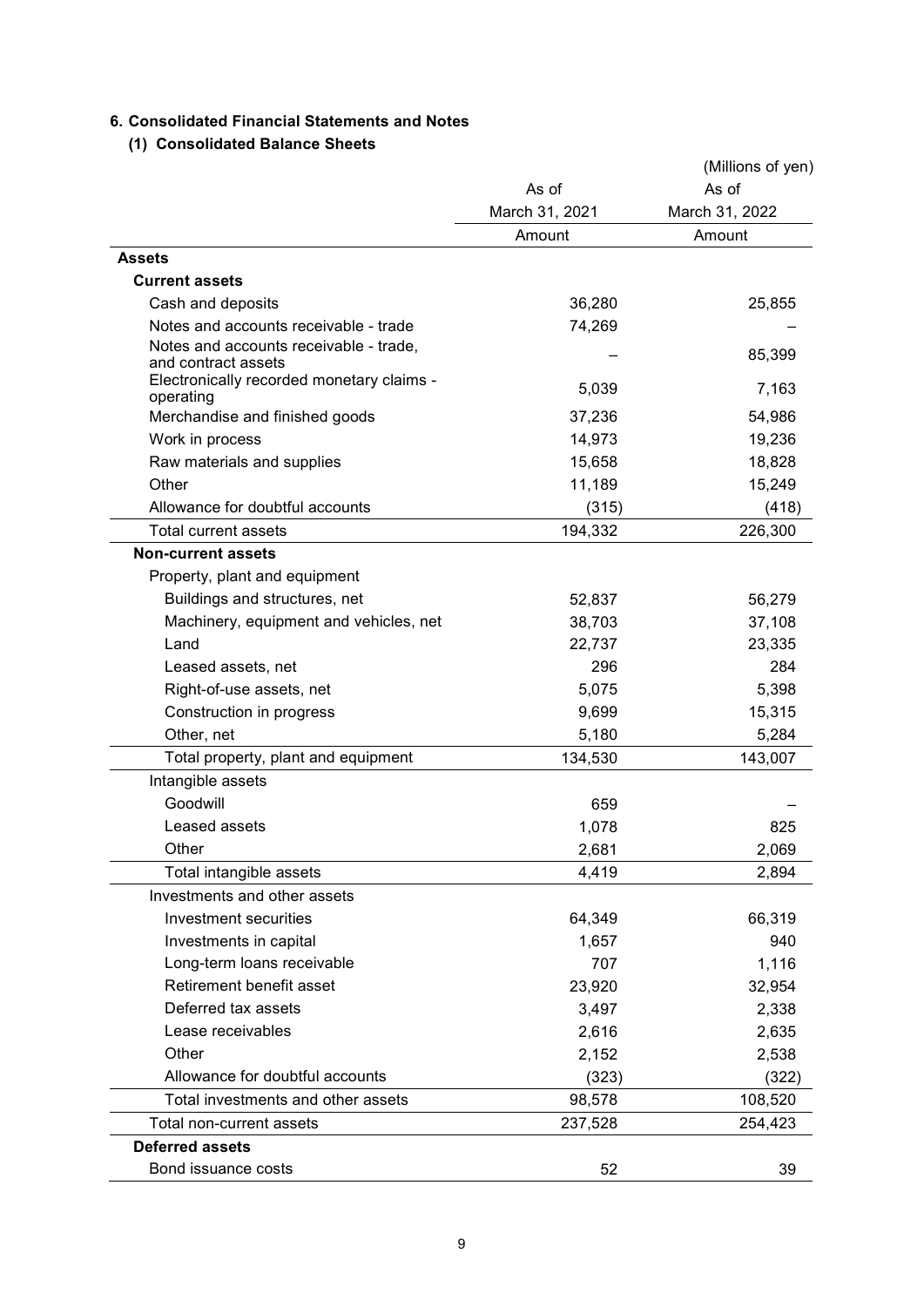| Total deferred assets | ັ       | 39      |
|-----------------------|---------|---------|
| <b>Total assets</b>   | 431,913 | 180,763 |

|                                                                         |                | (Millions of yen) |
|-------------------------------------------------------------------------|----------------|-------------------|
|                                                                         | As of          | As of             |
|                                                                         | March 31, 2021 | March 31, 2022    |
|                                                                         | Amount         | Amount            |
| <b>Liabilities</b>                                                      |                |                   |
| <b>Current liabilities</b>                                              |                |                   |
| Notes and accounts payable - trade                                      | 34,742         | 44,174            |
| Electronically recorded obligations -<br>operating                      | 16,367         | 19,861            |
| Short-term borrowings                                                   | 13,440         | 18,782            |
| <b>Commercial papers</b>                                                |                | 2,000             |
| Accounts payable - other                                                | 15,976         | 12,041            |
| Income taxes payable                                                    | 4,761          | 2,857             |
| Notes payable - facilities                                              | 358            | 274               |
| Electronically recorded obligations -<br>facilities                     | 3,270          | 6,821             |
| Provision for bonuses for directors (and<br>other officers)             | 120            | 120               |
| Other                                                                   | 18,802         | 22,444            |
| <b>Total current liabilities</b>                                        | 107,839        | 129,376           |
| <b>Non-current liabilities</b>                                          |                |                   |
| Bonds payable                                                           | 20,000         | 20,000            |
| Long-term borrowings                                                    | 31,980         | 41,696            |
| Lease liabilities                                                       | 6,041          | 6,100             |
| Deferred tax liabilities                                                | 18,045         | 19,910            |
| Deferred tax liabilities for land revaluation                           | 928            | 928               |
| Provision for retirement benefits for<br>directors (and other officers) | 64             | 67                |
| Retirement benefit liability                                            | 4,562          | 4,892             |
| Other                                                                   | 7,880          | 7,852             |
| Total non-current liabilities                                           | 89,503         | 101,447           |
| <b>Total liabilities</b>                                                | 197,342        | 230,824           |
| <b>Net assets</b>                                                       |                |                   |
| Shareholders' equity                                                    |                |                   |
| Share capital                                                           | 33,021         | 33,021            |
| Capital surplus                                                         | 55,301         | 55,292            |
| Retained earnings                                                       | 95,869         | 93,661            |
| Treasury shares                                                         | (4,654)        | (351)             |
| Total shareholders' equity                                              | 179,537        | 181,623           |
| Accumulated other comprehensive income                                  |                |                   |
| Valuation difference on available-for-sale<br>securities                | 17,171         | 16,180            |
| Deferred gains or losses on hedges                                      | (115)          | (794)             |
| Revaluation reserve for land                                            | 2,137          | 2,137             |
| Foreign currency translation adjustment                                 | 417            | 7,163             |
| Remeasurements of defined benefit plans                                 | 3,098          | 8,922             |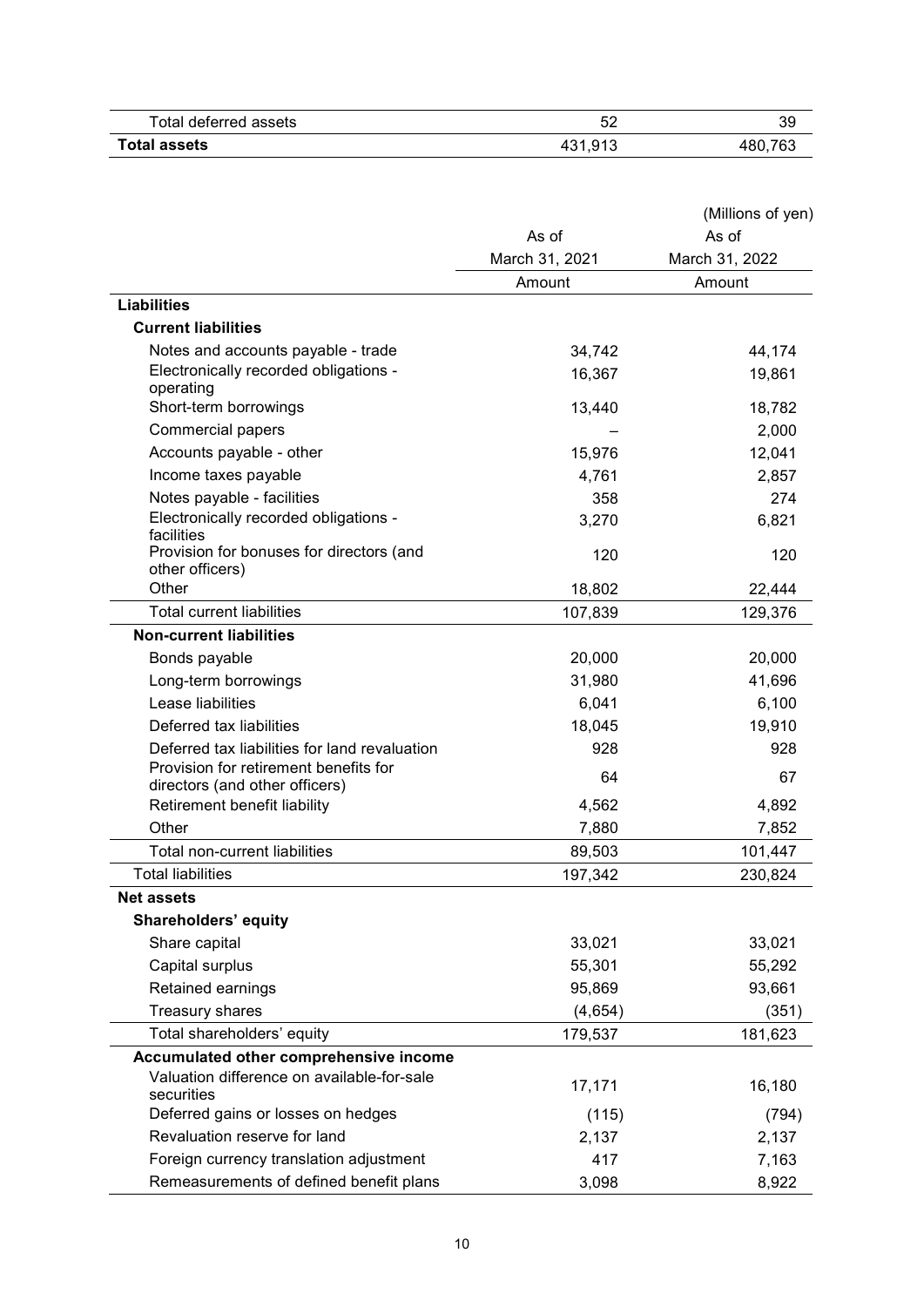| Total accumulated other comprehensive<br>income | 22.708  | 33.609  |
|-------------------------------------------------|---------|---------|
| <b>Non-controlling interests</b>                | 32.324  | 34,705  |
| <b>Total net assets</b>                         | 234.570 | 249.938 |
| <b>Total liabilities and net assets</b>         | 431.913 | 480.763 |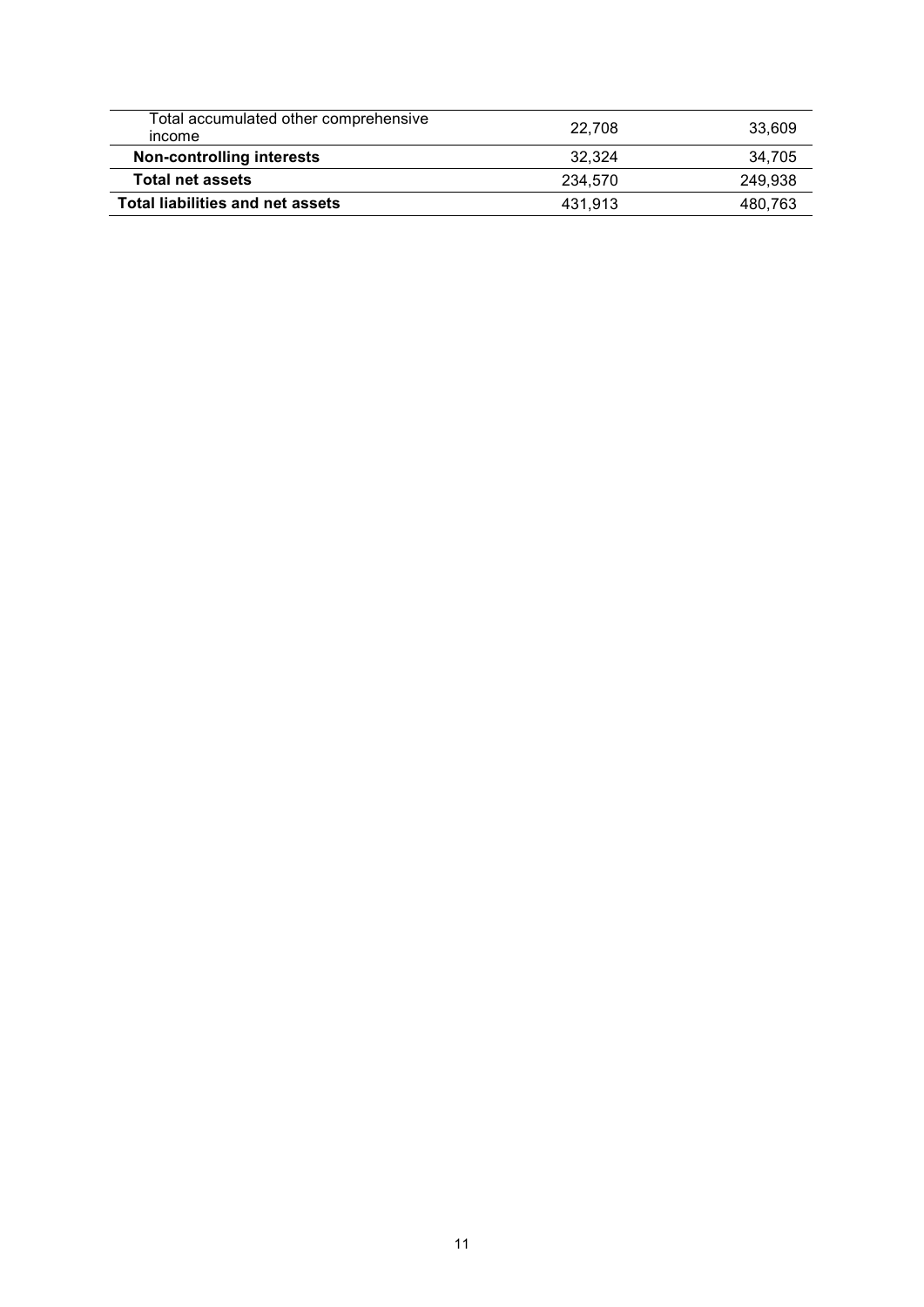# **(2) Consolidated Statements of Income and Comprehensive Income Consolidated Statements of Income**

|                                                 |                | (Millions of yen) |
|-------------------------------------------------|----------------|-------------------|
|                                                 | Year ended     | Year ended        |
|                                                 | March 31, 2021 | March 31, 2022    |
|                                                 | Amount         | Amount            |
| <b>Net sales</b>                                | 386,511        | 432,133           |
| Cost of sales                                   | 289,944        | 335,359           |
| <b>Gross profit</b>                             | 96,566         | 96,773            |
| Selling, general and administrative             | 71,755         | 74,108            |
| expenses                                        |                |                   |
| <b>Operating profit</b>                         | 24,810         | 22,664            |
| Non-operating income                            |                |                   |
| Interest income                                 | 207            | 198               |
| Dividend income                                 | 419            | 483               |
| Share of profit of entities accounted for using | 2,471          | 2,590             |
| equity method                                   |                |                   |
| Foreign exchange gains                          | 595            |                   |
| Other                                           | 890            | 722               |
| Total non-operating income                      | 4,584          | 3,995             |
| <b>Non-operating expenses</b>                   |                |                   |
| Interest expenses                               | 818            | 946               |
| Sales discounts                                 | 119            | 5                 |
| Foreign exchange losses                         |                | 103               |
| Equipment relocation expenses                   | 260            | 227               |
| Other                                           | 917            | 693               |
| Total non-operating expenses                    | 2,115          | 1,976             |
| <b>Ordinary profit</b>                          | 27,279         | 24,684            |
| <b>Extraordinary income</b>                     |                |                   |
| Gain on sale of non-current assets              | 1,350          | 668               |
| Gain on sale of investment securities           | 299            | 116               |
| Gain on bargain purchase                        |                | 710               |
| Gain on sale of investments in capital of       |                | 547               |
| subsidiaries                                    |                |                   |
| Gain on reversal of loss on liquidation of      |                | 325               |
| subsidiaries and associates                     |                |                   |
| Other                                           |                | 5                 |
| Total extraordinary income                      | 1,650          | 2,372             |
| <b>Extraordinary losses</b>                     |                |                   |
| Loss on retirement of non-current assets        | 569            | 715               |
| Loss on sale of non-current assets              | 14             | 47                |
| Impairment losses                               | 2,760          | 5,779             |
| Loss on valuation of investment securities      | 15             | 28                |
| Factory relocation expenses                     | 713            | 1,239             |
| Other                                           | 7              |                   |
| Total extraordinary losses                      | 4,081          | 7,810             |
| Profit before income taxes                      | 24,847         | 19,246            |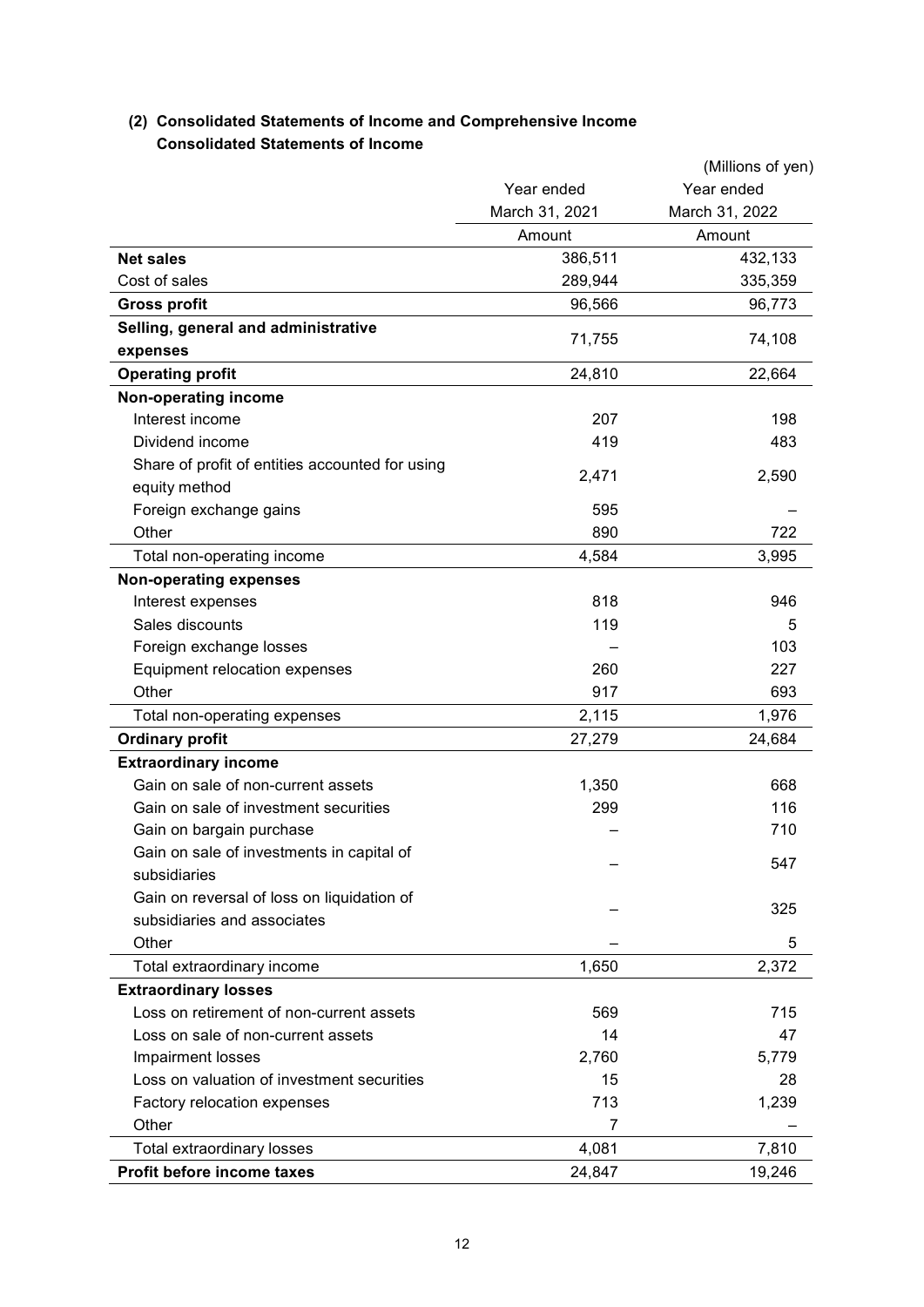|                                         | Year ended     | Year ended     |
|-----------------------------------------|----------------|----------------|
|                                         | March 31, 2021 | March 31, 2022 |
|                                         | Amount         | Amount         |
| Income taxes - current                  | 7,948          | 5,583          |
| Income taxes - deferred                 | 2,107          | 1,066          |
| <b>Total income taxes</b>               | 10,056         | 6,650          |
| <b>Profit</b>                           | 14,791         | 12,595         |
| Profit attributable to non-controlling  | 3,336          | 4,127          |
| <b>interests</b>                        |                |                |
| Profit attributable to owners of parent | 11,455         | 8,468          |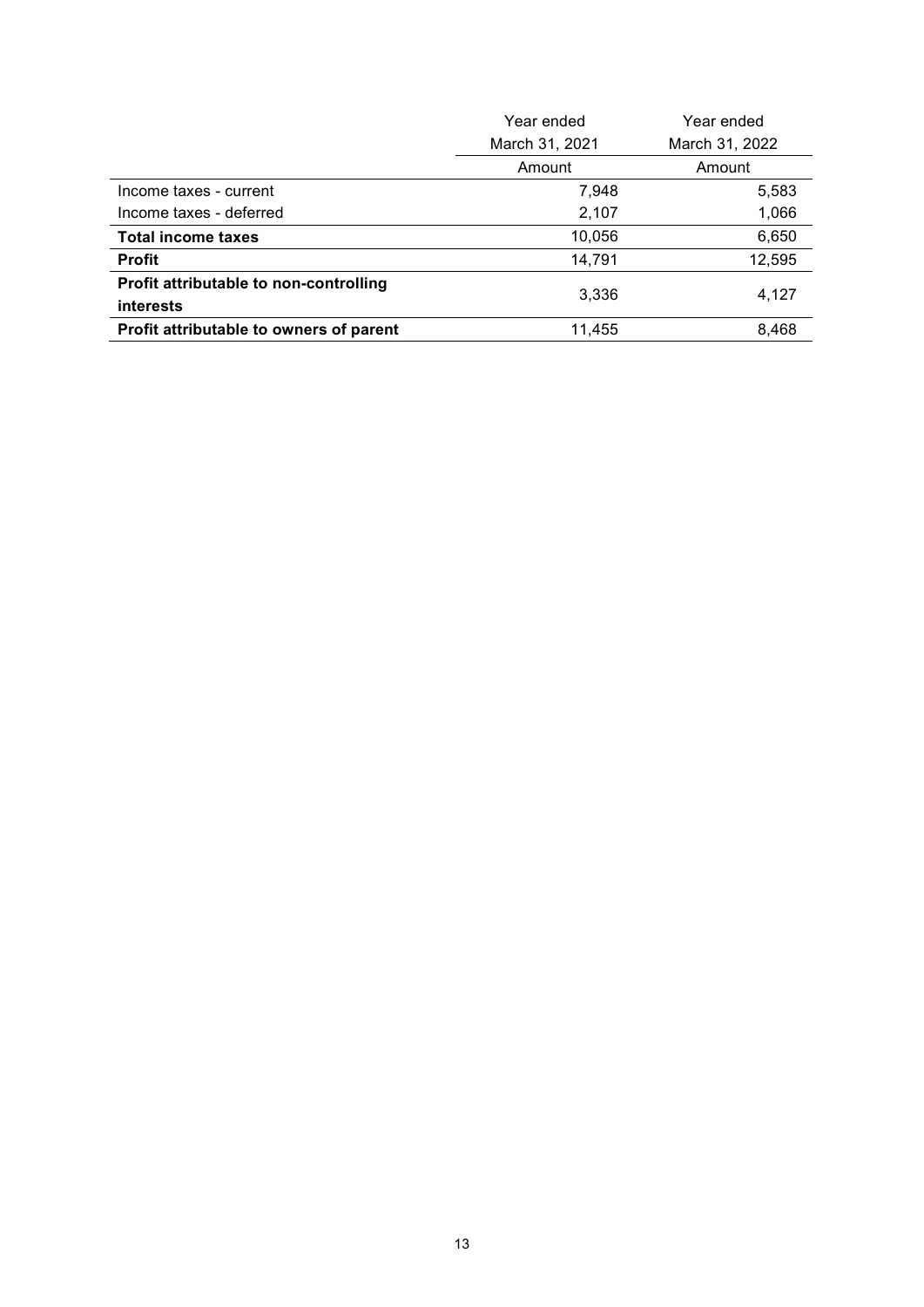# **Consolidated Statements of Comprehensive Income**

|                                                                                      |                | (Millions of yen) |
|--------------------------------------------------------------------------------------|----------------|-------------------|
|                                                                                      | Year ended     | Year ended        |
|                                                                                      | March 31, 2021 | March 31, 2022    |
|                                                                                      | Amount         | Amount            |
| <b>Profit</b>                                                                        | 14,791         | 12,595            |
| Other comprehensive income                                                           |                |                   |
| Valuation difference on available-for-sale<br>securities                             | 5,236          | (1,016)           |
| Deferred gains or losses on hedges                                                   | 234            | 22                |
| Foreign currency translation adjustment                                              | 7,891          | 6,825             |
| Remeasurements of defined benefit plans,<br>net of tax                               | 6,145          | 5,822             |
| Share of other comprehensive income of<br>entities accounted for using equity method | 813            | 796               |
| Total other comprehensive income                                                     | 20,320         | 12,451            |
| <b>Comprehensive income</b>                                                          | 35,112         | 25,047            |
| Comprehensive income attributable to                                                 |                |                   |
| Comprehensive income attributable to<br>owners of parent                             | 29,650         | 19,369            |
| Comprehensive income attributable to non-<br>controlling interests                   | 5,461          | 5,678             |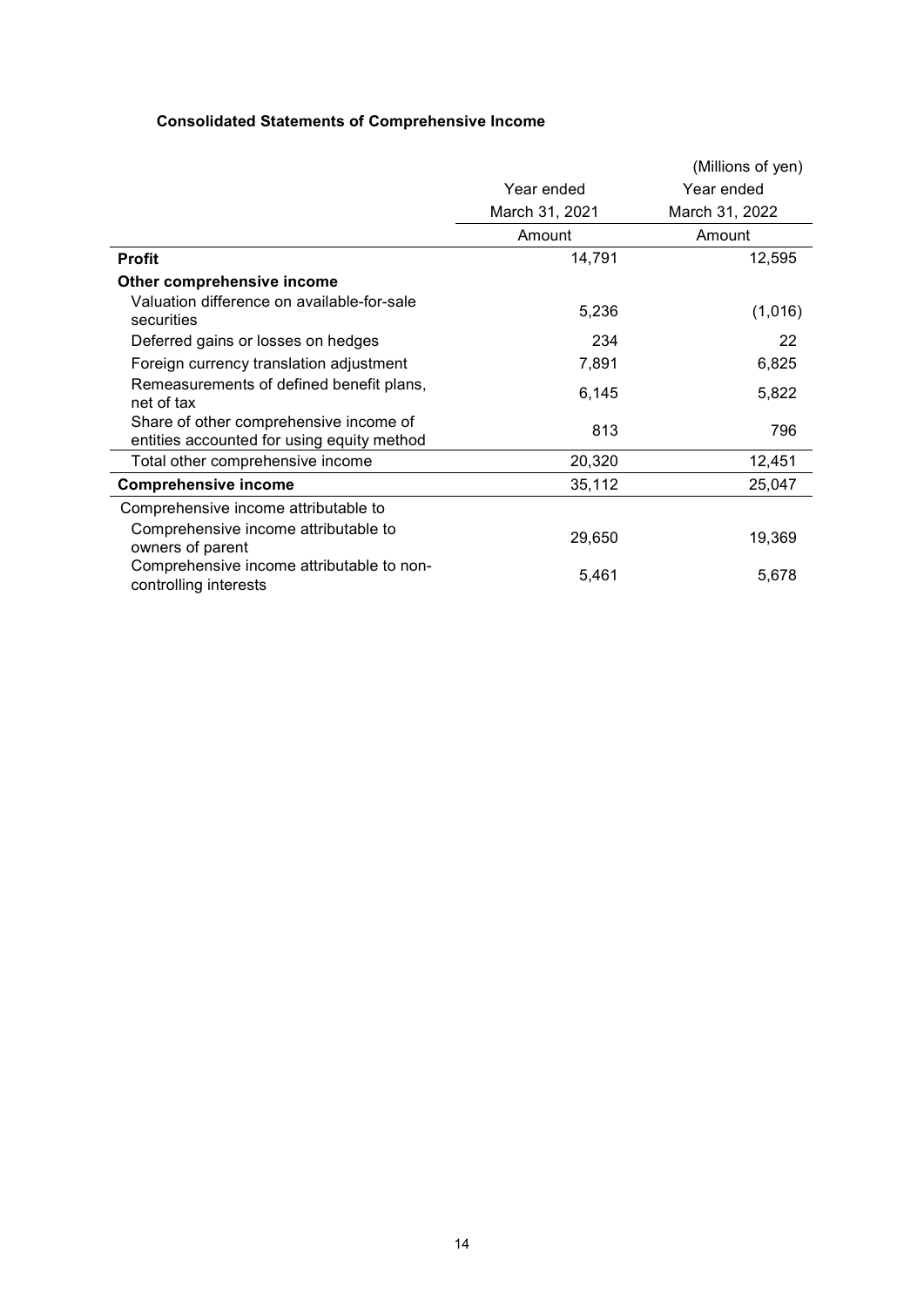# **(3) Consolidated Statements of Changes in Net Assets**

Year ended March 31, 2021 (April 1, 2020 to March 31, 2021)

(Millions of yen)

|                                                         | Shareholders' equity |                 |                      |                    |                                  |  |  |
|---------------------------------------------------------|----------------------|-----------------|----------------------|--------------------|----------------------------------|--|--|
|                                                         | Share capital        | Capital surplus | Retained<br>earnings | Treasury<br>shares | Total<br>shareholders'<br>equity |  |  |
| Balance at beginning of period                          | 33,021               | 55,301          | 87,180               | (3,680)            | 171,823                          |  |  |
| Changes during period                                   |                      |                 |                      |                    |                                  |  |  |
| Dividends of surplus                                    |                      |                 | (2,842)              |                    | (2,842)                          |  |  |
| Profit attributable to owners<br>of parent              |                      |                 | 11,455               |                    | 11,455                           |  |  |
| Purchase of treasury shares                             |                      |                 |                      | (1,003)            | (1,003)                          |  |  |
| Disposal of treasury shares                             |                      | (0)             |                      | 30                 | 29                               |  |  |
| Increase by merger                                      |                      |                 | 76                   |                    | 76                               |  |  |
| Net changes in items other<br>than shareholders' equity |                      |                 |                      |                    |                                  |  |  |
| Total changes during period                             | —                    | (0)             | 8,688                | (973)              | 7,714                            |  |  |
| Balance at end of period                                | 33,021               | 55,301          | 95,869               | (4,654)            | 179,537                          |  |  |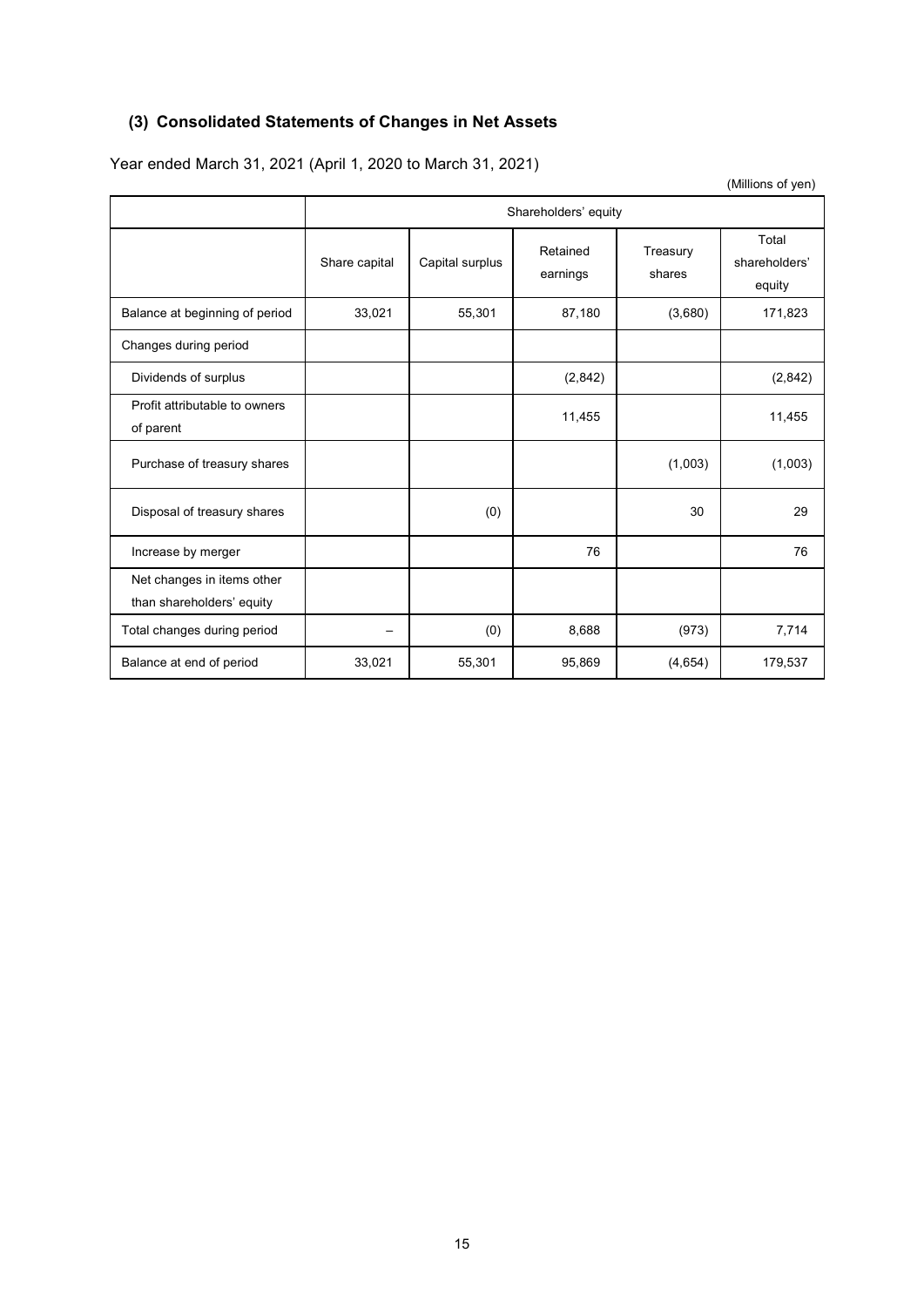|                                                         |                                                                    | Accumulated other comprehensive income      |                                    |                                                  |                                                    |                                                            |                                  |                     |
|---------------------------------------------------------|--------------------------------------------------------------------|---------------------------------------------|------------------------------------|--------------------------------------------------|----------------------------------------------------|------------------------------------------------------------|----------------------------------|---------------------|
|                                                         | Valuation<br>difference<br>on available-<br>for-sale<br>securities | Deferred<br>gains or<br>losses on<br>hedges | Revaluation<br>reserve for<br>land | Foreign<br>currency<br>translation<br>adjustment | Remeasure-<br>ments of<br>defined<br>benefit plans | Total<br>accumulated<br>other<br>comprehen-<br>sive income | Non-<br>controlling<br>interests | Total net<br>assets |
| Balance at beginning of period                          | 11,933                                                             | (244)                                       | 2,137                              | (6, 265)                                         | (3,047)                                            | 4,513                                                      | 28,982                           | 205,318             |
| Changes during period                                   |                                                                    |                                             |                                    |                                                  |                                                    |                                                            |                                  |                     |
| Dividends of surplus                                    |                                                                    |                                             |                                    |                                                  |                                                    |                                                            |                                  | (2,842)             |
| Profit attributable to owners<br>of parent              |                                                                    |                                             |                                    |                                                  |                                                    |                                                            |                                  | 11,455              |
| Purchase of treasury shares                             |                                                                    |                                             |                                    |                                                  |                                                    |                                                            |                                  | (1,003)             |
| Disposal of treasury shares                             |                                                                    |                                             |                                    |                                                  |                                                    |                                                            |                                  | 29                  |
| Increase by merger                                      |                                                                    |                                             |                                    |                                                  |                                                    |                                                            |                                  | 76                  |
| Net changes in items other<br>than shareholders' equity | 5,237                                                              | 129                                         |                                    | 6,682                                            | 6,145                                              | 18,194                                                     | 3,342                            | 21,537              |
| Total changes during period                             | 5,237                                                              | 129                                         |                                    | 6,682                                            | 6,145                                              | 18,194                                                     | 3,342                            | 29,252              |
| Balance at end of period                                | 17,171                                                             | (115)                                       | 2,137                              | 417                                              | 3,098                                              | 22,708                                                     | 32,324                           | 234,570             |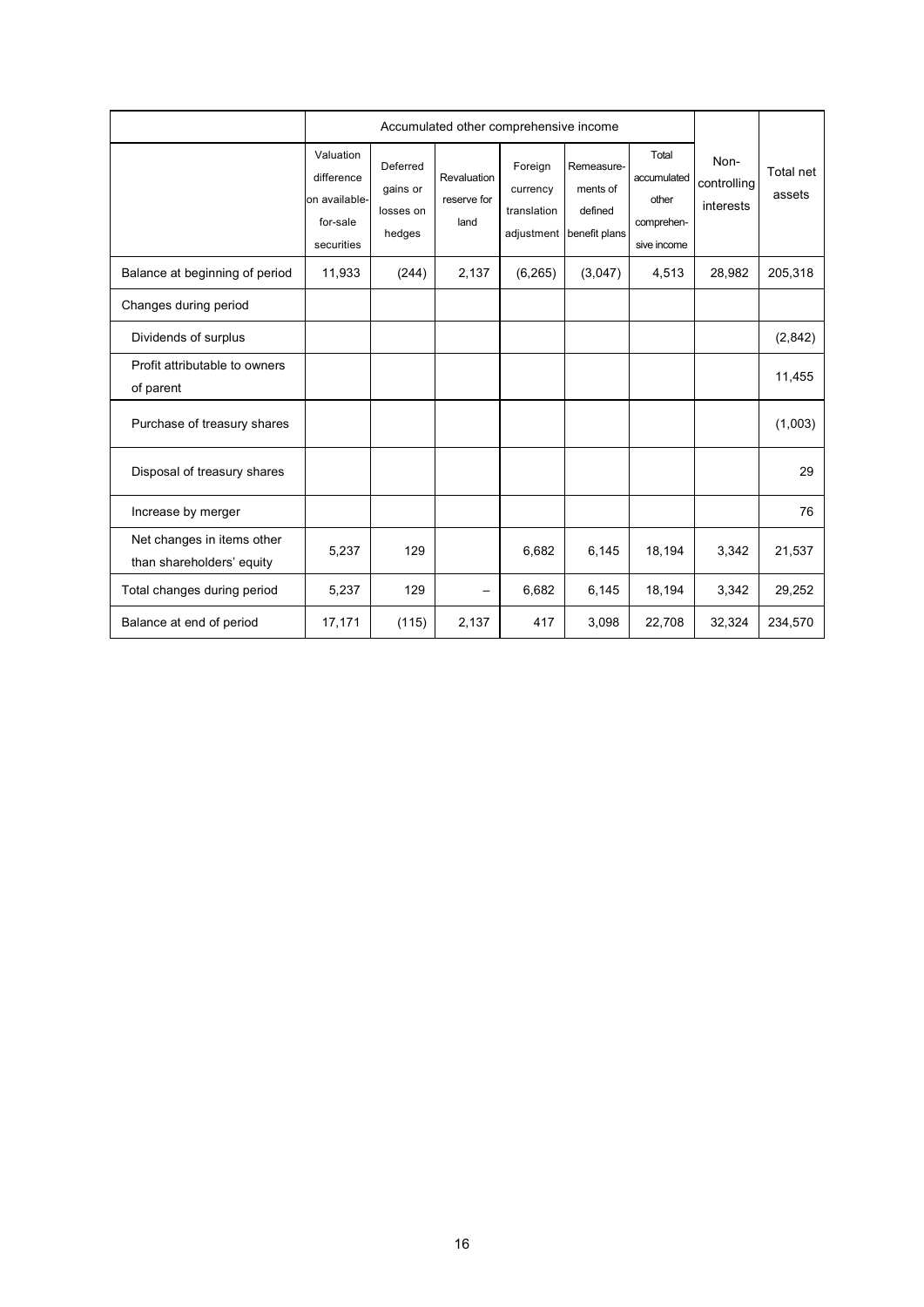# Year ended March 31, 2022 (April 1, 2021 to March 31, 2022)

(Millions of yen)

|                                                         | Shareholders' equity |                 |                      |                    |                                  |  |
|---------------------------------------------------------|----------------------|-----------------|----------------------|--------------------|----------------------------------|--|
|                                                         | Share capital        | Capital surplus | Retained<br>earnings | Treasury<br>shares | Total<br>shareholders'<br>equity |  |
| Balance at beginning of period                          | 33,021               | 55,301          | 95,869               | (4,654)            | 179,537                          |  |
| Cumulative effects of changes<br>in accounting policies |                      |                 | (643)                |                    | (643)                            |  |
| <b>Restated balance</b>                                 | 33,021               | 55,301          | 95,225               | (4,654)            | 178,893                          |  |
| Changes during period                                   |                      |                 |                      |                    |                                  |  |
| Dividends of surplus                                    |                      |                 | (5, 241)             |                    | (5, 241)                         |  |
| Profit attributable to owners<br>of parent              |                      |                 | 8,468                |                    | 8,468                            |  |
| Purchase of treasury shares                             |                      |                 |                      | (503)              | (503)                            |  |
| Disposal of treasury shares                             |                      | 0               |                      | 6                  | 6                                |  |
| Cancellation of treasury<br>shares                      |                      | (4, 799)        |                      | 4,799              |                                  |  |
| Transfer from retained<br>earnings to capital surplus   |                      | 4,791           | (4, 791)             |                    |                                  |  |
| Net changes in items other<br>than shareholders' equity |                      |                 |                      |                    |                                  |  |
| Total changes during period                             |                      | (8)             | (1, 564)             | 4,302              | 2,729                            |  |
| Balance at end of period                                | 33,021               | 55,292          | 93,661               | (351)              | 181,623                          |  |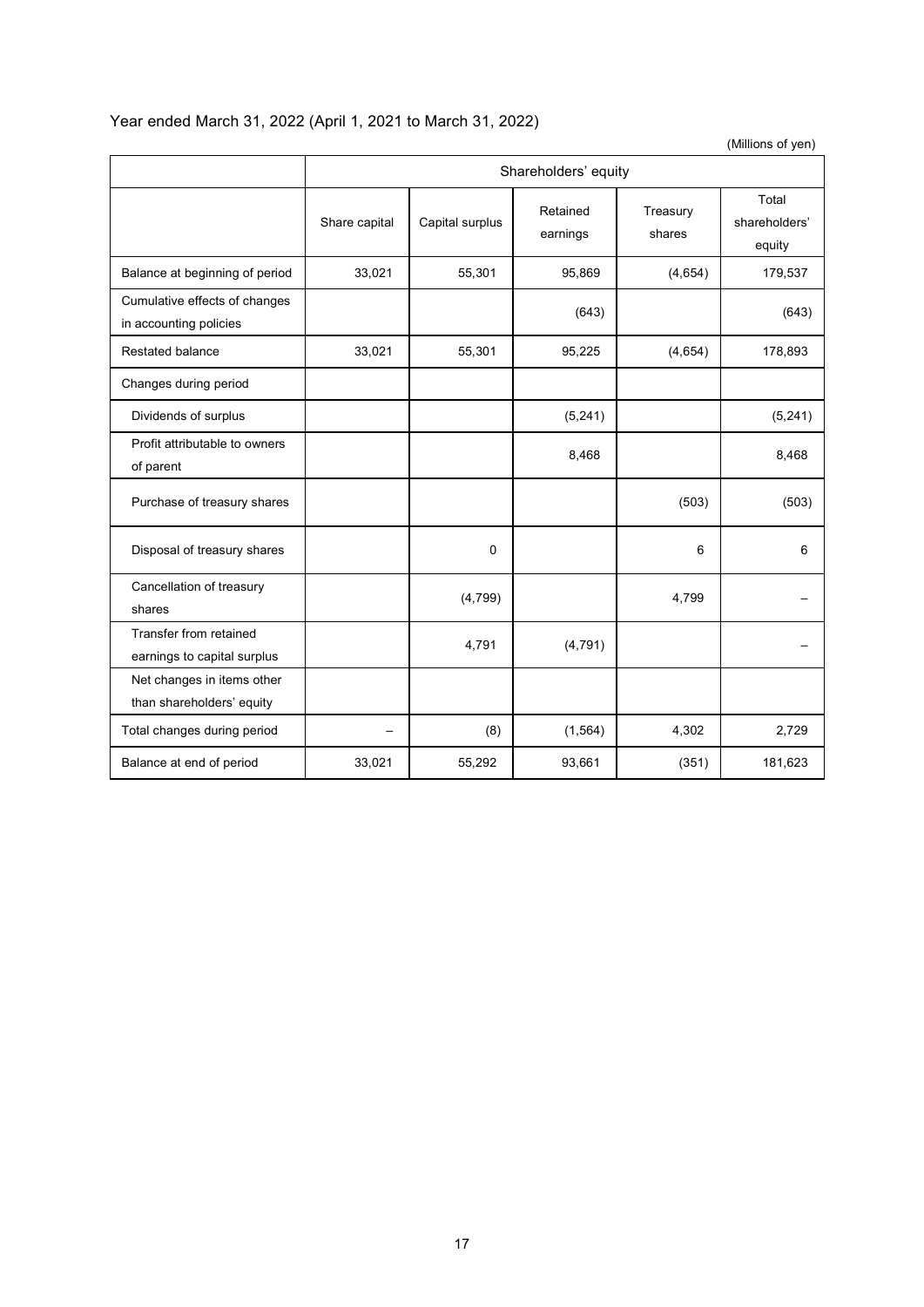|                                                         |                                                                    | Accumulated other comprehensive income      |                                    |                                                  |                                                    |                                                            |                                  |                     |
|---------------------------------------------------------|--------------------------------------------------------------------|---------------------------------------------|------------------------------------|--------------------------------------------------|----------------------------------------------------|------------------------------------------------------------|----------------------------------|---------------------|
|                                                         | Valuation<br>difference<br>on available-<br>for-sale<br>securities | Deferred<br>gains or<br>losses on<br>hedges | Revaluation<br>reserve for<br>land | Foreign<br>currency<br>translation<br>adjustment | Remeasure-<br>ments of<br>defined<br>benefit plans | Total<br>accumulated<br>other<br>comprehen-<br>sive income | Non-<br>controlling<br>interests | Total net<br>assets |
| Balance at beginning of period                          | 17,171                                                             | (115)                                       | 2,137                              | 417                                              | 3,098                                              | 22,708                                                     | 32,324                           | 234,570             |
| Cumulative effects of changes<br>in accounting policies |                                                                    |                                             |                                    |                                                  |                                                    |                                                            |                                  | (643)               |
| <b>Restated balance</b>                                 | 17,171                                                             | (115)                                       | 2,137                              | 417                                              | 3,098                                              | 22,708                                                     | 32,324                           | 233,927             |
| Changes during period                                   |                                                                    |                                             |                                    |                                                  |                                                    |                                                            |                                  |                     |
| Dividends of surplus                                    |                                                                    |                                             |                                    |                                                  |                                                    |                                                            |                                  | (5, 241)            |
| Profit attributable to owners<br>of parent              |                                                                    |                                             |                                    |                                                  |                                                    |                                                            |                                  | 8,468               |
| Purchase of treasury shares                             |                                                                    |                                             |                                    |                                                  |                                                    |                                                            |                                  | (503)               |
| Disposal of treasury shares                             |                                                                    |                                             |                                    |                                                  |                                                    |                                                            |                                  | 6                   |
| Cancellation of treasury<br>shares                      |                                                                    |                                             |                                    |                                                  |                                                    |                                                            |                                  |                     |
| Transfer from retained<br>earnings to capital surplus   |                                                                    |                                             |                                    |                                                  |                                                    |                                                            |                                  |                     |
| Net changes in items other<br>than shareholders' equity | (990)                                                              | (678)                                       |                                    | 6,746                                            | 5,823                                              | 10,901                                                     | 2,380                            | 13,281              |
| Total changes during period                             | (990)                                                              | (678)                                       | $\overline{\phantom{0}}$           | 6,746                                            | 5,823                                              | 10,901                                                     | 2,380                            | 16,011              |
| Balance at end of period                                | 16,180                                                             | (794)                                       | 2,137                              | 7,163                                            | 8,922                                              | 33,609                                                     | 34,705                           | 249,938             |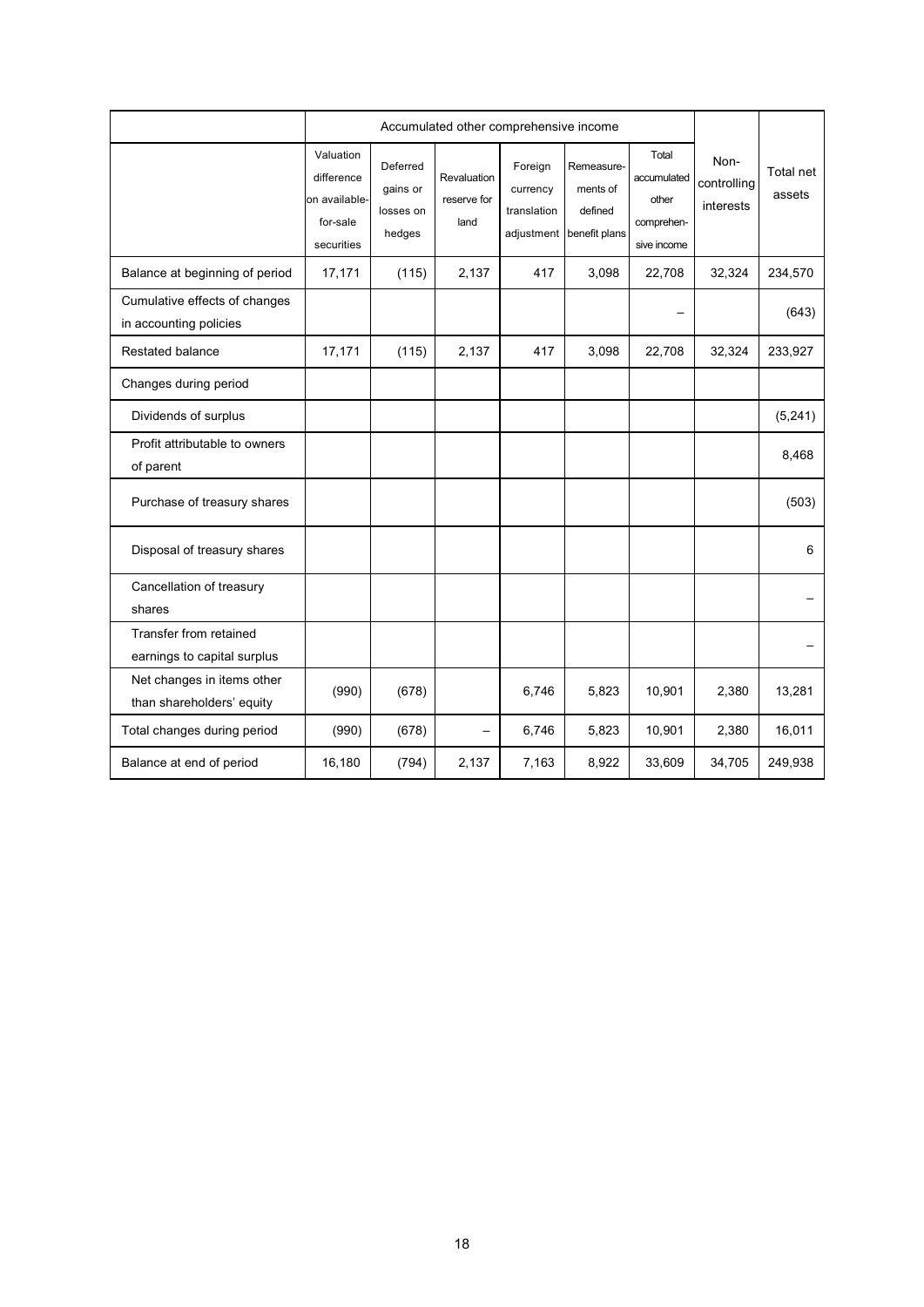# **(4) Consolidated Statements of Cash Flows**

|                                                                 | Year ended     | (Millions of yen)<br>Year ended |
|-----------------------------------------------------------------|----------------|---------------------------------|
|                                                                 | March 31, 2021 | March 31, 2022                  |
|                                                                 | Amount         | Amount                          |
| Cash flows from operating activities                            |                |                                 |
| Profit before income taxes                                      | 24,847         | 19,246                          |
| Depreciation                                                    | 18,031         | 18,207                          |
| Impairment losses                                               | 2,760          | 5,779                           |
| Amortization of goodwill                                        | 1,335          | 659                             |
| Loss (gain) on valuation of investment                          |                |                                 |
| securities                                                      | 15             | 28                              |
| Loss (gain) on sale of investment securities                    | (299)          | (116)                           |
| Gain on sale of investments in capital of                       |                |                                 |
| subsidiaries                                                    |                | (547)                           |
| Increase (decrease) in allowance for doubtful                   |                |                                 |
| accounts                                                        | (74)           | 40                              |
| Increase (decrease) in retirement benefit                       |                |                                 |
| liability                                                       | (1,907)        | (86)                            |
| Interest and dividend income                                    | (627)          | (681)                           |
| Interest expenses                                               | 818            | 946                             |
| Foreign exchange losses (gains)                                 | (589)          | (956)                           |
| Loss (gain) on sale of non-current assets                       | (1, 335)       | (621)                           |
| Loss on retirement of non-current assets                        | 569            | 715                             |
| Gain on bargain purchase                                        |                | (710)                           |
| Factory relocation expenses                                     |                | 1,239                           |
| Share of loss (profit) of entities accounted for                | (2, 471)       | (2,590)                         |
| using equity method                                             |                |                                 |
| Decrease (increase) in trade receivables                        | 315            |                                 |
| Decrease (increase) in trade receivables and<br>contract assets |                | (5, 579)                        |
| Increase (decrease) in advances received                        | (5,646)        |                                 |
| Increase (decrease) in contract liabilities                     |                | 740                             |
| Decrease (increase) in inventories                              | (162)          | (18, 794)                       |
| Increase (decrease) in trade payables                           | 3,388          | 7,597                           |
| Other, net                                                      | 3,503          | (2, 190)                        |
| Subtotal                                                        | 42,470         | 22,324                          |
| Interest and dividends received                                 | 1,250          | 1,524                           |
| Interest paid                                                   | (818)          | (946)                           |
| Factory relocation expenses paid                                |                | (705)                           |
| Income taxes paid                                               | (7,085)        | (9,318)                         |
| Net cash provided by (used in) operating                        |                |                                 |
| activities                                                      | 35,817         | 12,879                          |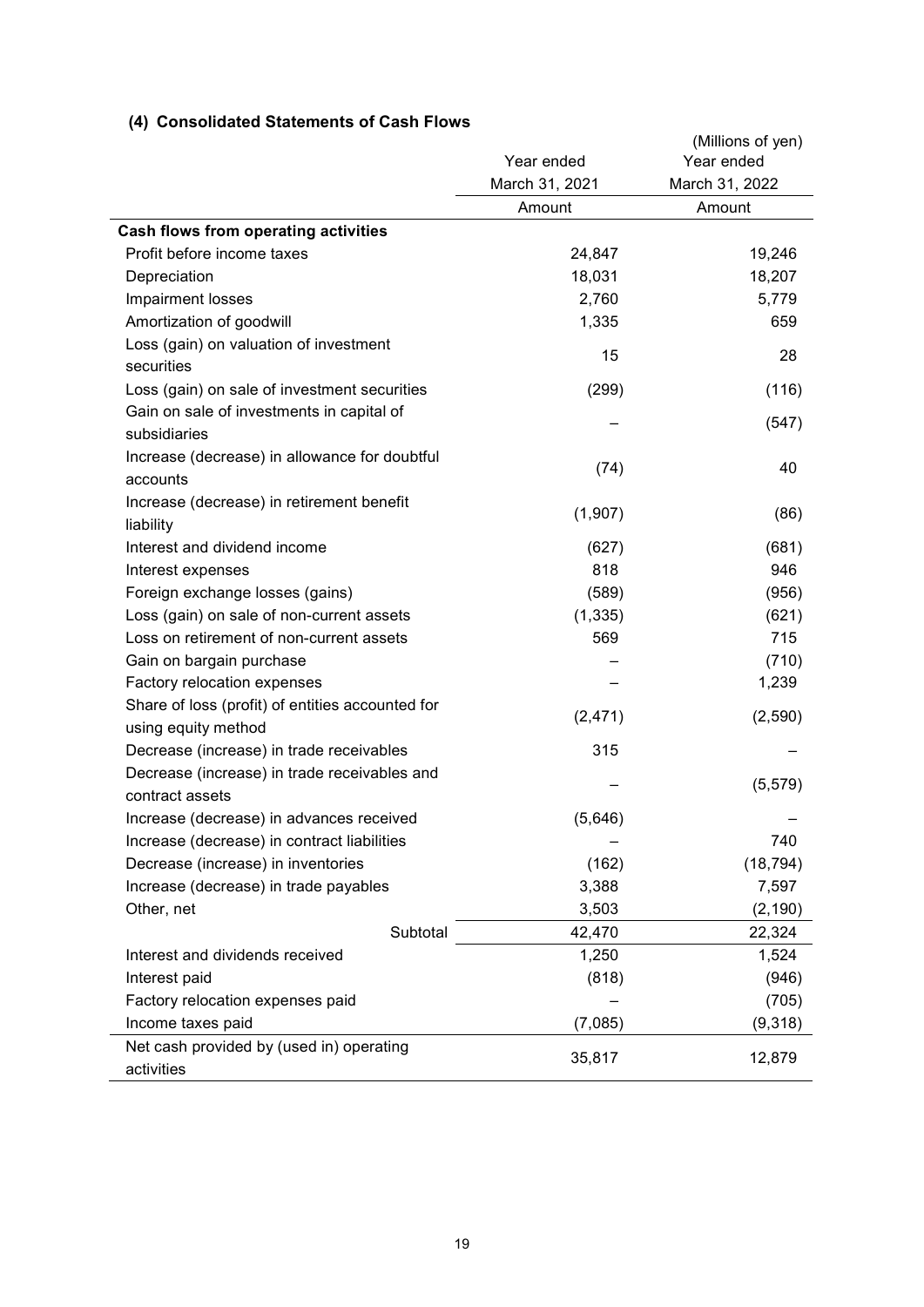|                                                 | Year ended     | Year ended     |
|-------------------------------------------------|----------------|----------------|
|                                                 | March 31, 2021 | March 31, 2022 |
|                                                 | Amount         | Amount         |
|                                                 |                |                |
| <b>Cash flows from investing activities</b>     |                |                |
| Purchase of property, plant and equipment       | (19,019)       | (27, 024)      |
| Proceeds from sale of property, plant and       | 1,286          | 706            |
| equipment                                       |                |                |
| Purchase of intangible assets                   | (99)           | (143)          |
| Purchase of investment securities               | (3)            | (2)            |
| Proceeds from sale of investment securities     | 375            | 149            |
| Purchase of shares of subsidiaries resulting in |                | (2,819)        |
| change in scope of consolidation                |                |                |
| Payments for investments in capital of          | (214)          |                |
| subsidiaries and associates                     |                |                |
| Purchase of shares of subsidiaries and          | (600)          | (150)          |
| associates                                      |                |                |
| Loan advances                                   | (750)          | (480)          |
| Proceeds from collection of loans receivable    | 4              | 185            |
| Other, net                                      | (307)          | (624)          |
| Net cash provided by (used in) investing        |                |                |
| activities                                      | (19, 327)      | (30, 204)      |
| <b>Cash flows from financing activities</b>     |                |                |
| Increase (decrease) in short-term borrowings    |                |                |
| and commercial papers                           | (2,719)        | 10,657         |
| Proceeds from long-term borrowings              | 9,050          | 12,365         |
| Repayments of long-term borrowings              | (6, 371)       |                |
|                                                 |                | (7, 481)       |
| Purchase of treasury shares                     | (1,003)        | (503)          |
| Proceeds from disposal of treasury shares       | 29             | 6              |
| Dividends paid                                  | (2, 842)       | (5, 241)       |
| Dividends paid to non-controlling interests     | (2,085)        | (3,271)        |
| Other, net                                      | (1,074)        | (1, 328)       |
| Net cash provided by (used in) financing        | (7,018)        | 5,203          |
| activities                                      |                |                |
| Effect of exchange rate change on cash and      | 1,586          | 2,159          |
| cash equivalents                                |                |                |
| Net increase (decrease) in cash and cash        | 11,057         | (9,962)        |
| equivalents                                     |                |                |
| Cash and cash equivalents at beginning of       | 24,748         | 35,807         |
| period                                          |                |                |
| Increase in cash and cash equivalents           |                |                |
| resulting from merger with unconsolidated       | 1              |                |
| subsidiaries                                    |                |                |
| Cash and cash equivalents at end of period      | 35,807         | 25,845         |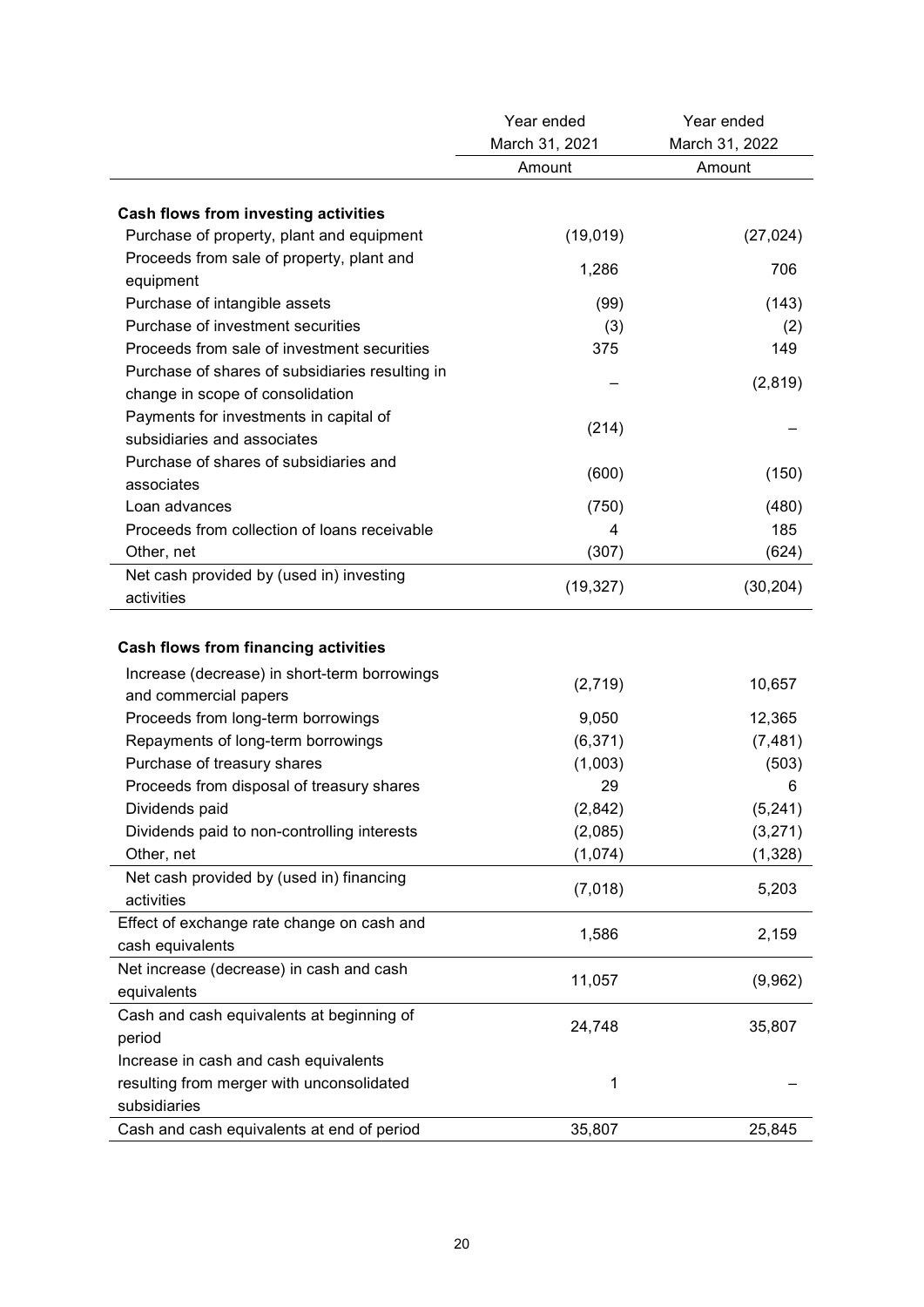### **(5) Notes on the Consolidated Financial Statements**

(Note on the going-concern assumption)

Not applicable

- (Basis of preparation of consolidated financial statements)
- 1. Scope of consolidation
- (1) Number of consolidated subsidiaries: Fifty-two (52) companies

Names of major consolidated subsidiaries:

GS Yuasa International Ltd.

GS Yuasa Battery Ltd.

GS Yuasa Energy Co., Ltd.

GS Yuasa Technology Ltd.

In the fiscal year ended March 31, 2022, following the acquisition of all shares of Sanken Densetsu Co., Ltd. and said company's subsequent consolidation as a subsidiary, it was included in the scope of consolidation. Additionally, Sanken Densetsu Co., Ltd. changed its name to GS Yuasa Infrastructure Systems Co., Ltd. on May 1, 2021.

In addition, GS Yuasa Accounting Service Ltd., which was a consolidated subsidiary, merged with GS Yuasa International Ltd. with GS Yuasa International Ltd. as the surviving company, and was therefore excluded from the scope of consolidation.

Tianjin Yuasa Batteries Co., Ltd., which was a consolidated subsidiary, was excluded from the scope of consolidation due to the transfer of all of its shares.

- (2) Number of non-consolidated subsidiaries: Five (5) companies
	- The major non-consolidated subsidiary is GS Yuasa Chuo Sales Ltd.

(Reason for excluding from the consolidation)

These non-consolidated subsidiaries are small in scale and have no material impact on consolidated financial statements in terms of their total assets, net sales, profit/loss (amounts attributable to the equity) and retained earnings (amounts attributable to the equity), and are therefore excluded from the scope of consolidation.

2. Application of the equity method

(1) Non-consolidated subsidiaries and associates accounted for under the equity method: Twenty (20) companies

Names of major non-consolidated subsidiaries and associates accounted for under the equity method:

SEBANG GLOBAL BATTERY Co., Ltd.

PT. GS Battery

İnci GS Yuasa Akü Sanayi ve Ticaret Anonim Şirketi

- (2) Five (5) non-consolidated subsidiaries and five (5) associates are not accounted for under the equity method because they are insignificant in terms of their impact on the Company's profit/loss (amounts attributable to the equity) and retained earnings (amounts attributable to the equity), as well as in terms of their importance to the Group.
- (3) For equity method-applied companies with fiscal year-end dates that differ from the consolidated fiscal year-end date, the financial statements that were closed at their fiscal year-end dates or provisionally closed at the consolidated fiscal year-end date were used for consolidation.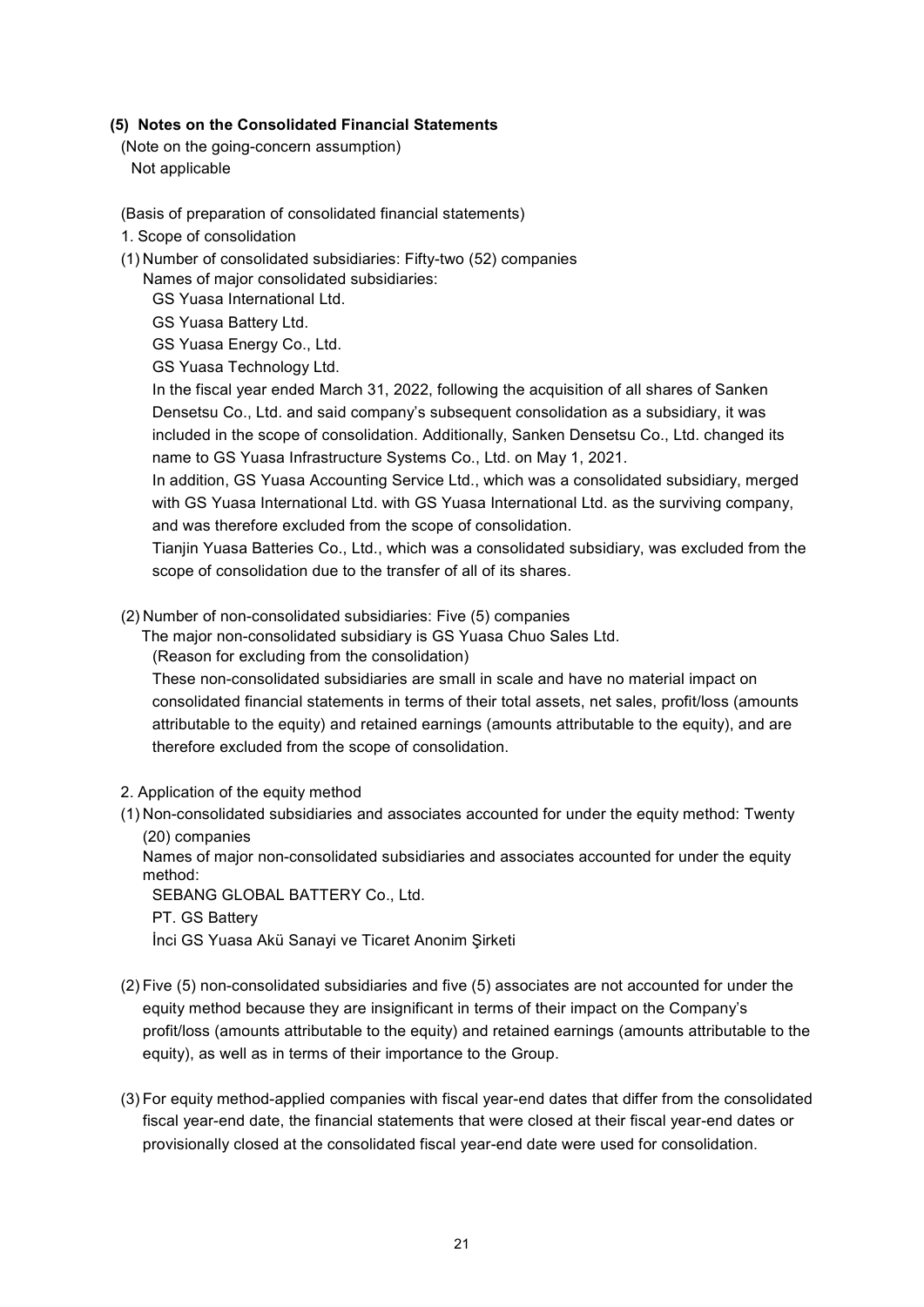3. Fiscal year-end date of consolidated subsidiaries and related matters

Yuasa Battery (Thailand) Pub. Co., Ltd. and one (1) other company

The fiscal year-end date for the two companies above is December 31. Consolidated financial statements were prepared using their financial statements as of their fiscal year-end date instead of using their financial statements provisionally closed at the consolidated fiscal year-end date. However, for important transactions that took place between the fiscal year-end date of those companies and the consolidated year-end date, adjustments necessary for consolidation were performed.

- 4. Accounting policies
- (1) Valuation standards and methods for principal assets

## 1) Securities

- i. Subsidiaries' and associates' shares:
- The moving-average cost method is used.
- ii. Available-for-sale securities

Those other than shares, etc. with no market price:

The market value method based on the market price as of fiscal year-end

(The differences between market price and acquisition cost are incorporated into net assets in full. Costs of securities sold are computed with the moving-average cost method.)

Shares, etc. with no market price: The moving-average cost method is used.

2) Derivatives

The market value method is used

3) Inventories

Merchandise and finished goods, work in process, raw materials and supplies: Periodic average method is mainly used (for the book value on the balance sheets, devaluation is applied based on reduction of profitability).

- (2) Depreciation/amortization of principal non-current assets
	- 1) Property, plant and equipment (except for leased assets) The straight-line method is used.

Assets held by the Company or its domestic consolidated subsidiaries with acquisition price of ¥100 thousand or more and less than ¥200 thousand are depreciated using the straight-line method over three years.

The principal useful lives are as follows. Buildings and structures: 5 to 50 years Machinery, equipment and vehicles: 2 to 18 years

- 2) Intangible assets (except for leased assets) The straight-line method is used.
- 3) Leased assets

(Finance leases for which ownership of the leased assets does not transfer to the lessees) These assets are depreciated with the straight-line method assuming the lease period equals the estimated useful life and the residual value at the end of the lease term is nil.

### 4) Right-of-use assets

The straight-line method is used based on the lease term.

### (3) Amortization method for deferred assets

Bond issuance costs: Amortized with the straight-line method over the bond redemption period (5 and 10 years).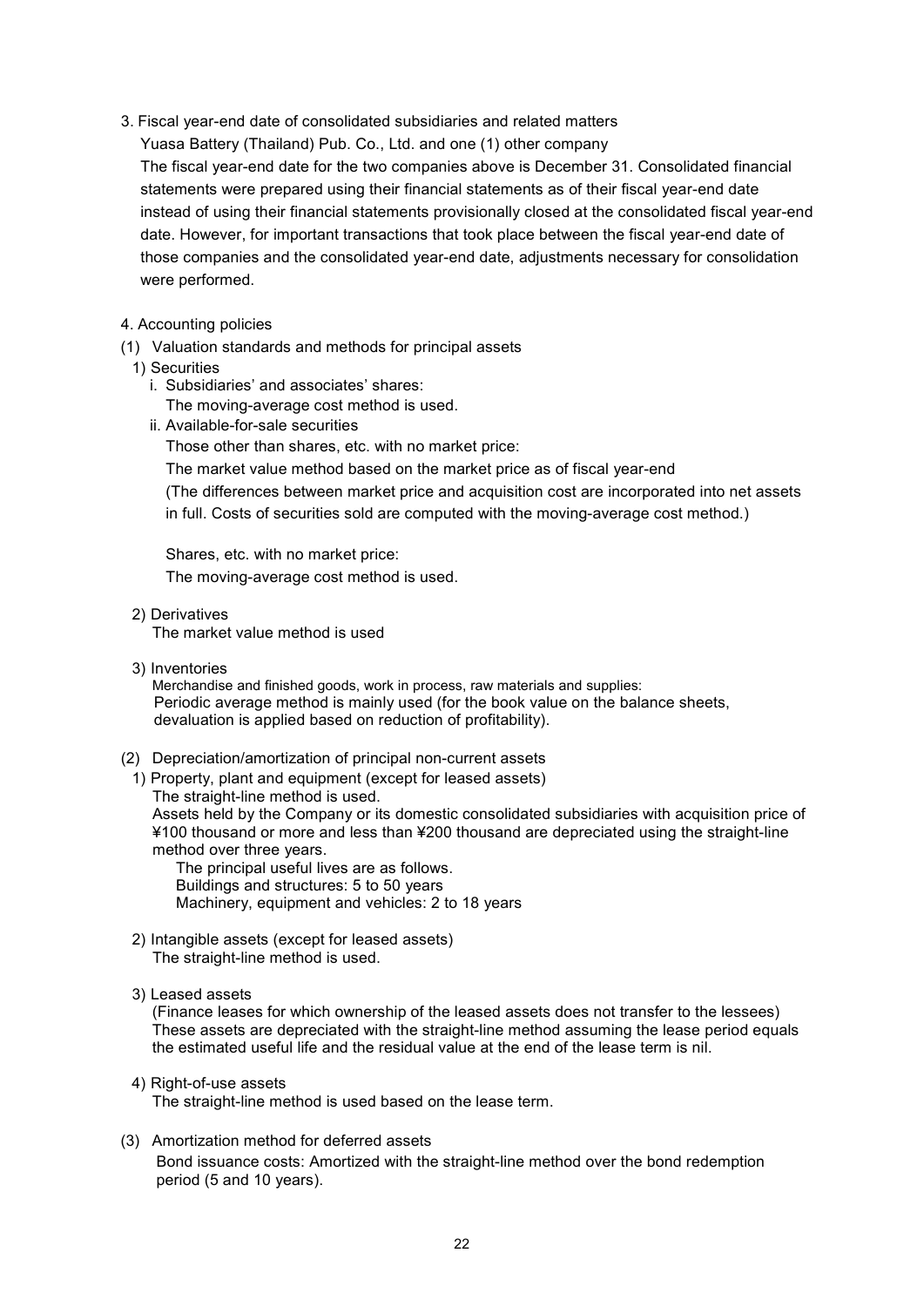- (4) Accounting standards for principal provisions and allowances
- 1) Allowance for doubtful accounts

The Company and its domestic consolidated subsidiaries provide allowances for the amount not expected to be recovered from doubtful receivables based on the historical loan-loss ratio. For loans and receivables requiring special attention, an allowance is provided for the estimated uncollectible amounts after reviewing collectability of receivables individually. Foreign consolidated subsidiaries provide allowances for doubtful accounts mainly estimated through analysis of individual receivables.

- 2) Provision for bonuses for directors (and other officers) To prepare for the payment of bonuses to directors, a provision is recorded based on the amount expected to be paid.
- 3) Provision for retirement benefits for directors (and other officers) To prepare for the payment of retirement benefits for directors and executive officers, the necessary amount at the end of the fiscal year is recorded in accordance with internal regulations of certain consolidated subsidiaries.
- (5) Accounting treatment for retirement benefits To prepare for the payment of employee retirement benefits, retirement benefit liability is recorded in the amount calculated by subtracting the value of plan assets from the amount of retirement benefit obligations estimated on March 31, 2022.
	- 1) The method for attributing expected pension benefits to periods of employee service For calculation of retirement benefit obligations, the benefit formula is applied to attribute expected pension benefits for the period up to the end of the fiscal year under review (March 31, 2022).
	- 2) Actuarial gains or losses and prior service cost

Prior service cost is amortized using mainly the straight-line method over a certain number of years (14 years), which is within the average remaining service periods of employees at the time when the service cost incurred.

Actuarial gains or losses are amortized from the fiscal year that starts after the accrual of the gains or losses using the straight-line method over a certain number of years (mainly 10 to 14 years) within the average remaining service periods of the employees who will receive the benefits.

Unrecognized actuarial gains or losses and unrecognized prior service cost are recorded in accumulated other comprehensive income of the net assets under the account "remeasurements of defined benefit plans" after being adjusted with tax effects.

(6) Standards for translating principal assets or liabilities denominated in foreign currencies into Japanese yen

Foreign currency denominated claims and liabilities are translated into Japanese yen at the spot rate prevailing on the consolidated balance sheet date. Currency translation gains or losses are recorded on the statement of income as such. The assets and liabilities of foreign consolidated subsidiaries are also translated into Japanese yen at the spot rate prevailing on their balance sheet date, while their revenues and expenses are translated into Japanese yen at the average rate for the period. Any translation gains or losses are recorded in the net assets under the account "foreign currency translation adjustment" and "non-controlling interests."

(7) Standards for recognition of revenues and expenses

The details of the main performance obligations related to revenues generated from contracts with customers of the Company and its consolidated subsidiaries and the normal timing for satisfying the performance obligations (normal timing for recognizing revenues), etc. are as follows.

Compensation for these performance obligations is received within approximately one year after they are fulfilled, and does not include any significant financial factors.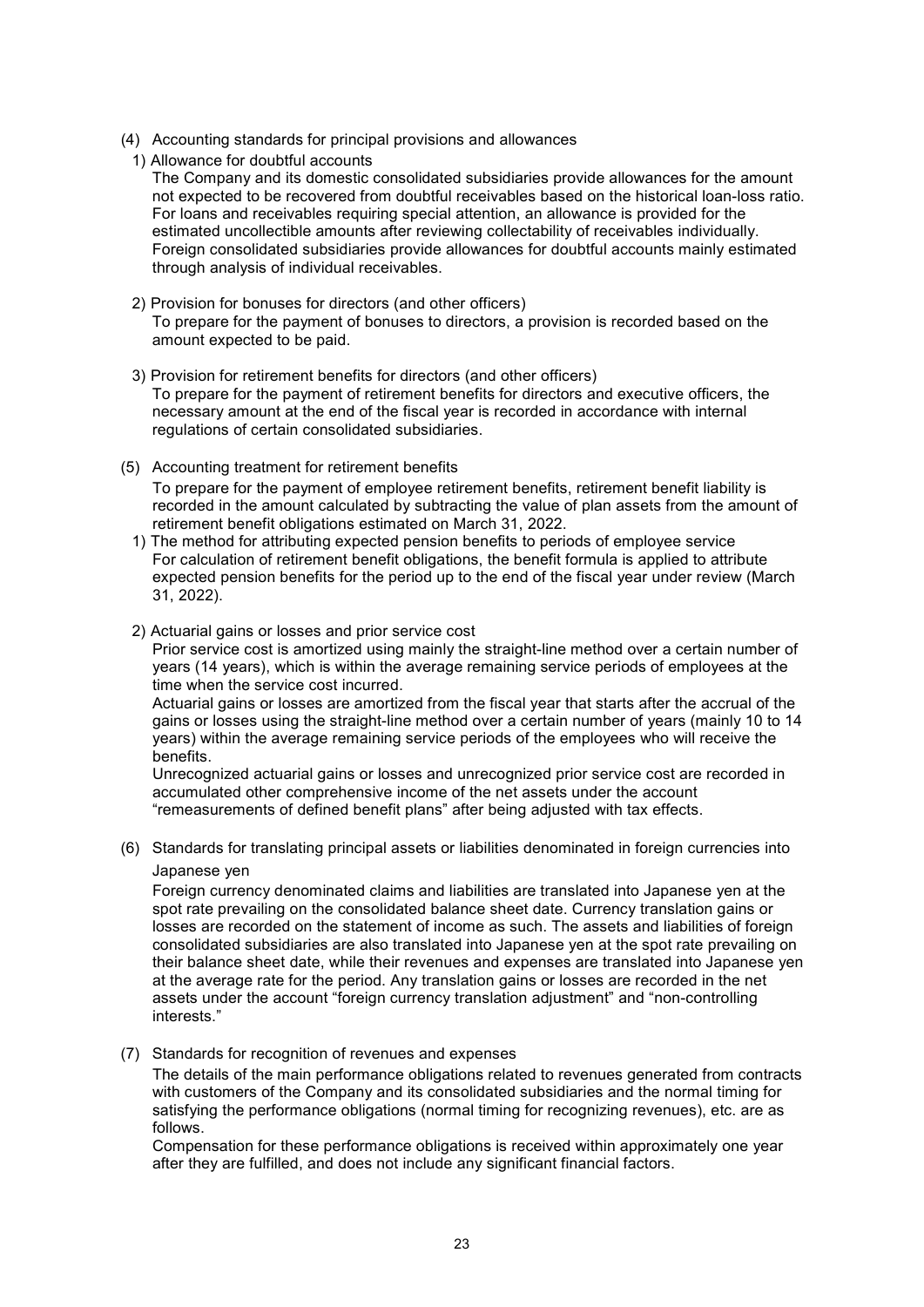### 1) Sale of goods and products

The main business of the Company and its consolidated subsidiaries is the manufacture and sale of batteries, power supplies, lighting equipment, and other battery and electrical equipment. We recognize revenue from the sale of such goods and products once our obligations have been fulfilled and control has been transferred to the customer. As a rule, this is the time at which the goods and products have been delivered or the time as specified in International Commercial Terms. The Company recognizes revenue at the time of shipment for domestic transactions when control over the product is transferred to customers in a normal period after the shipment, in line with paragraph 98 of the Implementation Guidance on Accounting Standard for Revenue Recognition.

Sales contracts for batteries and other items include variable consideration because they are sold with discounts based on the sales volume. When selling with a discount, the transaction price is calculated by deducting the estimated amount of the discount, etc. from the consideration promised to the customer in the contract.

### 2) Provision of services

The Company and its consolidated subsidiaries provide services such as work related to the installation of batteries and power supplies. With regard to such installation work, etc., the performance obligation is considered to have been satisfied once the service provision is completed, and revenue is recognized at that time.

Batteries, power supply equipment, etc. and contract work, etc. are usually sold together. For products where delivery and installation work are identified as separate performance obligations, transaction prices are allocated to each obligation according to the ratios of the observable prices such as the contract amount and the stand-alone selling price estimated by the sum of the estimated cost of the product plus an appropriate margin.

- (8) Method of significant hedge accounting
	- 1) Hedge accounting

Deferred hedge accounting is adopted. Exchange forward contracts that meet specific conditions are converted at a preset rate, while interest rate swap contracts that meet specific conditions are handled with a specific accounting method.

# 2) Hedging instruments and hedged transactions Hedging instruments: Interest rate swaps, exchange forward contracts, commodity swaps, and currency swaps Hedged transactions: Interest on borrowings, foreign currency denominated claims and

liabilities, and trade payables

- 3) Hedging policy
	- i. In accordance with internal rules and in order to reduce the risk of interest rate fluctuations, the Company utilizes interest rate swap hedging instruments in which the contract amounts, conditions for receiving and paying interests, and contract terms match those for the hedged transactions.
	- ii. The Company utilizes exchange forward contracts and currency swap contracts with an aim to reduce risks associated with future interest rate fluctuations against import/export transactions and foreign currency denominated debt that are conducted or incurred in the ordinary business process.
	- iii.The Company utilizes commodity swaps to reduce price fluctuation risks for lead, etc., the principal raw material for its business.
- 4) Method for evaluating effectiveness of hedges The Company evaluates the effectiveness of hedges by comparing the accumulated change in market values of the hedging instrument and of the targeted hedged transaction over the period from the commencement of the hedge transaction to the time for evaluation. For interest rate swaps which adopt a specific accounting method, evaluation is omitted.
- (9) Amortization method and period for goodwill In principal, goodwill is amortized over five years on a pro-rata basis.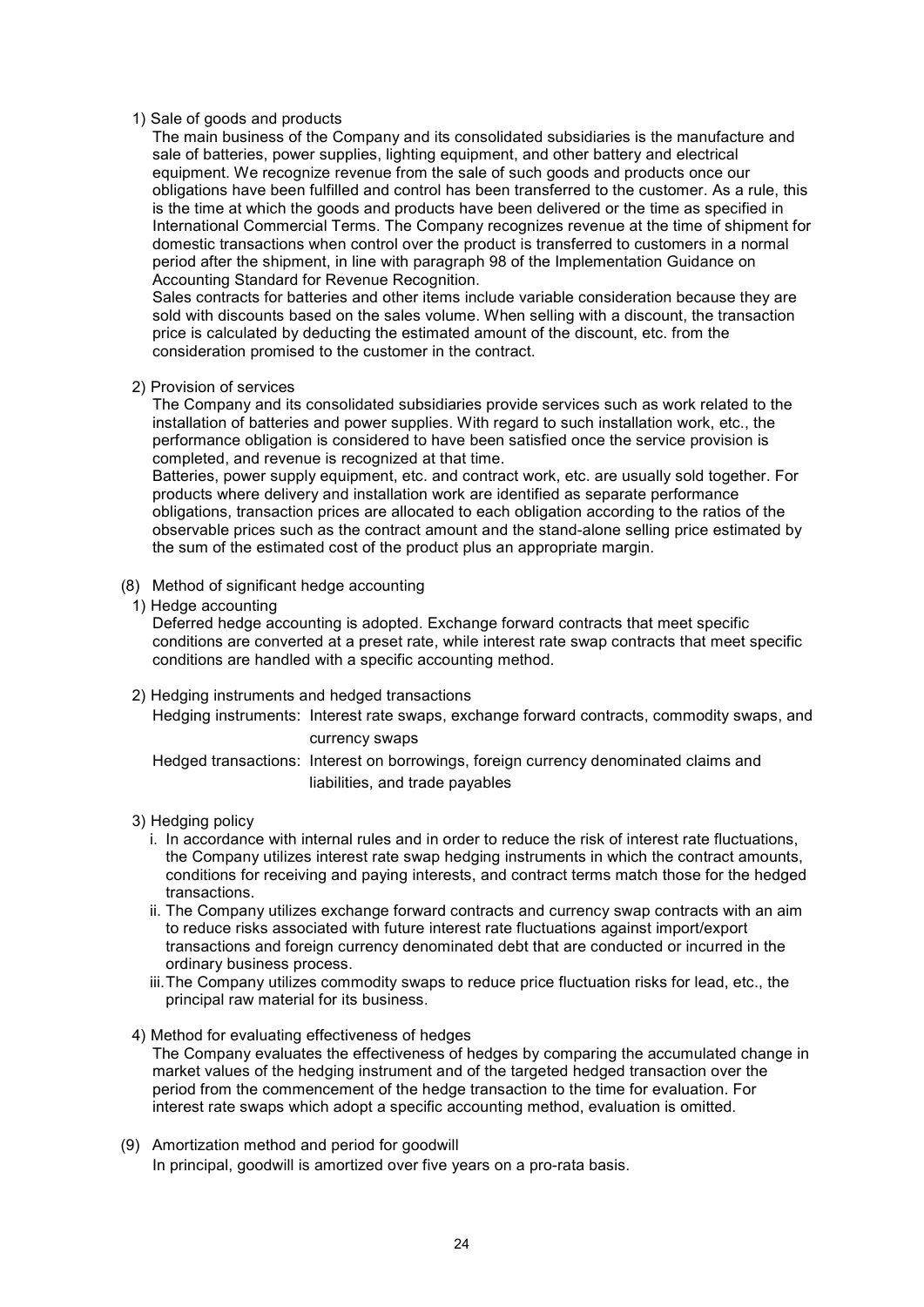- (10) Scope of cash and cash equivalents in the consolidated statements of cash flows Cash and cash equivalents in the consolidated statements of cash flows are composed of cash on hand, bank deposits able to be withdrawn on demand, and short-term investments with maturities of three months or less at the date of acquisition and that represent a minor risk of fluctuation in value.
- (11) Other important information on preparation of the Consolidated Financial Statements
	- i. Application of consolidated taxation system

The Company and some of its domestic consolidated subsidiaries have applied a consolidated taxation system from the year ended March 31, 2022.

ii. Application of tax effect accounting for the transition from the consolidated taxation system to the group tax sharing system

From the year ending March 31, 2023, the Company and some of its domestic consolidated subsidiaries will transition from the consolidated taxation system to the group tax sharing system. However, the Company applies the treatment under the provisions of paragraph 3 of the "Tax Effect Accounting for the Transition from the Consolidated Taxation System to the Group Tax Sharing System" (ASBJ Practical Issues Task Force No. 39, March 31, 2020) in relation to items that are revised for the transition to the group tax sharing system established under the "Act for Partial Revision of the Income Tax Act, etc." (Act No. 8 of 2020) and for the non-consolidated tax payment system in conjunction with the transition to the group tax sharing system, but does not apply the provisions of paragraph 44 of the "Implementation Guidance on Accounting Standards for Tax Effect Accounting, etc." (ASBJ Implementation Guidance No. 28, February 16, 2018) and the amount of deferred tax assets and deferred tax liabilities are determined in accordance with the provisions of tax act before the revision.

From the beginning of the year ending March 31, 2023, the Company plans to apply "Practical Solution on the Accounting and Disclosure Under the Group Tax Sharing System" (ASBJ PITF No. 42, August 12, 2021), which establishes the treatment of income taxes and local income taxes as well as accounting treatment and disclosure for tax effect accounting in the case of the application of the group tax sharing system.

#### (Changes in accounting policy)

(Application of Accounting Standard for Revenue Recognition, etc.)

The Company has applied the "Accounting Standard for Revenue Recognition" (Accounting Standards Board of Japan (ASBJ) Statement No. 29, March 31, 2020) and relevant revised ASBJ regulations from the beginning of the current fiscal year, and it has recognized revenue at the time the control of promised goods or services is transferred to the customer at the amount expected to be received upon exchange of said goods or services.

For finished goods that require installation work, sales were previously recorded by some consolidated subsidiaries at the point that said installation work was completed. However, as a result of the above change, the Company is identifying delivery of finished goods and installation work as separate performance obligations and is therefore recognizing revenue at the point that each performance obligation is fulfilled. Also, for discounts, etc., these were previously excluded from net sales at the point that price was determined. However, for cases where uncertainty regarding fluctuating value is removed after this point and there is a high possibility of a significant decrease in the cumulative amount of revenue recognized, the Company is changing to a method that reflects transaction prices. Furthermore, promotion expenses and sales discounts, etc., paid to customers which had been included in selling, general and administrative expenses and non-operating expenses are excluded from net sales. Regarding the application of the Accounting Standard for Revenue Recognition and relevant revised ASBJ regulations, in accordance with the transitional measures set forth in paragraph 84 of the standard, the cumulative effect of applying the new accounting policy retrospectively prior to the beginning of the fiscal year ended March 31, 2022, was reflected in the opening balance of retained earnings of the period, and the new accounting policy was applied as a decrease in the opening balance of the current period.

For the current fiscal year, as a result of this change, net sales decreased by ¥1,611 million, cost of sales increased by ¥425 million and selling, general and administrative expenses decreased by ¥2,021 million, operating profit decreased by ¥16 million, and ordinary profit and profit before income taxes each increased by ¥78 million. In addition, retained earnings as of the beginning of the current fiscal year decreased by ¥643 million.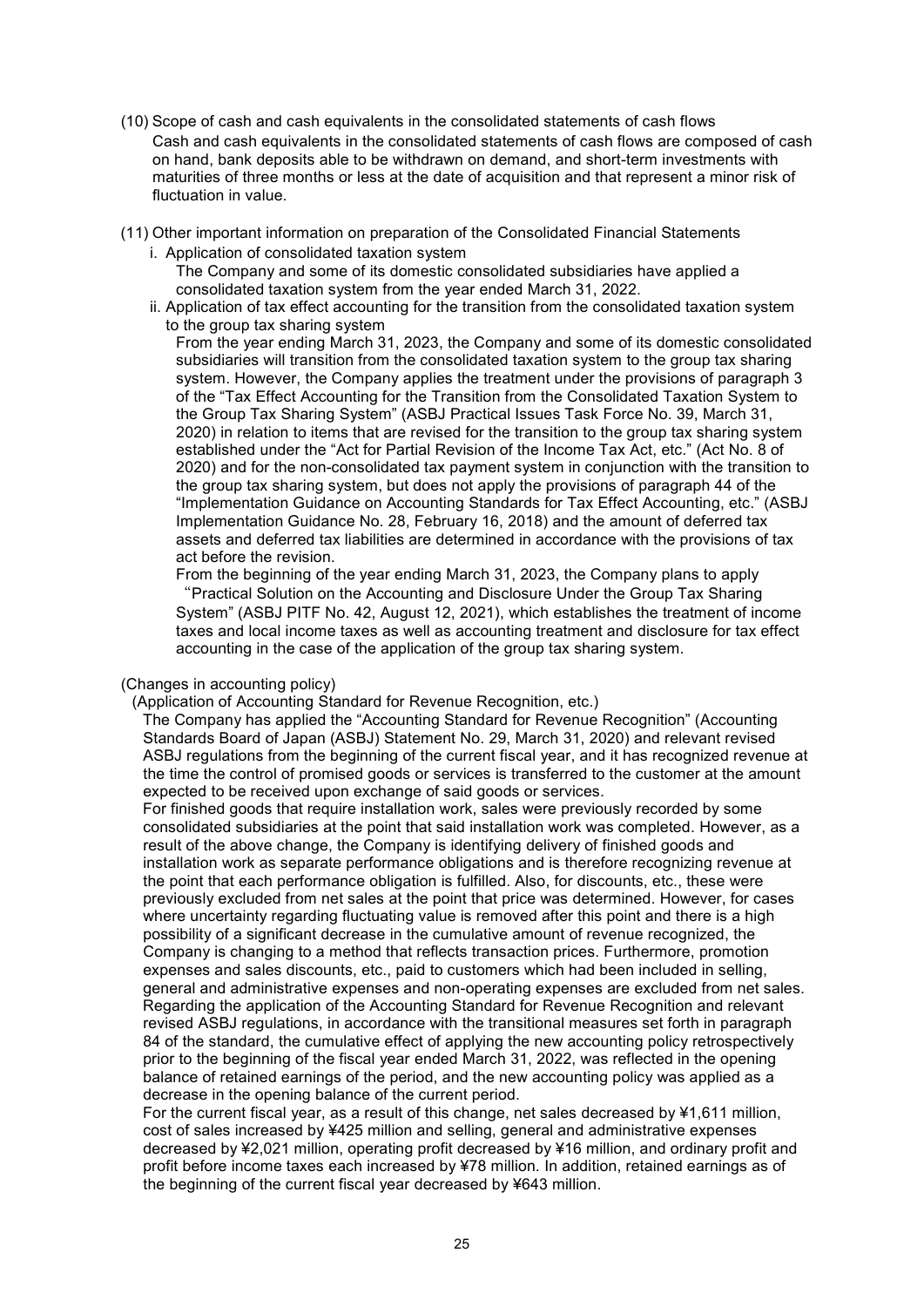Due to the application of the Accounting Standard for Revenue Recognition and relevant revised ASBJ regulations, "Notes and accounts receivable - trade" under current assets of the consolidated balance sheet as of the end of the previous fiscal year has been included in "Notes and accounts receivable - trade, and contract assets" under current assets from the consolidated balance sheet as of the end of the current fiscal year. In accordance with the transitional treatment provided for in paragraph 89-2 of the Accounting Standard for Revenue Recognition, figures for the previous fiscal year have not been restated in accordance with the new approach to presentation.

(Application of Accounting Standard for Fair Value Measurement, etc.)

The Company has applied the "Accounting Standard for Fair Value Measurement" (ASBJ Statement No. 30, July 4, 2019) and relevant revised ASBJ regulations from the beginning of the current fiscal year, and in accordance with the transitional measures set forth in paragraph 19 of the standard, as well as paragraph 44-2 of the "Accounting Standard for Financial Instruments" (ASBJ Statement No. 10, July 4, 2019), the new accounting policy stipulated in the Accounting Standard for Fair Value Measurement, etc. shall be applied going forward. The above standards have no material impact on the consolidated financial statements.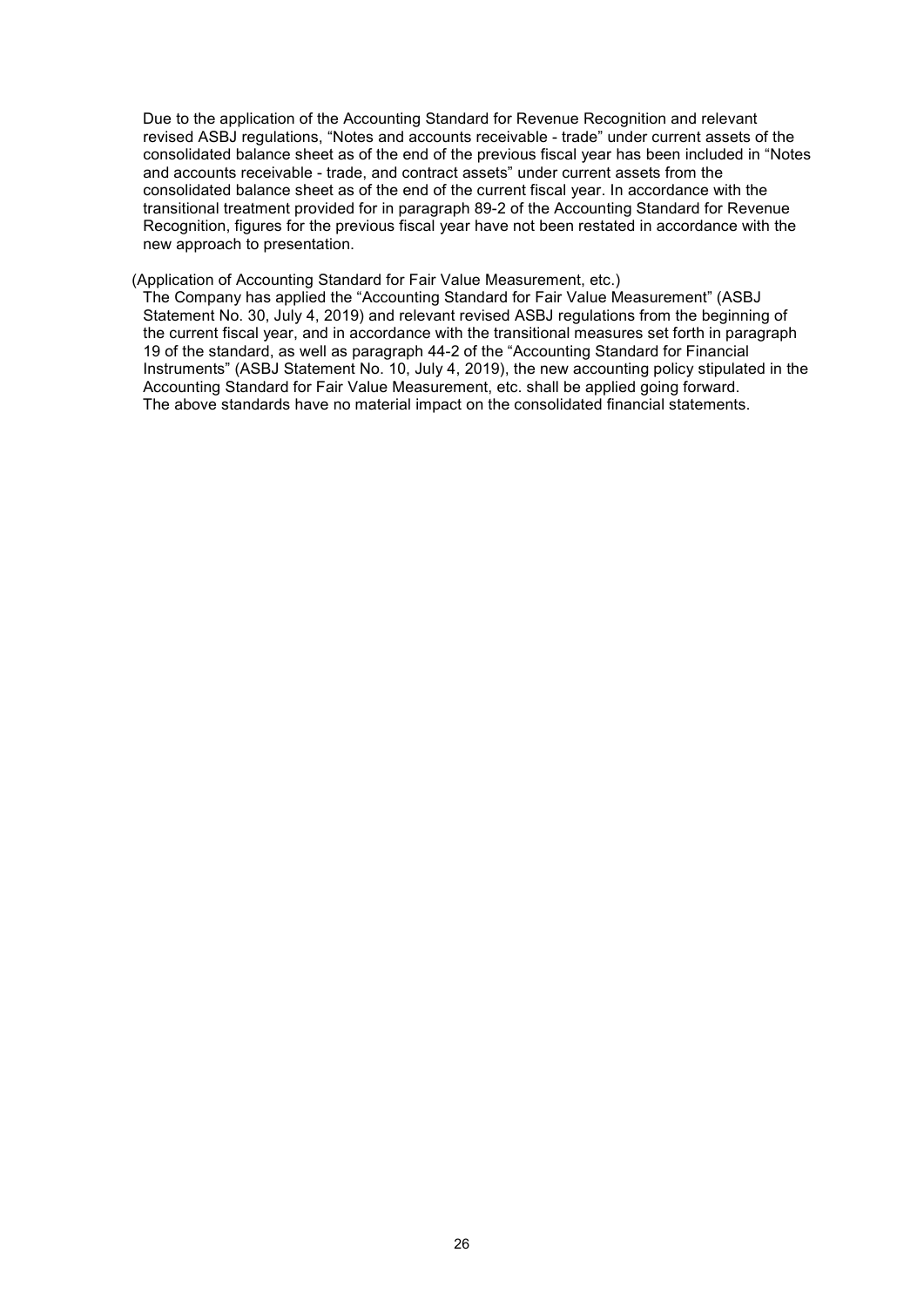(Segment and other information)

- Segment information
- 1. Overview of reportable segments

The Company's reportable segments are components of the Company about which separate financial information is available. These segments are subject to periodic examinations to enable the Company's board of directors to decide how to allocate resources and assess performance.

The GS Yuasa Group consists of segments based on business units, and the reportable segments comprised Automotive Batteries-Japan, Automotive Batteries-Overseas, Industrial Batteries and Power Supplies, and Automotive Lithium-ion Batteries.

The Automotive Batteries-Japan segment consists of the manufacturing and marketing of leadacid storage batteries for automobiles. The Automotive Batteries-Overseas segment consists of the manufacturing and marketing of batteries overseas. The Industrial Batteries and Power Supplies segment consists of the manufacturing and marketing of industrial batteries and power supplies. The Automotive Lithium-ion Batteries segment consists of the manufacturing and marketing of lithium-ion batteries for automobiles.

2. Calculation of net sales, profit/loss, assets, and other amounts by reportable segment Accounting methods applied in the reportable segments are largely in line with those presented under "Basis of preparation of consolidated financial statements."

Reportable segment profit is based on operating profit (before goodwill amortization). Inter-segment sales and transfers are mainly based on market price and cost of goods manufactured.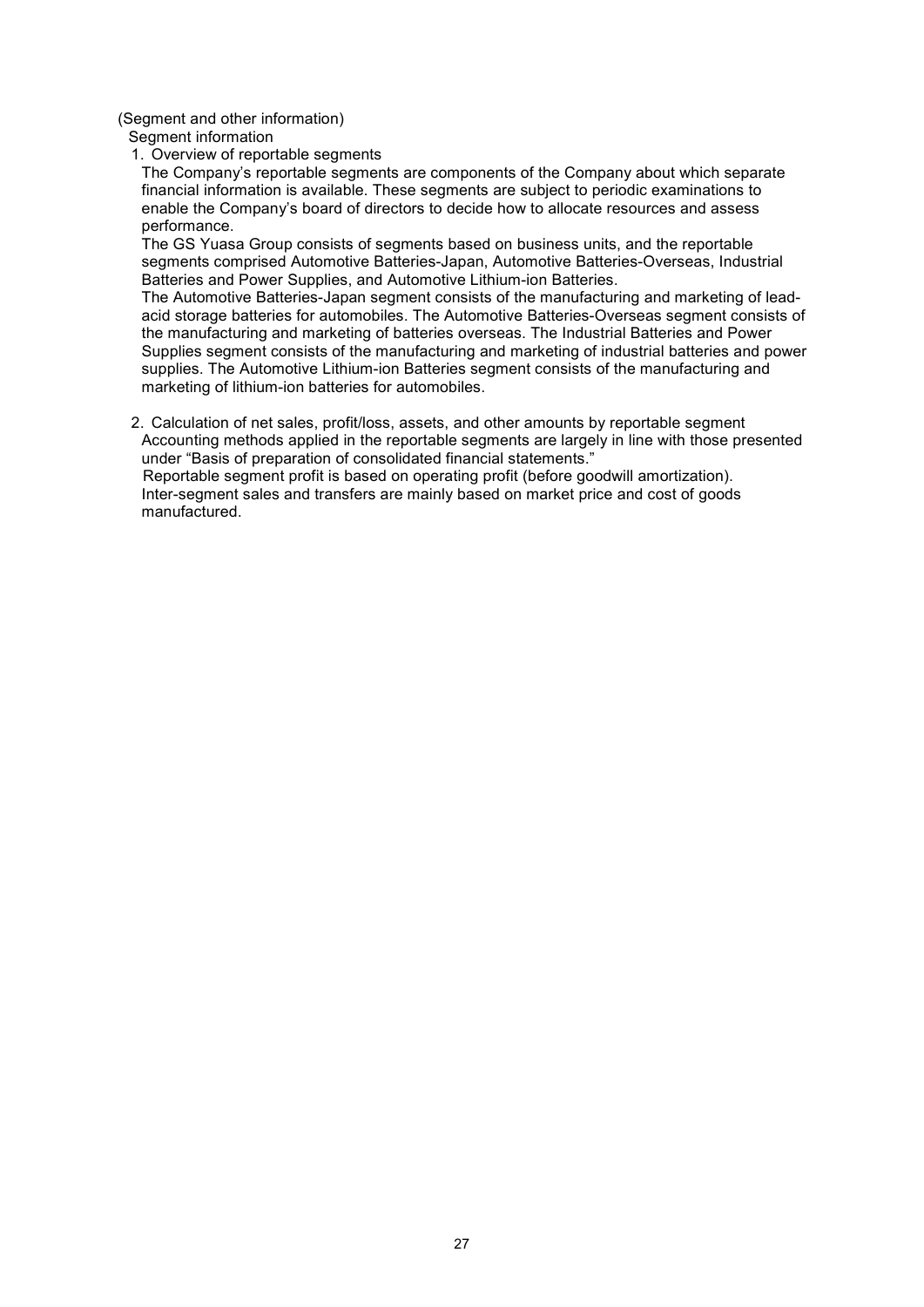#### 3. Net sales, profit/loss, assets, and other amounts by reportable segment Year ended March 31, 2021 (April 1, 2020 to March 31, 2021)

(Millions of yen)

|                                                                        | Reportable segment |                                                               |          |                          |                                 |         |           |         |
|------------------------------------------------------------------------|--------------------|---------------------------------------------------------------|----------|--------------------------|---------------------------------|---------|-----------|---------|
|                                                                        |                    | Industrial<br><b>Automotive Batteries</b><br><b>Batteries</b> |          | Automotive               |                                 | Other   |           |         |
|                                                                        | Japan              | Overseas                                                      | Subtotal | and<br>Power<br>Supplies | Lithium-ion<br><b>Batteries</b> | Total   | (note)    | Total   |
| Net sales                                                              |                    |                                                               |          |                          |                                 |         |           |         |
| Revenues from external<br>customers                                    | 83,639             | 165,296                                                       | 248,936  | 84,037                   | 35,950                          | 368,924 | 17,587    | 386,511 |
| Transactions with other<br>segments                                    | 1,252              | 2.879                                                         | 4,132    | 11,921                   | 7,050                           | 23,104  | (23, 104) |         |
| Total                                                                  | 84,892             | 168,176                                                       | 253,068  | 95.958                   | 43,001                          | 392,028 | (5, 517)  | 386,511 |
| Segment profit (loss)                                                  | 8,669              | 12,225                                                        | 20,895   | 6,890                    | (852)                           | 26,932  | 136       | 27,069  |
| Segment assets                                                         | 59,759             | 167,901                                                       | 227,660  | 56,593                   | 52,640                          | 336,894 | 95,018    | 431,913 |
| Other items                                                            |                    |                                                               |          |                          |                                 |         |           |         |
| Depreciation/amortization                                              | 3,137              | 4,467                                                         | 7,604    | 1,688                    | 3,525                           | 12,818  | 5,212     | 18,031  |
| Investments in entities                                                |                    |                                                               |          |                          |                                 |         |           |         |
| accounted for using equity<br>method                                   | 1,256              | 31,855                                                        | 33,112   | 288                      |                                 | 33,401  | 3,146     | 36,547  |
| Increase in property, plant<br>and equipment, and<br>intangible assets | 2.660              | 4.327                                                         | 6.987    | 1,398                    | 4.245                           | 12,631  | 6,473     | 19,104  |

Notes: 1. "Other" comprises a) businesses that are not included in any of the reportable segments such as special batteries business and b) segment profit adjustment.

- 2. Adjustments are as follows:
	- (1) Adjustment for segment profit (loss) was ¥(2,263) million, which includes ¥(1,364) million elimination of inter-segment transactions and ¥(898) million of unallocated corporate expenses. The main component of these unallocated corporate expenses is general and administrative expenses that are not attributable to reportable segments.
	- (2) Adjustment for segment assets was ¥81,407 million, which includes ¥(100,470) million elimination of intersegment claims and debts, and ¥181,878 million of unallocated corporate assets. The main components of these unallocated corporate assets are working funds, long-term investment funds, assets allocated to administrative departments and some laboratory facilities.
	- (3) Adjustment for depreciation/amortization was ¥3,826 million consisting of depreciation and amortization charges for corporate assets.
	- (4) Adjustment for increase in property, plant and equipment, and intangible assets was ¥5,877 million consisting of the acquisition price of property, plant and equipment, and intangible assets classified as corporate assets.
- 3. The difference between the total segment profit (loss) in the table above and operating profit of ¥24,810 million on the consolidated statements of income represents amortization of goodwill and other intangible assets of ¥(2,258) million. These goodwill and other intangible assets include identifiable assets acquired on the effective date of business combination.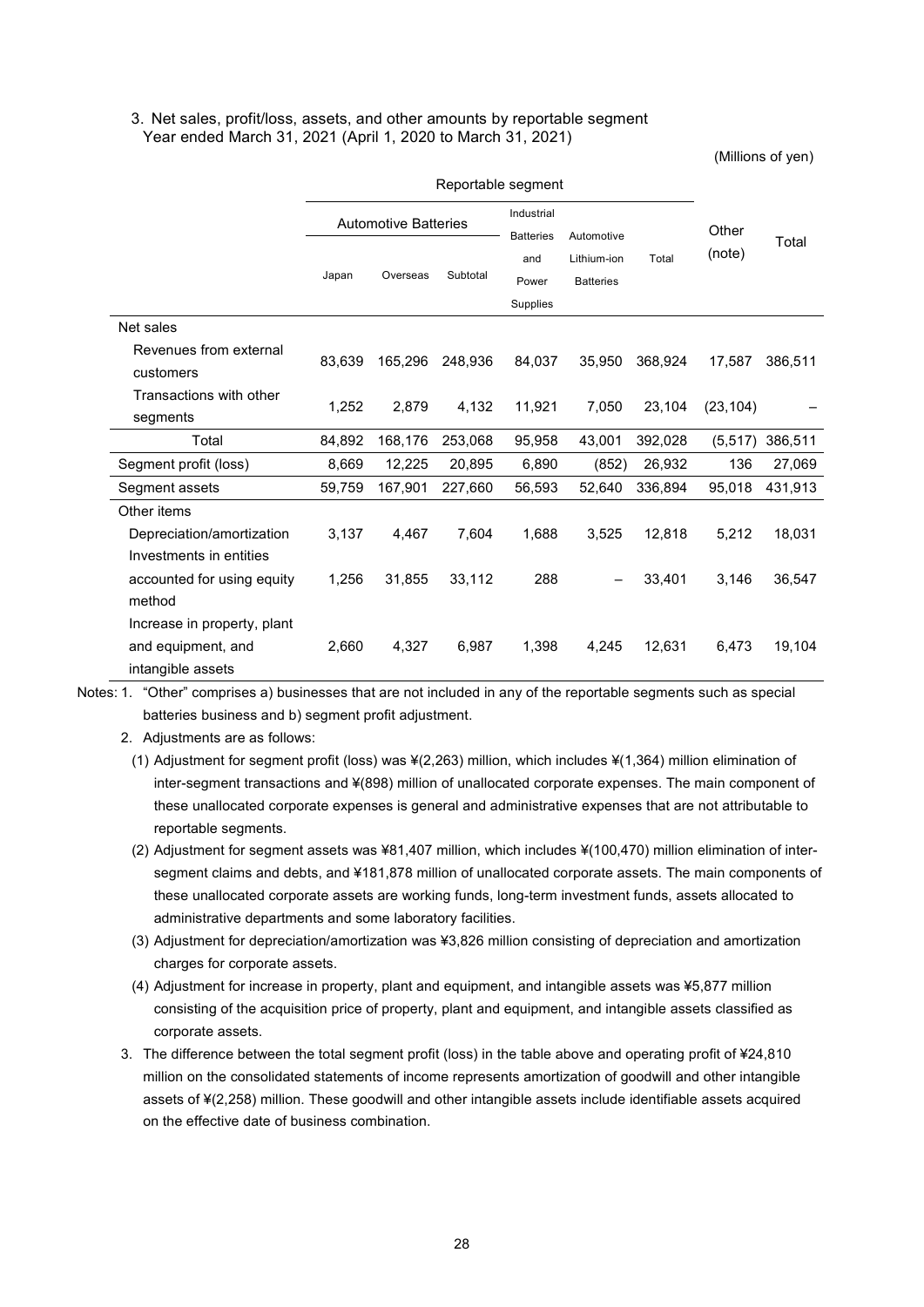#### Year ended March 31, 2022 (April 1, 2021 to March 31, 2022)

(Millions of yen)

|                                     |        | <b>Automotive Batteries</b> |          | Industrial<br><b>Batteries</b> | Automotive                               |         | Other     |         |
|-------------------------------------|--------|-----------------------------|----------|--------------------------------|------------------------------------------|---------|-----------|---------|
|                                     | Japan  | Overseas                    | Subtotal | and<br>Power                   | Lithium-ion<br>Total<br><b>Batteries</b> |         | (note)    | Total   |
|                                     |        |                             |          | Supplies                       |                                          |         |           |         |
| Net sales                           |        |                             |          |                                |                                          |         |           |         |
| Revenues from external<br>customers | 81,494 | 186.743                     | 268.237  | 99,465                         | 47.637                                   | 415.341 | 16.791    | 432.133 |
| Transactions with other<br>segments | 1,349  | 3,929                       | 5,278    | 16,741                         | 8,956                                    | 30,976  | (30, 976) |         |
| Total                               | 82,844 | 190.672                     | 273,516  | 116,206                        | 56.594                                   | 446.318 | (14, 184) | 432,133 |
| Segment profit                      | 5,878  | 9,965                       | 15,843   | 5,775                          | 1,654                                    | 23,273  | 579       | 23,853  |
| Segment assets                      | 61,202 | 186,413                     | 247,616  | 72,920                         | 62,938                                   | 383,474 | 97,288    | 480,763 |
| Other items                         |        |                             |          |                                |                                          |         |           |         |
| Depreciation/amortization           | 2.862  | 4.908                       | 7.770    | 1.624                          | 3.280                                    | 12.675  | 5.531     | 18,207  |
| Investments in entities             |        |                             |          |                                |                                          |         |           |         |
| accounted for using equity          | 1,286  | 34,003                      | 35,290   | 456                            |                                          | 35,746  | 3,630     | 39,377  |
| method                              |        |                             |          |                                |                                          |         |           |         |
| Increase in property, plant         |        |                             |          |                                |                                          |         |           |         |
| and equipment, and                  | 3,796  | 5,279                       | 9,076    | 1,347                          | 11,609                                   | 22,032  | 7,922     | 29,954  |
| intangible assets                   |        |                             |          |                                |                                          |         |           |         |

#### Reportable segment

Notes: 1. "Other" comprises a) businesses that are not included in any of the reportable segments such as special batteries business and b) segment profit adjustment.

2. Adjustments are as follows:

(1) Adjustment for segment profit was ¥(857) million, which includes ¥37 million elimination of inter-segment transactions and ¥(894) million of unallocated corporate expenses. The main component of these unallocated corporate expenses is general and administrative expenses that are not attributable to reportable segments.

- (2) Adjustment for segment assets was ¥83,569 million, which includes ¥(117,095) million elimination of intersegment claims and debts, and ¥200,664 million of unallocated corporate assets. The main components of these unallocated corporate assets are working funds, long-term investment funds, assets allocated to administrative departments and some laboratory facilities.
- (3) Adjustment for depreciation/amortization was ¥4,143 million consisting of depreciation and amortization charges for corporate assets.
- (4) Adjustment for increase in property, plant and equipment, and intangible assets was ¥7,508 million consisting of the acquisition price of property, plant and equipment, and intangible assets classified as corporate assets.
- 3. The difference between the total segment profit in the table above and operating profit of ¥22,664 million on the consolidated statements of income represents amortization of goodwill and other intangible assets of ¥(1,188) million. These goodwill and other intangible assets include identifiable assets acquired on the effective date of business combination.
- 4. Information about impairment losses of non-current assets or goodwill, etc. for each reportable segment (Material impairment losses on non-current assets) Year ended March 31, 2021 (April 1, 2020 to March 31, 2021)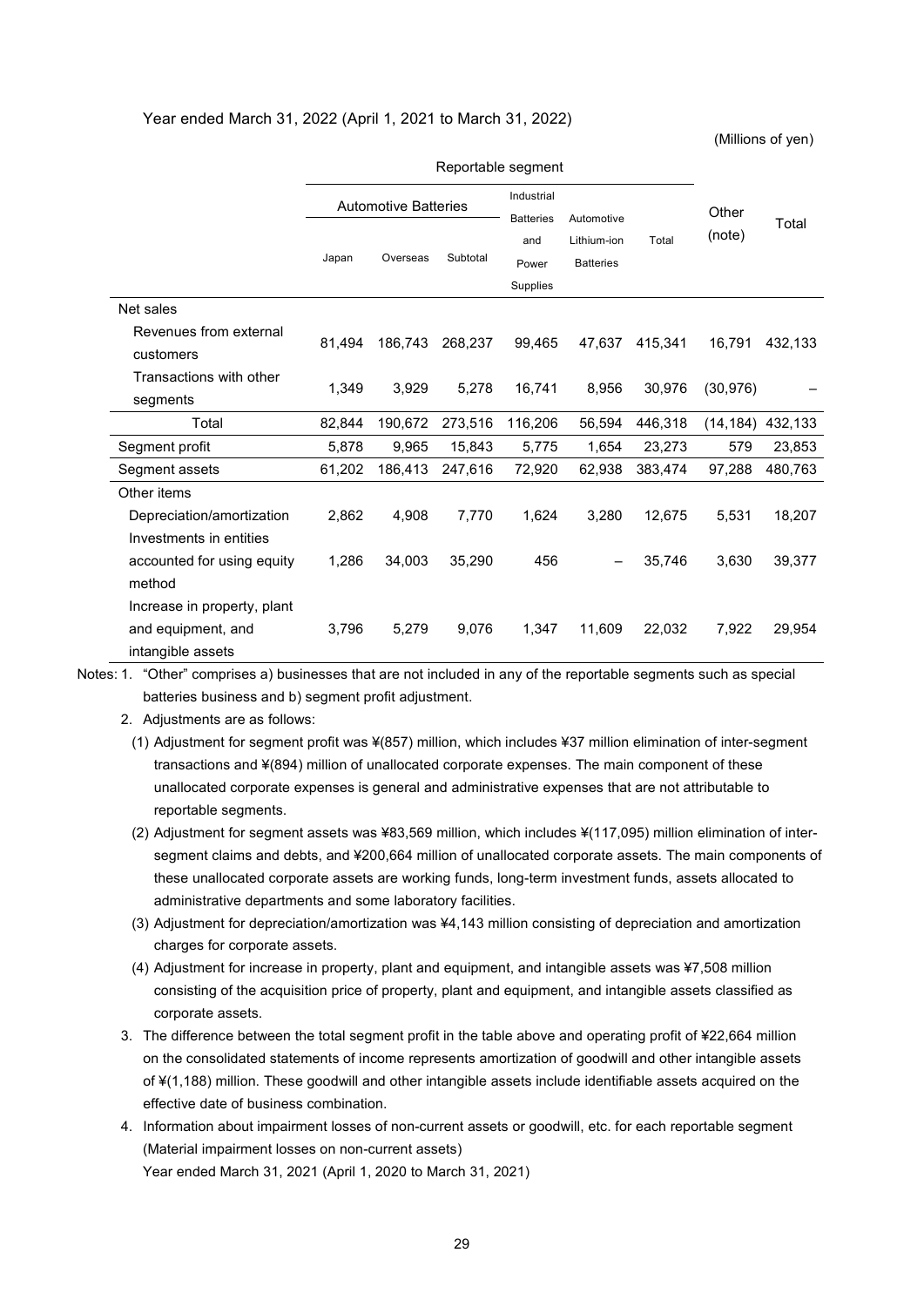In the automotive lithium-ion batteries segment, the carrying value of non-current assets was reduced to the recoverable amount to reflect a decrease in the profitability of production equipment owned by a consolidated subsidiary, resulting in recognition of the impairment loss as an extraordinary loss. The impairment loss recognized for this reason in the year ended March 31, 2022 amounted to ¥2,760 million.

#### Year ended March 31, 2022 (April 1, 2021 to March 31, 2022)

For domestic consolidated subsidiaries, impairment losses were recognized as extraordinary losses for the fiscal year ended March 31, 2022 amounting to ¥104 million for the automotive batteries-Japan segment, ¥10 million for the industrial batteries and power supplies segment and ¥403 million for the other segment, associated with the Company's decision to withdraw from the Odawara Plant.

For overseas consolidated subsidiaries, an impairment loss of ¥4,943 million was recognized as an extraordinary loss for the fiscal year ended March 31, 2022 in the automotive batteries-overseas segment to reflect diminished profitability of operations that utilize non-current assets.

For domestic consolidated subsidiaries, an impairment loss of ¥318 million was recognized as an extraordinary loss for the fiscal year ended March 31, 2022 in the other segment to reflect the notion that certain non-current assets under development are no longer deemed to have future commercial feasibility.

(Material gain on bargain purchase) Year ended March 31, 2021 (April 1, 2020 to March 31, 2021) Not applicable

Year ended March 31, 2022 (April 1, 2021 to March 31, 2022)

In the industrial batteries and power supplies segment, a material gain on bargain purchase was recognized through the acquisition of all shares of Sanken Densetsu Co., Ltd. (company name changed to GS Yuasa Infrastructure Systems Co., Ltd. on May 1, 2021) and said company's subsequent consolidation as a subsidiary. The amount of gain on bargain purchase recorded in the fiscal year ended March 31, 2022, due to this event was ¥710 million.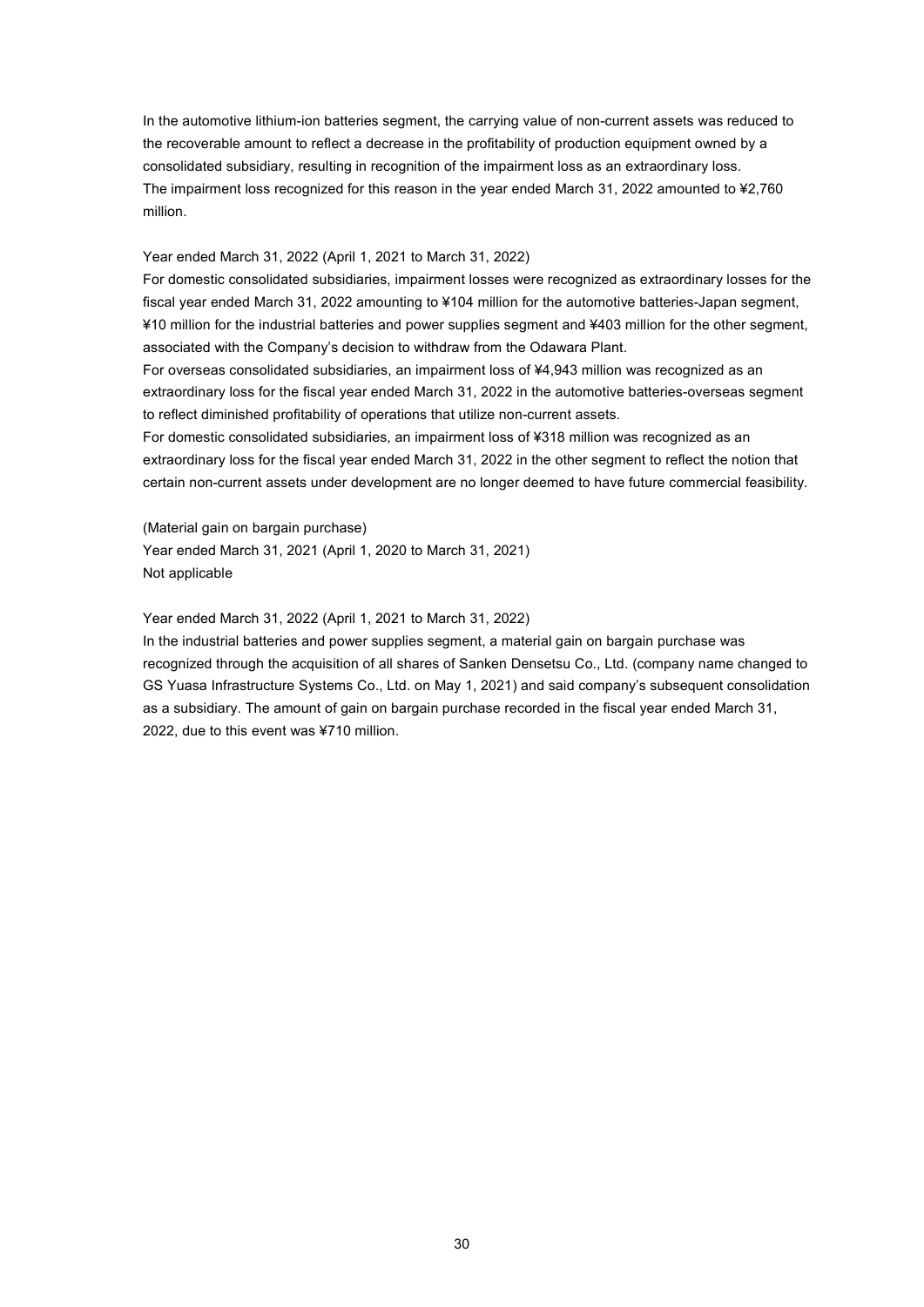(Per share information)

| Year ended March 31, 2021 | Year ended March 31, 2022          |           |  |
|---------------------------|------------------------------------|-----------|--|
| Net assets per share      | ¥2,509.08   Net assets per share   | ¥2.675.70 |  |
| Basic earnings per share  | ¥141.91   Basic earnings per share | ¥105.23   |  |

Notes: 1. Diluted earnings per share is not provided here, as there are no residual securities. 2. Bases for calculation of basic earnings per share are as follows:

|                                                                            | Year ended March 31, | Year ended March 31, |
|----------------------------------------------------------------------------|----------------------|----------------------|
|                                                                            | 2021                 | 2022                 |
| Basic earnings per share                                                   |                      |                      |
| Profit attributable to owners of parent<br>(millions of yen)               | 11,455               | 8,468                |
| Amount not attributable to common<br>stockholders (millions of yen)        |                      |                      |
| Profit attributable to common stockholders of<br>parent (millions of yen)  | 11,455               | 8,468                |
| Average number of common stock shares<br>during term (thousands of shares) | 80,720               | 80,475               |

Note: The Company has introduced the Performance-Based Stock Compensation Plan for its directors (excluding outside directors) and set up the Officer Stock Grant Trust. The Company's own shares held by the trust are included in the number of treasury shares presented in the consolidated financial statements. In line with this, for the calculation of basic earnings per share, the number of the Company's own shares held by the trust was included in the number of treasury shares that is subtracted from the average number of common stock shares during the term. In addition, for the calculation of net assets per share, the number of the Company's own shares held by the trust was included in the number of treasury shares that is deducted from the total number of shares issued at the end of the period.

The average number of treasury shares during the term deducted in the calculation of basic earnings per share was 73,948 shares in the previous consolidated fiscal year and 68,247 shares in the current consolidated fiscal year. For the calculation of net assets per share, the number of treasury shares deducted at the end of the period was 69,900 shares in the previous consolidated fiscal year and 67,200 shares in the current consolidated fiscal year.

### (Significant subsequent events)

Business combination through acquisition

GS Yuasa International Ltd. (Headquarters: Minami-ku, Kyoto; hereinafter referred to as "GS Yuasa"), a consolidated subsidiary of the Company, entered into a basic agreement with joint venture partner İnci Holding A.Ş. (Headquarters: İzmir Province; hereinafter referred to as "IH") to acquire additional shares in İnci GS Yuasa Akü Sanayi ve Ticaret Anonim Şirketi (Headquarters: Manisa Province; hereinafter referred to as "IGYA"), an equity-method affiliate in the Republic of Turkey, and signed a stock purchase and sale agreement on April 28, 2022. As a result, the Company plans to acquire an additional 10% the issued shares of IGYA held by IH and convert IGYA into a consolidated subsidiary.

- 1. Outline of business combination
- (1)Name and business of acquired company

Name of acquired company: İnci GS Yuasa Akü Sanayi ve Ticaret Anonim Şirketi

Business description: Manufacture and sale of lead-acid storage batteries for automobiles and forklifts

(2)Reason for business combination

GS Yuasa and IH started the IGYA joint venture in 2015. A new plant manufacturing lead-acid storage batteries for automobiles started operations in January 2019, and manufacturing and sales were expanded mainly for high-performance lead-acid storage batteries targeting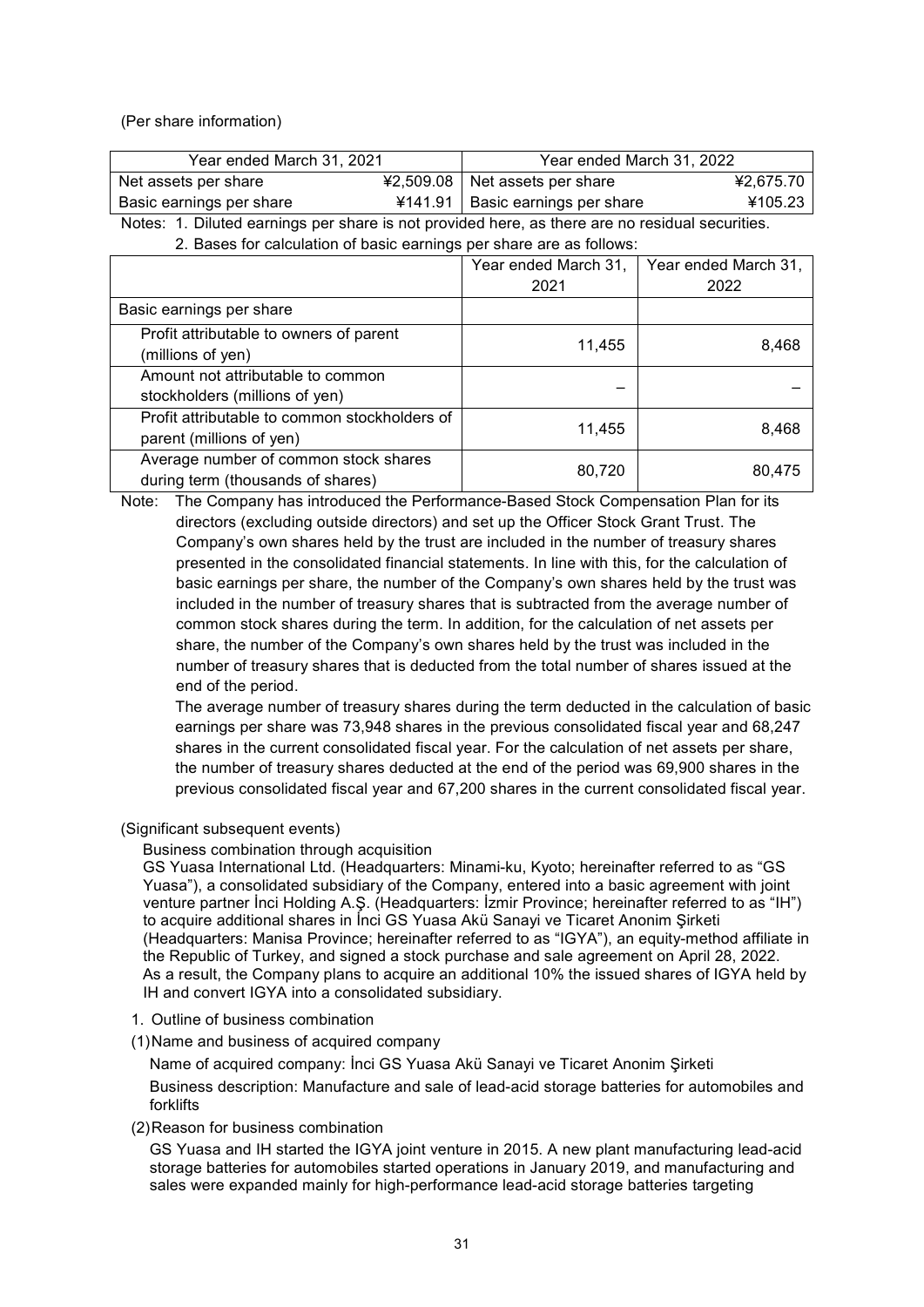environmentally-friendly applications such as idling stop systems and fuel-efficient vehicles, for which demand was expected to increase sharply in Europe.

Through converting IGYA into a consolidated subsidiary, we aim to expand sales of lead-acid storage batteries for automobiles by positioning IGYA as a production and supply base for Europe and the Middle East. Along with this, in the forklift battery business centered on Europe, we plan to strengthen the business by selling lithium-ion batteries in the future in addition to existing lead-acid storage batteries.

(3)Date of business combination

Late May 2022 (Scheduled date of the share acquisition)

(4)Legal structure of the business combination

Purchase of shares with cash

- (5)Name of company after the business combination Unchanged.
- (6)Share of voting rights to be acquired

Share of voting rights owned immediately before the acquisition: 50% Share of voting rights acquired on the business combination date (scheduled): 10% Share of voting rights after the acquisition (scheduled): 60%

- (7)Main grounds for determining the acquiring company Cash acquisition of shares by the Company's consolidated subsidiary GS Yuasa.
- 2. Acquisition costs of the acquired company and consideration by class Consideration for additional acquisition US\$9 million At present, the cost of acquisition has yet to be determined and the amount shown above is provisional. Additionally, the entire settlement was in cash.
- 3. Description and amounts of major relevant costs for the acquisition Yet to be determined.
- 4. Goodwill to be recognized, reason for recognition, and amortization method and period Yet to be determined.
- 5. Amount of assets acquired and liabilities assumed on the date of the business combination Yet to be determined.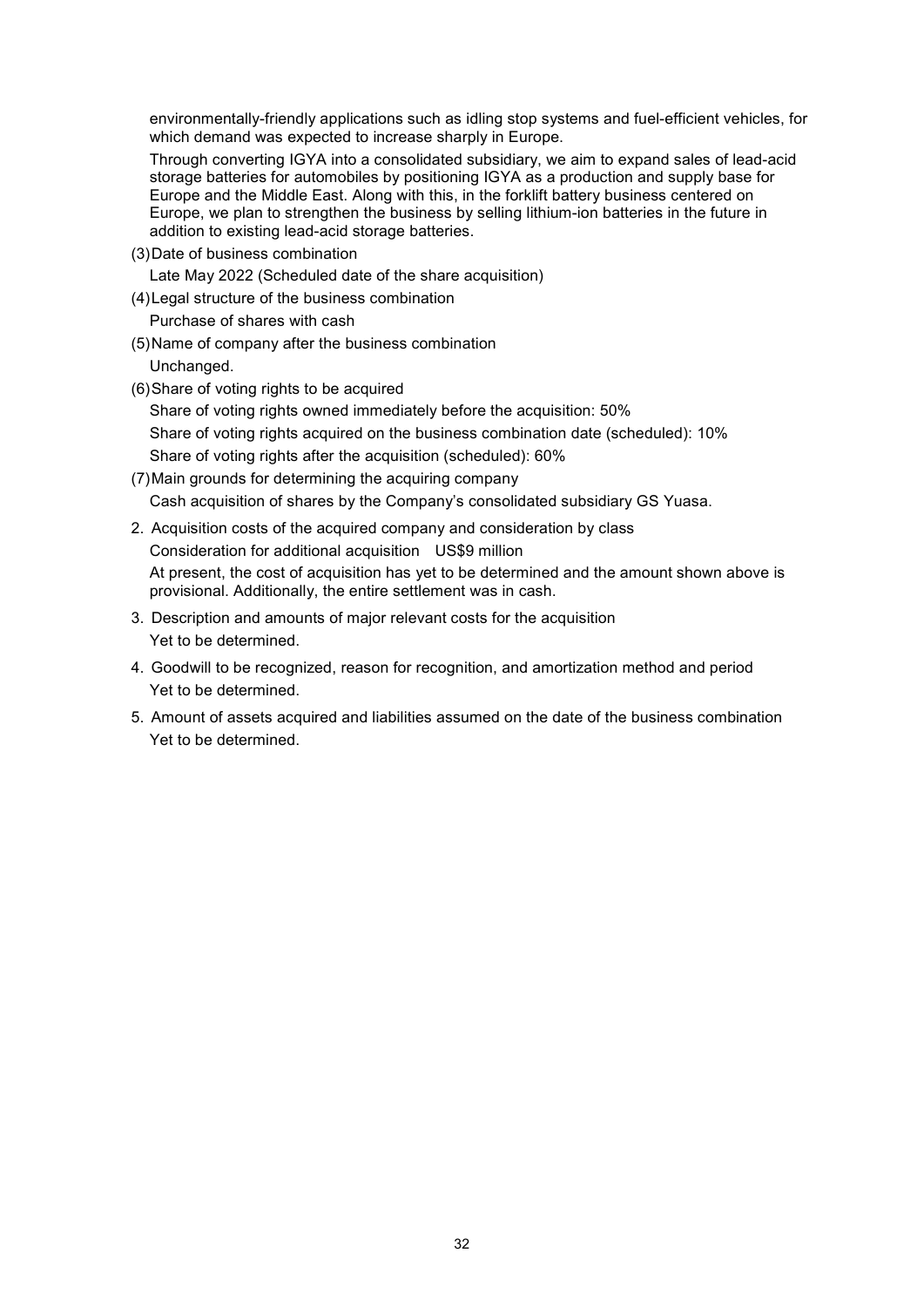# **7. Production, Order Intake and Sale**

# (1) Production results

Production results by segment for the year ended March 31, 2022

| (Millions of yen, unless otherwise stated) |                              |                     |  |  |
|--------------------------------------------|------------------------------|---------------------|--|--|
| Segment                                    | Year ended March 31,<br>2022 | Year-on-year change |  |  |
|                                            | Amount                       | %                   |  |  |
| Automotive Batteries-Japan                 | 67,751                       | 106.8               |  |  |
| Automotive Batteries-Overseas              | 142,772                      | 125.7               |  |  |
| Industrial Batteries and Power Supplies    | 72,447                       | 127.4               |  |  |
| Automotive Lithium-ion Batteries           | 51,990                       | 127.9               |  |  |
| Total reportable segments                  | 334,962                      | 122.0               |  |  |
| Other                                      | 14,068                       | 96.3                |  |  |
| Total                                      | 349.031                      | 120.7               |  |  |

Notes: 1. These amounts are based on the cost of production and before adjustment of intersegment transfer.

2. Exclusive of consumption taxes.

## (2) Order intake

Not applicable, because except for certain products such as large size batteries and large scale power supplies, the GS Yuasa Group manufactures products based mainly on a make-to-stock strategy.

(3) Sales results

Sales results by segment for the year ended March 31, 2022

| (Millions of yen, unless otherwise stated)     |                              |                     |  |  |  |
|------------------------------------------------|------------------------------|---------------------|--|--|--|
| Segment                                        | Year ended March 31,<br>2022 | Year-on-year change |  |  |  |
|                                                | Amount                       | %                   |  |  |  |
| Automotive Batteries-Japan                     | 81,494                       | 97.4                |  |  |  |
| Automotive Batteries-Overseas                  | 186,743                      | 113.0               |  |  |  |
| <b>Industrial Batteries and Power Supplies</b> | 99,465                       | 118.4               |  |  |  |
| Automotive Lithium-ion Batteries               | 47,637                       | 132.5               |  |  |  |
| Total reportable segments                      | 415,341                      | 112.6               |  |  |  |
| Other                                          | 16,791                       | 95.5                |  |  |  |
| Total                                          | 432,133                      | 111.8               |  |  |  |

Notes: 1. Inter-segment transactions are offset and eliminated.

2. Exclusive of consumption taxes.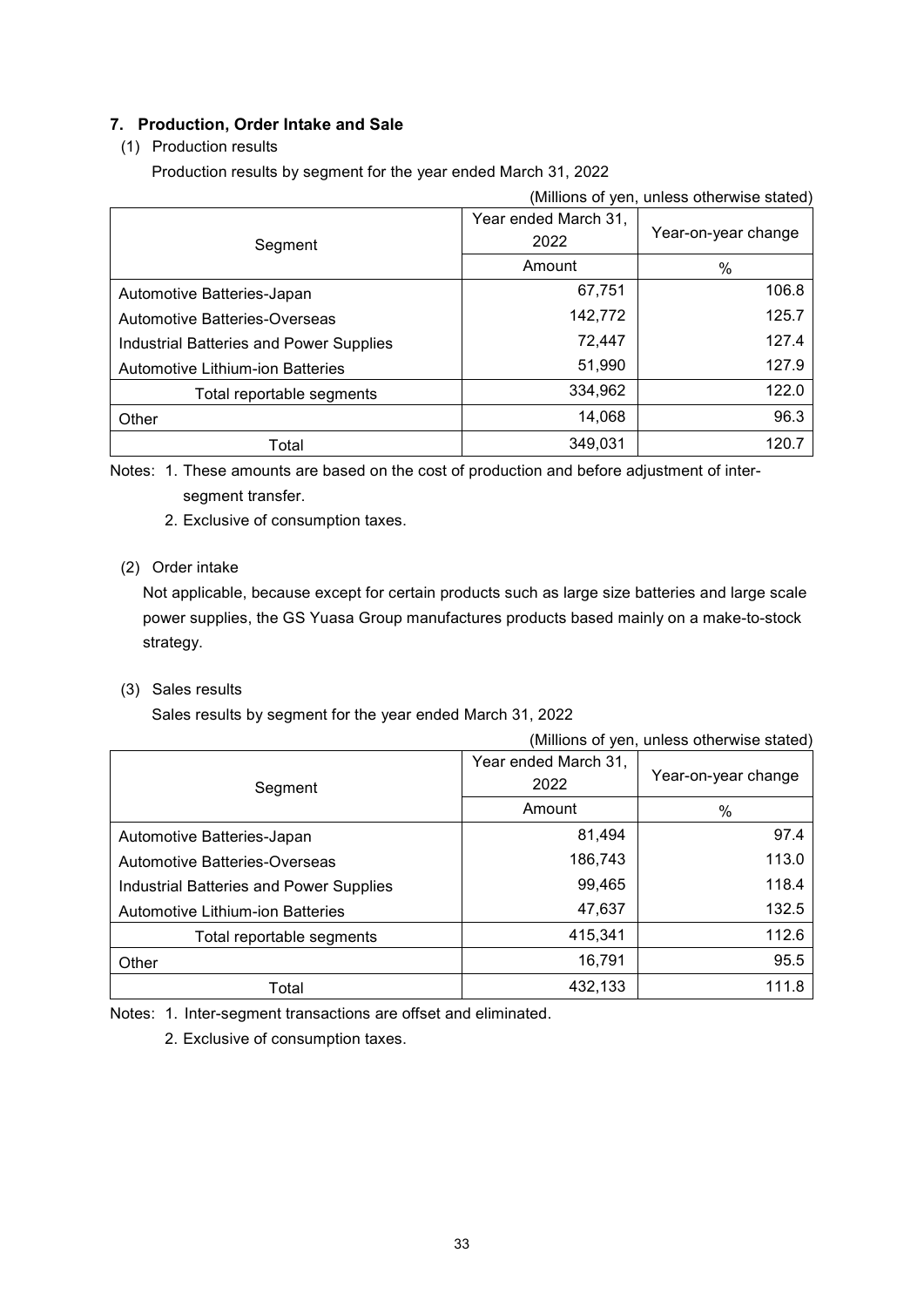# **8. Non-consolidated Financial Statements and Notes**

# **(1) Non-consolidated Balance Sheets**

|                                       |                | (Millions of yen) |
|---------------------------------------|----------------|-------------------|
|                                       | As of          | As of             |
|                                       | March 31, 2021 | March 31, 2022    |
|                                       | Amount         | Amount            |
| <b>Assets</b>                         |                |                   |
| <b>Current assets</b>                 |                |                   |
| Cash and deposits                     | 5,747          | 765               |
| Accounts receivable - trade           | 346            | 363               |
| Short-term loans receivable from      |                |                   |
| subsidiaries and associates           | 93,479         | 11,340            |
| Accounts receivable - other           | 641            | 3,786             |
| Other                                 | 15             | 12                |
| <b>Total current assets</b>           | 100,230        | 16,269            |
| <b>Non-current assets</b>             |                |                   |
| Property, plant and equipment         |                |                   |
| Tools, furniture and fixtures, net    | 0              | 0                 |
| Total property, plant and equipment   | $\Omega$       | $\Omega$          |
| Investments and other assets          |                |                   |
| Investment securities                 | 334            | 351               |
| Shares of subsidiaries and associates | 79,722         | 79,722            |
| Long-term loans receivable from       | 683            |                   |
| subsidiaries and associates           |                | 98,627            |
| Deferred tax assets                   | 16             | 10                |
| Other                                 | 1              | 17                |
| Total investments and other assets    | 80,758         | 178,729           |
| Total non-current assets              | 80,758         | 178,729           |
| <b>Deferred assets</b>                |                |                   |
| Bond issuance costs                   | 52             | 39                |
| <b>Total deferred assets</b>          | 52             | 39                |
| <b>Total assets</b>                   | 181,041        | 195,038           |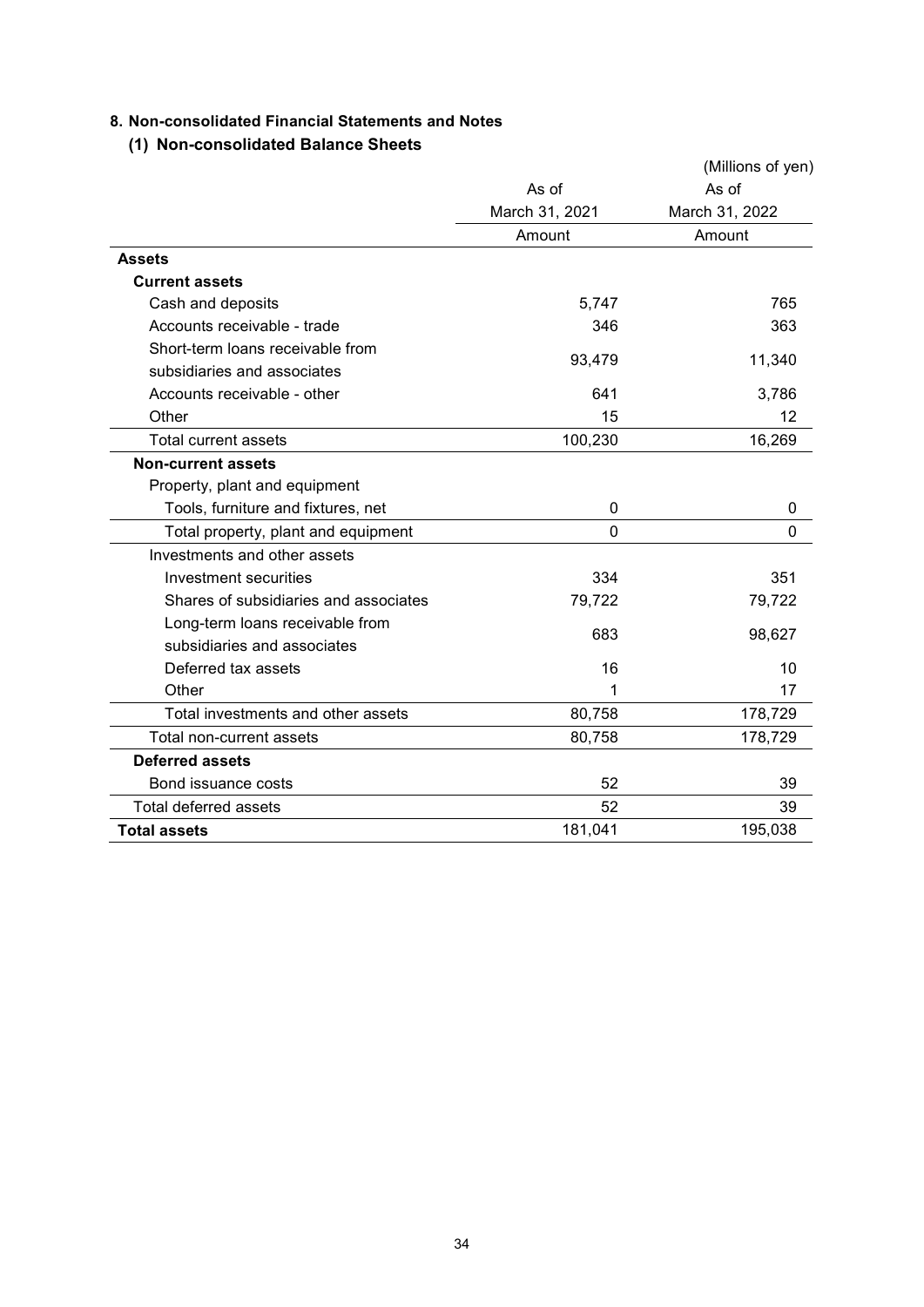|                                            |                | (Millions of yen) |
|--------------------------------------------|----------------|-------------------|
|                                            | As of          | As of             |
|                                            | March 31, 2021 | March 31, 2022    |
|                                            | Amount         | Amount            |
| <b>Liabilities</b>                         |                |                   |
| <b>Current liabilities</b>                 |                |                   |
| Short-term borrowings                      | 1,549          | 3,059             |
| <b>Commercial papers</b>                   |                | 2,000             |
| Current portion of long-term borrowings    | 3,700          | 700               |
| Accounts payable - other                   | 85             | 3,646             |
| Accrued expenses                           | 38             | 44                |
| Income taxes payable                       | 144            | 149               |
| Provision for bonuses for directors (and   |                |                   |
| other officers)                            | 10             | 10                |
| Other                                      | 12             | 41                |
| <b>Total current liabilities</b>           | 5,540          | 9,653             |
| <b>Non-current liabilities</b>             |                |                   |
| Bonds payable                              | 20,000         | 20,000            |
| Long-term borrowings                       | 24,212         | 33,912            |
| Long-term accounts payable - other         | 3              | 3                 |
| Other                                      | 44             | 46                |
| Total non-current liabilities              | 44,259         | 53,961            |
| <b>Total liabilities</b>                   | 49,800         | 63,614            |
| <b>Net assets</b>                          |                |                   |
| <b>Shareholders' equity</b>                |                |                   |
| Share capital                              | 33,021         | 33,021            |
| Capital surplus                            |                |                   |
| Legal capital surplus                      | 79,336         | 79,336            |
| Other capital surplus                      | 8              |                   |
| <b>Total capital surplus</b>               | 79,345         | 79,336            |
| Retained earnings                          |                |                   |
| Other retained earnings                    |                |                   |
| Retained earnings brought forward          | 23,484         | 19,361            |
| Total retained earnings                    | 23,484         | 19,361            |
| Treasury shares                            | (4,654)        | (351)             |
| Total shareholders' equity                 | 131,196        | 131,367           |
| Valuation and translation adjustments      |                |                   |
| Valuation difference on available-for-sale |                |                   |
| securities                                 | 44             | 56                |
| Total valuation and translation            |                |                   |
| adjustments                                | 44             | 56                |
| <b>Total net assets</b>                    | 131,240        | 131,423           |
| <b>Total liabilities and net assets</b>    | 181,041        | 195,038           |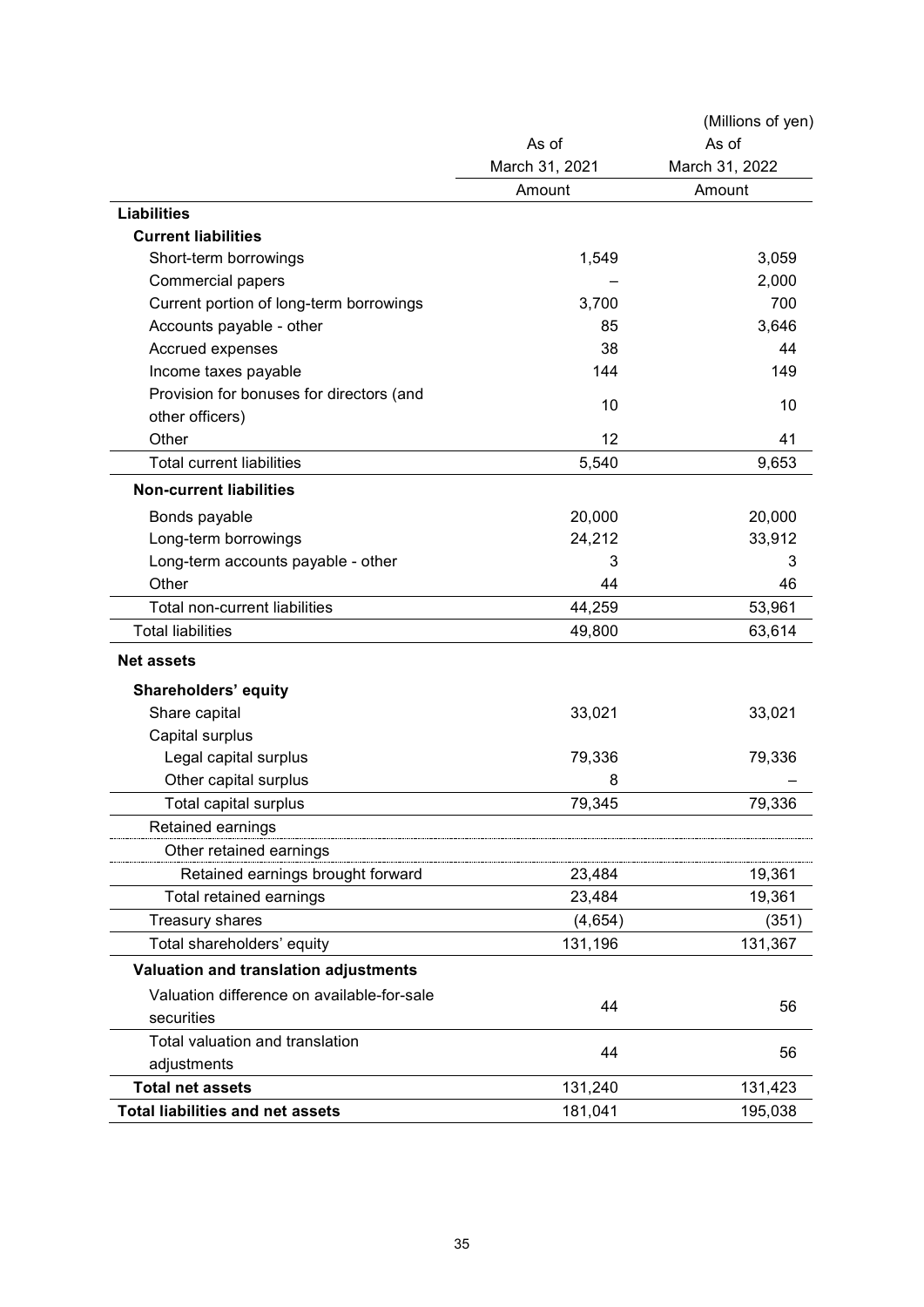# **(2) Non-consolidated Statement of Income**

|                                            |                | (Millions of yen) |
|--------------------------------------------|----------------|-------------------|
|                                            | Year ended     | Year ended        |
|                                            | March 31, 2021 | March 31, 2022    |
|                                            | Amount         | Amount            |
| <b>Operating revenue</b>                   | 7,203          | 5,802             |
| <b>General and administrative expenses</b> | 898            | 894               |
| <b>Operating profit</b>                    | 6,304          | 4,907             |
| Non-operating income                       |                |                   |
| Interest and dividend income               | 1,940          | 2,121             |
| Other                                      | 38             | 12                |
| Total non-operating income                 | 1,978          | 2,134             |
| <b>Non-operating expenses</b>              |                |                   |
| Interest expenses                          | 124            | 144               |
| Interest on bonds                          | 63             | 64                |
| Arrangement fee                            | 187            |                   |
| Other                                      | 125            | 118               |
| Total non-operating expenses               | 501            | 326               |
| <b>Ordinary profit</b>                     | 7,781          | 6,714             |
| Profit before income taxes                 | 7,781          | 6,714             |
| Income taxes - current                     | 683            | 803               |
| Income taxes - deferred                    | (9)            | 1                 |
| <b>Total income taxes</b>                  | 673            | 804               |
| <b>Profit</b>                              | 7,108          | 5,909             |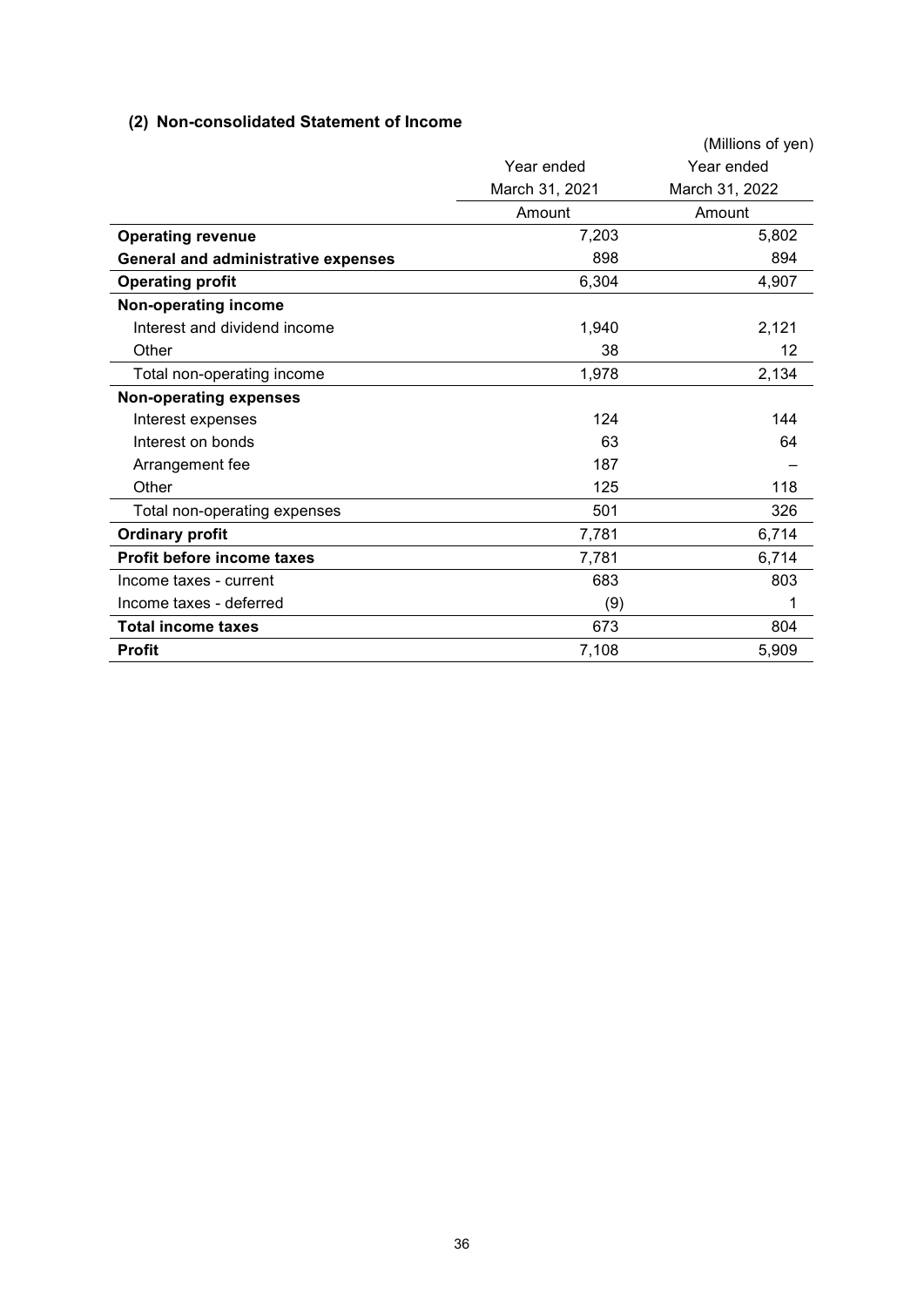# **(3) Non-consolidated Statements of Changes in Net Assets**

Year ended March 31, 2021 (April 1, 2020 to March 31, 2021)

(Millions of yen)

|                                                         | Shareholders' equity |                             |                             |                             |                                                                    |                    |                                  |
|---------------------------------------------------------|----------------------|-----------------------------|-----------------------------|-----------------------------|--------------------------------------------------------------------|--------------------|----------------------------------|
|                                                         |                      | Capital surplus             |                             | Retained earnings           |                                                                    |                    |                                  |
|                                                         | Share<br>capital     | Legal<br>capital<br>surplus | Other<br>capital<br>surplus | Total<br>capital<br>surplus | Other retained<br>earnings<br>Retained earnings<br>brought forward | Treasury<br>shares | Total<br>shareholders'<br>equity |
| Balance at beginning of<br>period                       | 33,021               | 79,336                      | 9                           | 79,345                      | 19,218                                                             | (3,680)            | 127,904                          |
| Changes during period                                   |                      |                             |                             |                             |                                                                    |                    |                                  |
| Dividends of surplus                                    |                      |                             |                             |                             | (2,842)                                                            |                    | (2,842)                          |
| Profit                                                  |                      |                             |                             |                             | 7,108                                                              |                    | 7,108                            |
| Purchase of treasury<br>shares                          |                      |                             |                             |                             |                                                                    | (1,003)            | (1,003)                          |
| Disposal of treasury shares                             |                      |                             | (0)                         | (0)                         |                                                                    | 30                 | 29                               |
| Net changes in items other<br>than shareholders' equity |                      |                             |                             |                             |                                                                    |                    |                                  |
| Total changes during period                             |                      |                             | (0)                         | (0)                         | 4,265                                                              | (973)              | 3,291                            |
| Balance at end of period                                | 33,021               | 79,336                      | 8                           | 79,345                      | 23,484                                                             | (4,654)            | 131,196                          |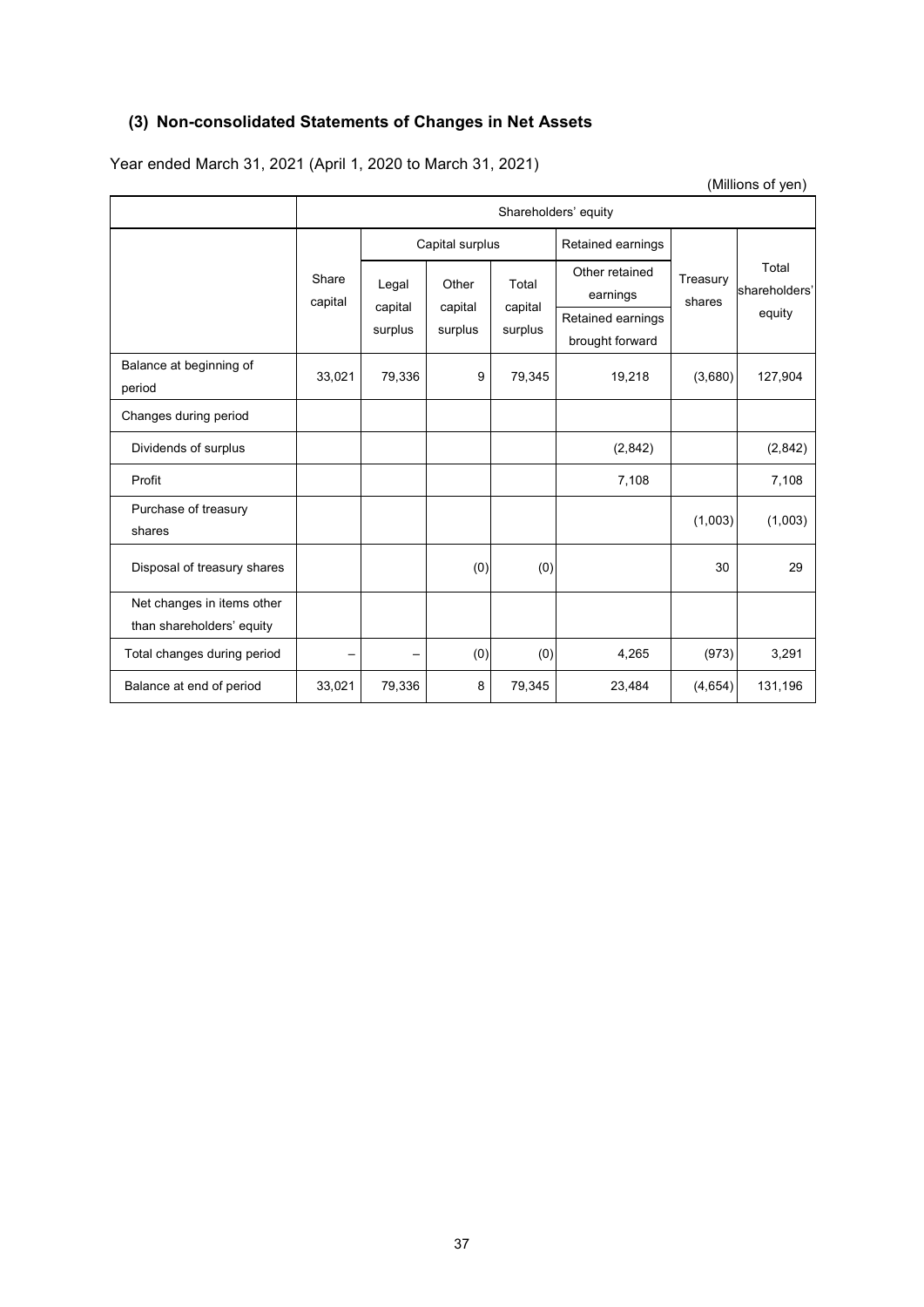|                                                         | Valuation and translation adjustments                     |                                                |                  |
|---------------------------------------------------------|-----------------------------------------------------------|------------------------------------------------|------------------|
|                                                         | Valuation difference on available-<br>for-sale securities | Total valuation and translation<br>adjustments | Total net assets |
| Balance at beginning of<br>period                       | (17)                                                      | (17)                                           | 127,887          |
| Changes during period                                   |                                                           |                                                |                  |
| Dividends of surplus                                    |                                                           |                                                | (2,842)          |
| Profit                                                  |                                                           |                                                | 7,108            |
| Purchase of treasury<br>shares                          |                                                           |                                                | (1,003)          |
| Disposal of treasury shares                             |                                                           |                                                | 29               |
| Net changes in items other<br>than shareholders' equity | 61                                                        | 61                                             | 61               |
| Total changes during period                             | 61                                                        | 61                                             | 3,353            |
| Balance at end of period                                | 44                                                        | 44                                             | 131,240          |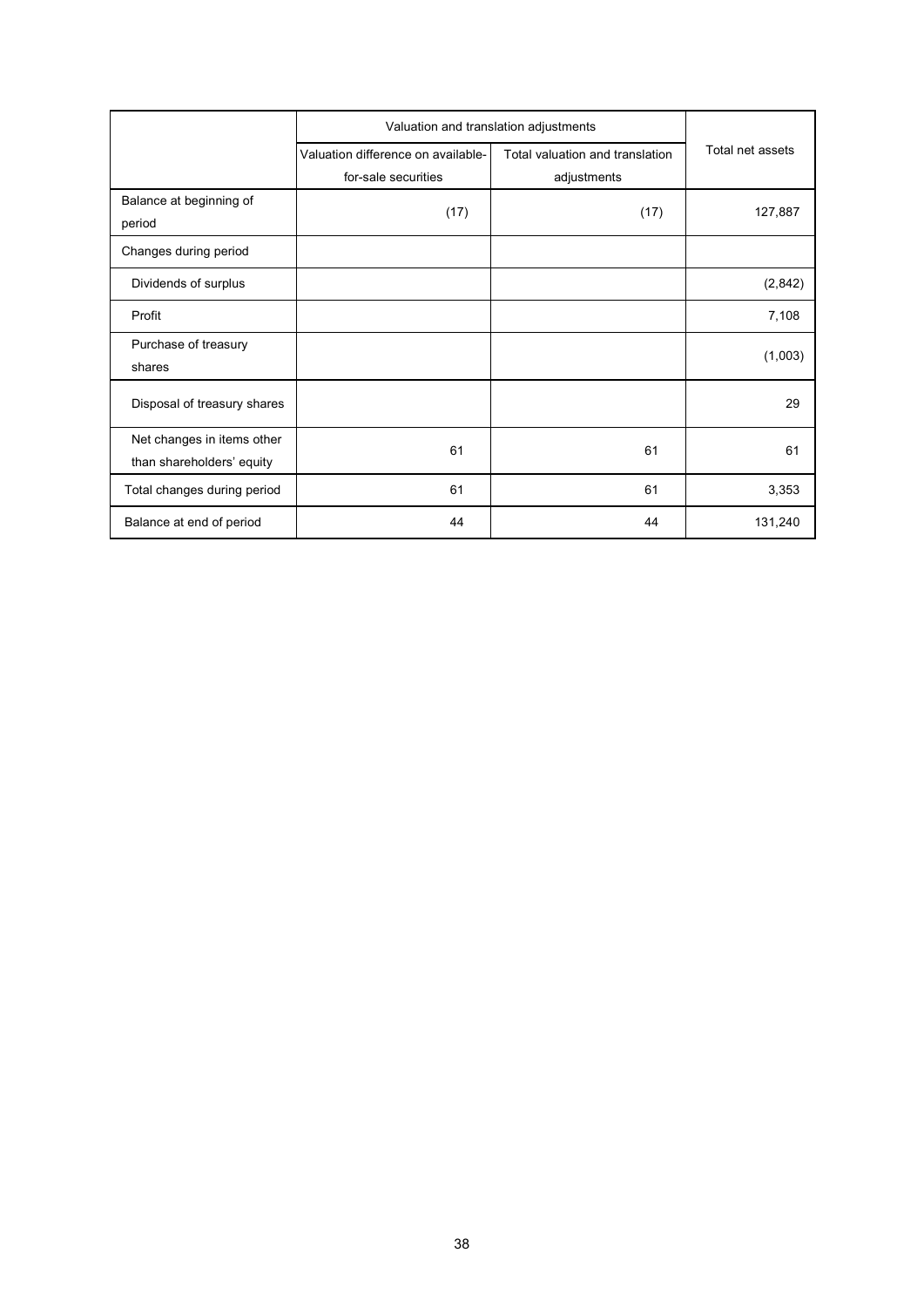# Year ended March 31, 2022 (April 1, 2021 to March 31, 2022)

(Millions of yen)

|                                                         | Shareholders' equity |                  |                  |                  |                                      |                    |                                  |  |
|---------------------------------------------------------|----------------------|------------------|------------------|------------------|--------------------------------------|--------------------|----------------------------------|--|
|                                                         |                      | Capital surplus  |                  |                  | Retained earnings                    |                    |                                  |  |
|                                                         | Share<br>capital     | Legal<br>capital | Other<br>capital | Total<br>capital | Other retained<br>earnings           | Treasury<br>shares | Total<br>shareholders'<br>equity |  |
|                                                         |                      | surplus          | surplus          | surplus          | Retained earnings<br>brought forward |                    |                                  |  |
| Balance at beginning of<br>period                       | 33,021               | 79,336           | 8                | 79,345           | 23,484                               | (4,654)            | 131,196                          |  |
| Changes during period                                   |                      |                  |                  |                  |                                      |                    |                                  |  |
| Dividends of surplus                                    |                      |                  |                  |                  | (5,241)                              |                    | (5,241)                          |  |
| Profit                                                  |                      |                  |                  |                  | 5,909                                |                    | 5,909                            |  |
| Purchase of treasury<br>shares                          |                      |                  |                  |                  |                                      | (503)              | (503)                            |  |
| Disposal of treasury shares                             |                      |                  | 0                | $\mathbf 0$      |                                      | 6                  | 6                                |  |
| Cancellation of treasury<br>shares                      |                      |                  | (4,799)          | (4, 799)         |                                      | 4,799              |                                  |  |
| Transfer from retained<br>earnings to capital surplus   |                      |                  | 4,791            | 4,791            | (4, 791)                             |                    |                                  |  |
| Net changes in items other<br>than shareholders' equity |                      |                  |                  |                  |                                      |                    |                                  |  |
| Total changes during period                             |                      |                  | (8)              | (8)              | (4, 122)                             | 4,302              | 171                              |  |
| Balance at end of period                                | 33,021               | 79,336           |                  | 79,336           | 19,361                               | (351)              | 131,367                          |  |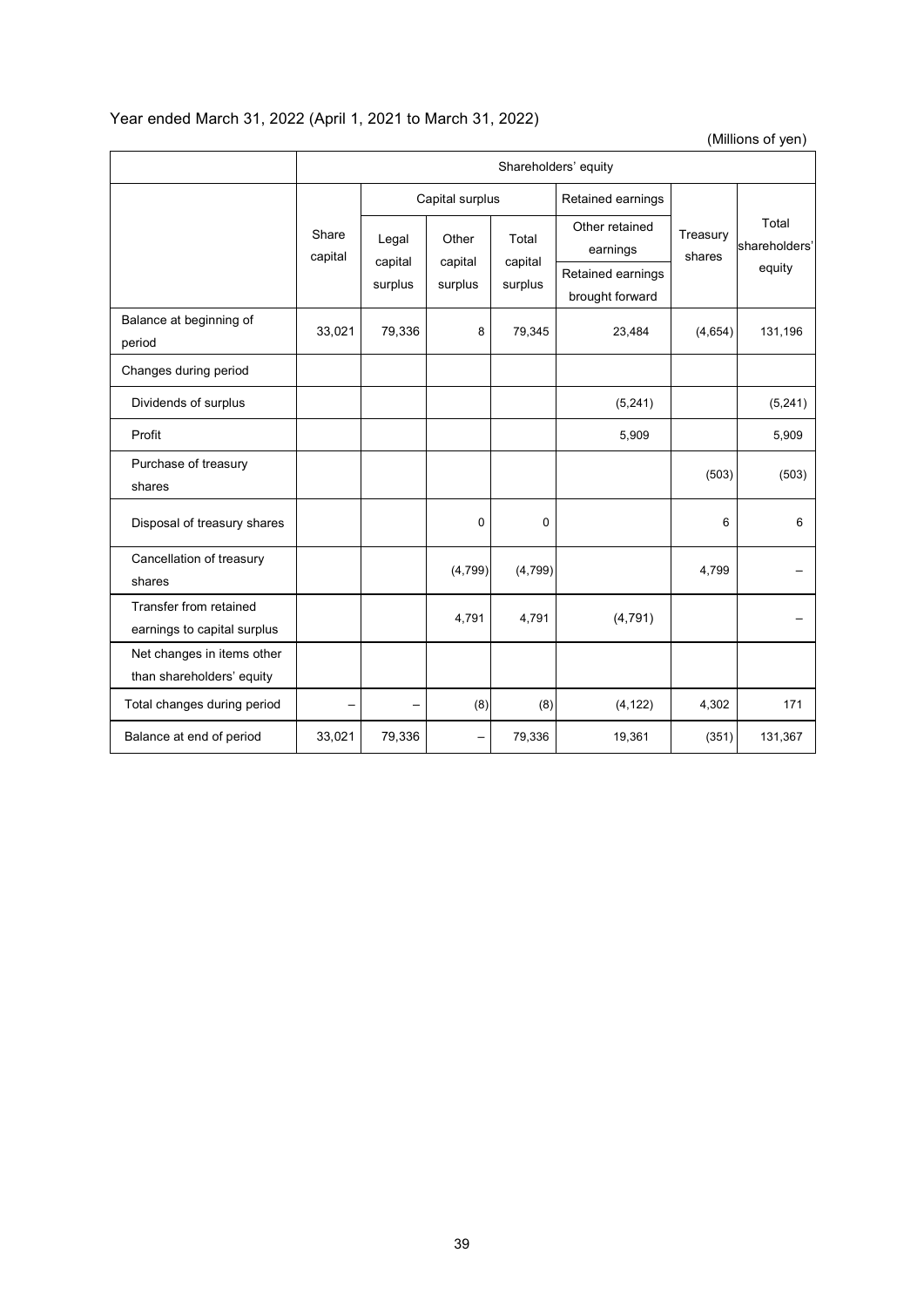|                             | Valuation and translation adjustments |                                 |                  |  |
|-----------------------------|---------------------------------------|---------------------------------|------------------|--|
|                             | Valuation difference on available-    | Total valuation and translation | Total net assets |  |
|                             | for-sale securities                   | adjustments                     |                  |  |
| Balance at beginning of     | 44                                    | 44                              | 131,240          |  |
| period                      |                                       |                                 |                  |  |
| Changes during period       |                                       |                                 |                  |  |
| Dividends of surplus        |                                       |                                 | (5, 241)         |  |
| Profit                      |                                       |                                 | 5,909            |  |
| Purchase of treasury        |                                       |                                 |                  |  |
| shares                      |                                       |                                 | (503)            |  |
| Disposal of treasury shares |                                       |                                 | 6                |  |
| Cancellation of treasury    |                                       |                                 |                  |  |
| shares                      |                                       |                                 |                  |  |
| Transfer from retained      |                                       |                                 |                  |  |
| earnings to capital surplus |                                       |                                 |                  |  |
| Net changes in items other  | 11                                    | 11                              | 11               |  |
| than shareholders' equity   |                                       |                                 |                  |  |
| Total changes during period | 11                                    | 11                              | 183              |  |
| Balance at end of period    | 56                                    | 56                              | 131,423          |  |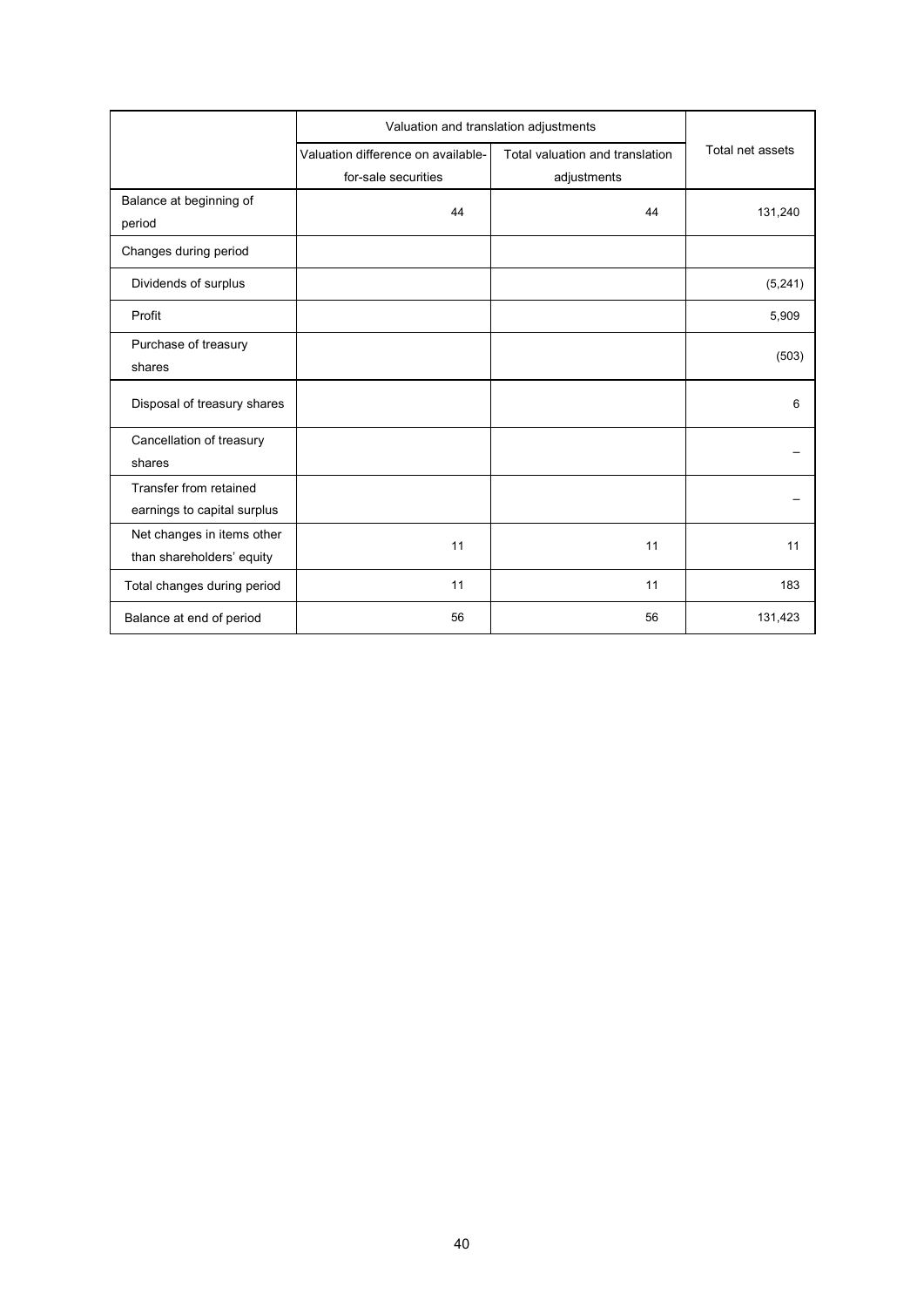(4) Notes on the Non-consolidated Financial Statements

(Note on the going-concern assumption) Not applicable

### (Changes in accounting policy)

(Application of Accounting Standard for Revenue Recognition, etc.)

The Company has applied the "Accounting Standard for Revenue Recognition" (ASBJ Statement No. 29, March 31, 2020) and relevant ASBJ regulations from the beginning of the current fiscal year. The Company provides brand control services to its subsidiaries with the subsidiaries as the customer.

Through granting a license to use the brands to subsidiaries, the Company recognizes its performance obligation in this arrangement as the provision of the brand image and the trusted reputation in transactions that the Company has built up. This performance obligation is deemed satisfied when the subsidiary using the brand records revenue, and an amount calculated by multiplying net sales of the respective subsidiary by a defined rate is recorded as the revenue.

(Application of Accounting Standard for Fair Value Measurement, etc.)

The Company has applied the "Accounting Standard for Fair Value Measurement" (ASBJ Statement No. 30, July 4, 2019) and relevant revised ASBJ regulations from the beginning of the current fiscal year, and in accordance with the transitional measures set forth in paragraph 19 of the standard, as well as paragraph 44-2 of the "Accounting Standard for Financial Instruments" (ASBJ Statement No. 10, July 4, 2019), the new accounting policy stipulated in the Accounting Standard for Fair Value Measurement, etc. shall be applied going forward.

The above standards have no impact in the current fiscal year.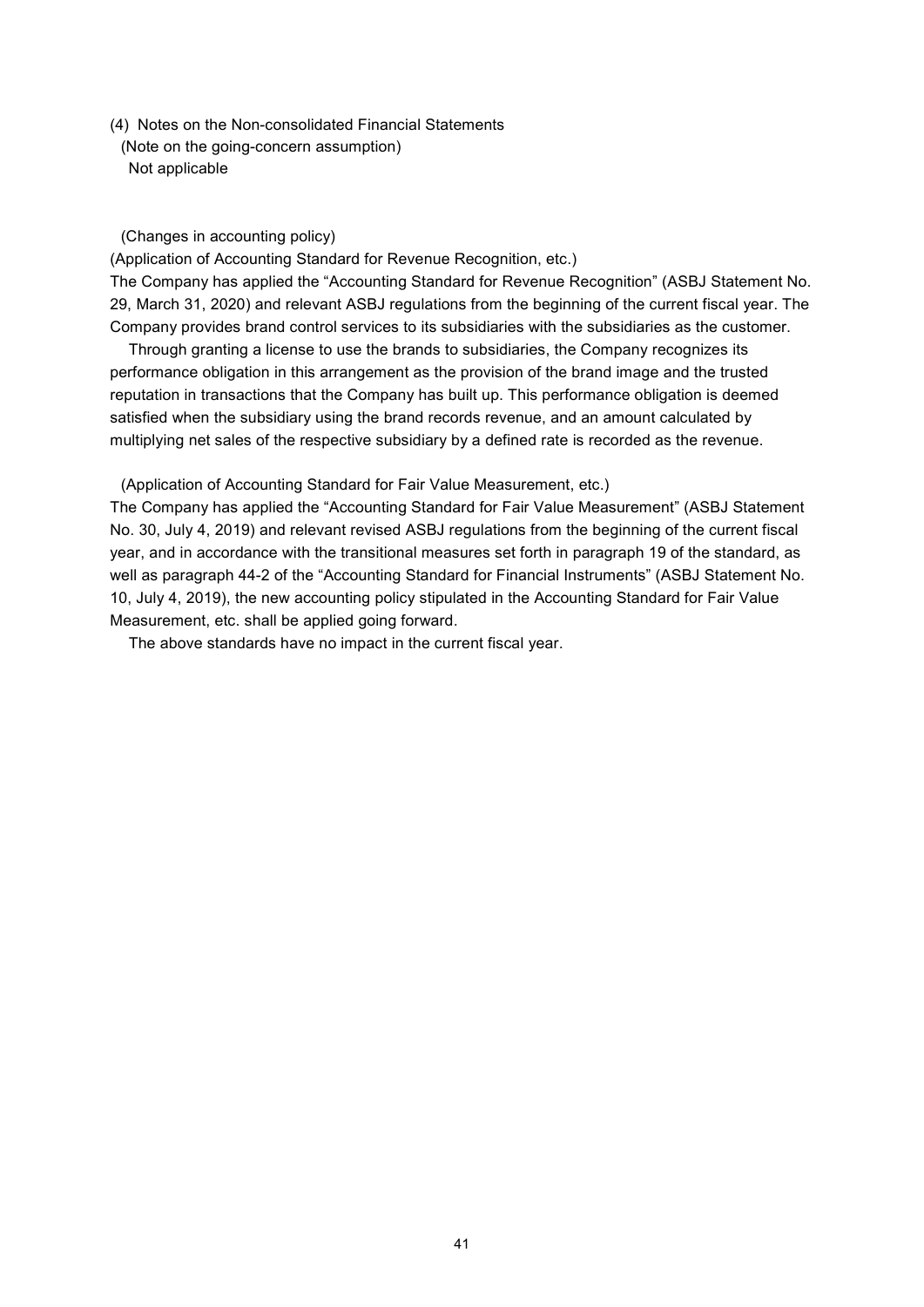# **9. Other**

- (1) Corporate Officer Changes (scheduled for June 29, 2022)
	- 1. Change of President Not applicable
	- 2. Changes of Representative Directors
	- 1) Candidate for new Representative Director Masahiro Shibutani Representative Director, Senior Managing Director (current: Managing Director)
	- 2) Retiring Representative Director Toshiyuki Nakagawa Current: Representative Director, Vice President (candidate for Consultant)

### 3. Other Officer Changes

- 1) Candidate for new Director Hiroaki Matsushima Director (current: Director, GS Yuasa International Ltd.)
- 2) Retiring Director

Toshiyuki Nakagawa Current: Representative Director, Vice President (candidate for Consultant)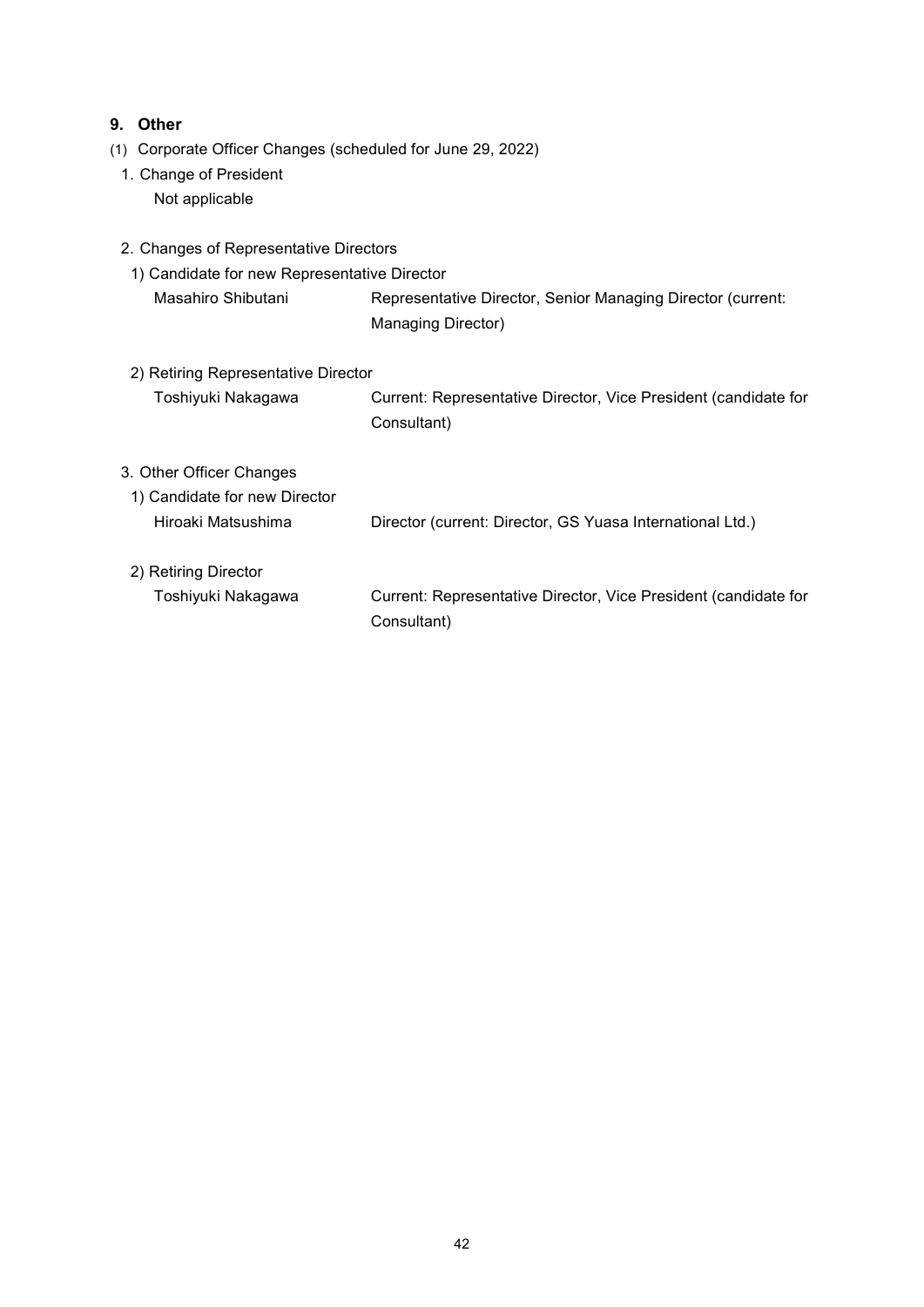# **10. Supplementary Information**

# (1) Quarterly profit/loss

Fiscal year ended March 31, 2022 (April 1, 2021 to March 31, 2022)

|                                            |                                                                                     |        |         |         |                    |         | (Millions of yen) |
|--------------------------------------------|-------------------------------------------------------------------------------------|--------|---------|---------|--------------------|---------|-------------------|
|                                            | Q1                                                                                  | Q2     | Q3      | Q4      | Q <sub>2</sub> YTD | Q3 YTD  | Full year         |
|                                            | (Apr. – Jun.) (Jul. – Sep.) (Oct. – Dec.) (Jan. – Mar.) (Apr. – Sep.) (Apr. – Dec.) |        |         |         |                    |         |                   |
| Net sales                                  | 95.458                                                                              | 99,666 | 118,022 | 118,986 | 195.124            | 313,146 | 432,133           |
| Operating profit                           | 3.210                                                                               | 2,016  | 8,675   | 8,761   | 5,226              | 13,902  | 22,664            |
| Ordinary profit                            | 4.268                                                                               | 2,301  | 9.507   | 8,607   | 6.569              | 16,076  | 24,684            |
| Profit attributable to owners of<br>parent | 2,681                                                                               | (473)  | 1,141   | 5,119   | 2,207              | 3,348   | 8,468             |

Fiscal year ended March 31, 2021 (April 1, 2020 to March 31, 2021)

 $Q<sub>1</sub>$ (Apr. – Jun.) (Jul. – Sep.) (Oct. – Dec.) (Jan. – Mar.)  $O<sub>2</sub>$  $O<sub>3</sub>$  $Q<sub>4</sub>$ Q2 YTD (Apr. – Sep.) (Apr. – Dec.) Full year Q3 YTD Net sales 76,376 95,949 105,691 108,494 172,325 278,016 386,511 Operating profit 1,002 4,292 9,089 10,426 5,294 14,383 24,810 Ordinary profit 1,699 4,800 10,123 10,655 6,500 16,623 27,279 Profit attributable to owners of parent (27) 149 5,546 5,787 121 5,667 11,455<br>parent

Fiscal year ended March 31, 2020 (April 1, 2019 to March 31, 2020)

(Millions of yen)

(Millions of yen)

|                                            | Q1                                                                                      | Q <sub>2</sub> | Q3      | Q4      | Q <sub>2</sub> YTD | Q3 YTD  |           |
|--------------------------------------------|-----------------------------------------------------------------------------------------|----------------|---------|---------|--------------------|---------|-----------|
|                                            | $(Apr. - Jun.)$ (Jul. - Sep.) (Oct. - Dec.) (Jan. - Mar.) $ (Apr. - Sep.)(Apr. - Dec.)$ |                |         |         |                    |         | Full year |
| Net sales                                  | 90,082                                                                                  | 100.331        | 102.662 | 102.476 | 190.414            | 293.077 | 395,553   |
| Operating profit                           | 2.040                                                                                   | 5.508          | 6.872   | 7.254   | 7.549              | 14.421  | 21,676    |
| Ordinary profit                            | 2.873                                                                                   | 5.551          | 7.499   | 7.185   | 8.424              | 15.924  | 23,109    |
| Profit attributable to owners of<br>parent | 1.473                                                                                   | 3.300          | 4.430   | 4,469   | 4.774              | 9.204   | 13,674    |

#### Fiscal year ended March 31, 2019 (April 1, 2018 to March 31, 2019)

|                                            |                                                                                      |                |         |         |                    |         | (Millions of yen) |
|--------------------------------------------|--------------------------------------------------------------------------------------|----------------|---------|---------|--------------------|---------|-------------------|
|                                            | Q1                                                                                   | Q <sub>2</sub> | Q3      | Q4      | Q <sub>2</sub> YTD | Q3 YTD  |                   |
|                                            | $(Apr. - Jun.)$ (Jul. – Sep.) (Oct. – Dec.) (Jan. – Mar.) Apr. – Sep.) (Apr. – Dec.) |                |         |         |                    |         | Full year         |
| Net sales                                  | 96.256                                                                               | 99.158         | 110.230 | 107.442 | 195.415            | 305.646 | 413,089           |
| Operating profit                           | 2.917                                                                                | 4,038          | 7,358   | 8,339   | 6.956              | 14,315  | 22,654            |
| Ordinary profit                            | 3.165                                                                                | 4.327          | 8.308   | 8.927   | 7.492              | 15.800  | 24,728            |
| Profit attributable to owners of<br>parent | 1,430                                                                                | 2,023          | 6,636   | 3,433   | 3.454              | 10,090  | 13,524            |

Fiscal year ended March 31, 2018 (April 1, 2017 to March 31, 2018)

(Millions of yen)

|                                  | Q1                                                                                      | Q2     | Q3      | Q4      | Q <sub>2</sub> YTD | Q3 YTD  |           |
|----------------------------------|-----------------------------------------------------------------------------------------|--------|---------|---------|--------------------|---------|-----------|
|                                  | $(Apr. - Jun.)$ (Jul. – Sep.) (Oct. – Dec.) (Jan. – Mar.) $ (Apr. - Sep.)(Apr. - Dec.)$ |        |         |         |                    |         | Full year |
| Net sales                        | 87.805                                                                                  | 96.402 | 112.776 | 113.966 | 184.208            | 296.984 | 410.951   |
| Operating profit                 | 2.876                                                                                   | 3.109  | 7.734   | 8,198   | 5.986              | 13.721  | 21,920    |
| Ordinary profit                  | 3,273                                                                                   | 3.174  | 7,763   | 7,176   | 6.447              | 14.210  | 21,387    |
| Profit attributable to owners of | 1.254                                                                                   | 1,295  | 3.668   | 5,231   | 2.549              | 6.218   | 11.449    |
| parent                           |                                                                                         |        |         |         |                    |         |           |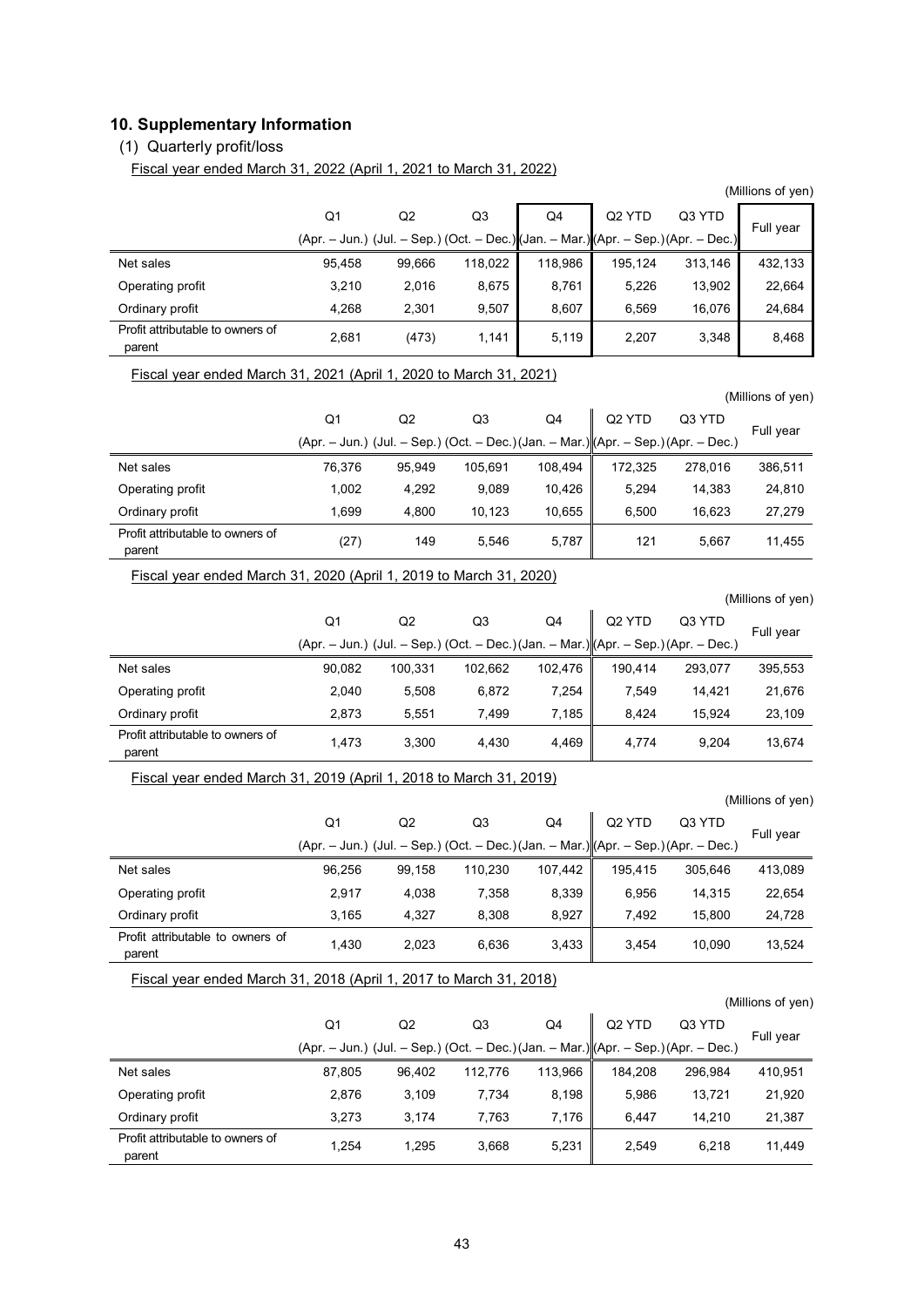|                                                                               |                                    |                                                         |                                           |                                           | (Millions of yen, unless otherwise stated) |                                                   |
|-------------------------------------------------------------------------------|------------------------------------|---------------------------------------------------------|-------------------------------------------|-------------------------------------------|--------------------------------------------|---------------------------------------------------|
|                                                                               | 16th term                          | 17th term                                               | 18th term                                 |                                           |                                            | 19th term                                         |
|                                                                               | Year<br>ended<br>March 31,<br>2020 | $\overline{Y}$ ear<br>ended<br>March 31,<br>2021<br>(a) | Year<br>ended<br>March 31,<br>2022<br>(b) | Year-on-<br>year<br>change<br>$(b) - (a)$ | Year-on-<br>year<br>change<br>(% )         | Year<br>ending<br>March<br>31, 2023<br>(forecast) |
| Net sales                                                                     | 395,553                            | 386,511                                                 | 432,133                                   | 45,622                                    | 11.8                                       | 520,000                                           |
| Automotive Batteries-Japan                                                    | 88,059                             | 83,639                                                  | 81,494                                    | (2, 144)                                  | (2.6)                                      | 92,000                                            |
| Automotive Batteries-<br>Overseas                                             | 162,138                            | 165,296                                                 | 186,743                                   | 21,446                                    | 13.0                                       | 236,000                                           |
| Industrial Batteries and Power<br>Supplies<br>Automotive Lithium-ion          | 84,566                             | 84,037                                                  | 99,465                                    | 15,428                                    | 18.4                                       | 108,000                                           |
| <b>Batteries</b>                                                              | 42,264                             | 35,950                                                  | 47,637                                    | 11,687                                    | 32.5                                       | 70,000                                            |
| Other                                                                         | 18,525                             | 17,587                                                  | 16,791                                    | (795)                                     | (4.5)                                      | 14,000                                            |
| Operating profit                                                              | 21,676                             | 24,810                                                  | 22,664                                    | (2, 146)                                  | (8.6)                                      | 28,000                                            |
| Operating profit before amortization<br>of goodwill                           | 23,935                             | 27,069                                                  | 23,853                                    | (3,216)                                   | (11.9)                                     | 29,000                                            |
| Automotive Batteries-Japan                                                    | 6,976                              | 8,669                                                   | 5,878                                     | (2,791)                                   | (32.2)                                     | 5,000                                             |
| Automotive Batteries-<br>Overseas                                             | 9,187                              | 12,225                                                  | 9,965                                     | (2, 259)                                  | (18.5)                                     | 14,000                                            |
| Industrial Batteries and Power<br>Supplies                                    | 9,157                              | 6,890                                                   | 5,775                                     | (1, 114)                                  | (16.2)                                     | 9,000                                             |
| Automotive Lithium-ion<br><b>Batteries</b>                                    | (1,708)                            | (852)                                                   | 1,654                                     | 2,506                                     |                                            | 1,000                                             |
| Other                                                                         | 322                                | 136                                                     | 579                                       | 443                                       | 324.7                                      |                                                   |
| Ordinary profit                                                               | 23,109                             | 27,279                                                  | 24,684                                    | (2, 595)                                  | (9.5)                                      | 28,000                                            |
| Profit attributable to owners of<br>parent                                    | 13,674                             | 11,455                                                  | 8,468                                     | (2,987)                                   | (26.1)                                     | 12,000                                            |
| Profit attributable to owners of<br>parent before amortization of<br>goodwill | 15,925                             | 13,538                                                  | 9,498                                     | (4,039)                                   | (29.8)                                     | 13,000                                            |
| Profit per share (yen)                                                        | 168.23                             | 141.91                                                  | 105.23                                    | (36.69)                                   | (25.9)                                     | 149.11                                            |
| Annual dividend per share (yen)                                               | 50.00                              | 50.00                                                   | 50.00                                     |                                           |                                            | 50.00                                             |
| Acquisition of treasury shares<br>(planned for the following fiscal<br>year)  | 1,499                              |                                                         |                                           |                                           |                                            |                                                   |
| Total return ratio (profit before<br>amortization of goodwill) (%)            | 34.9                               | 29.8                                                    | 42.4                                      | 12.6                                      |                                            |                                                   |
| Capital investment                                                            | 18,220                             | 23,159                                                  | 29,909                                    | 6,749                                     | 29.1                                       | 32,000                                            |
| Depreciation/amortization                                                     | 15,979                             | 16,210                                                  | 16,775                                    | 564                                       | 3.5                                        | 18,000                                            |
| Research and development<br>expenses                                          | 9,517                              | 11,201                                                  | 12,383                                    | 1,181                                     | 10.5                                       | 13,000                                            |
| Cash flows from operating activities                                          | 33,119                             | 35,817                                                  | 12,879                                    | (22, 937)                                 |                                            |                                                   |
| Cash flows from investing activities                                          | (20, 690)                          | (19, 327)                                               | (30, 204)                                 | (10, 876)                                 |                                            |                                                   |
| Cash flows from financing activities                                          | (10, 245)                          | (7,018)                                                 | 5,203                                     | 12,222                                    |                                            |                                                   |
| Cash and cash equivalents at end<br>of period                                 | 24,748                             | 35,807                                                  | 25,845                                    | (9,962)                                   | (27.8)                                     |                                                   |

# **Overview of Results for the Year ended March 31, 2022**